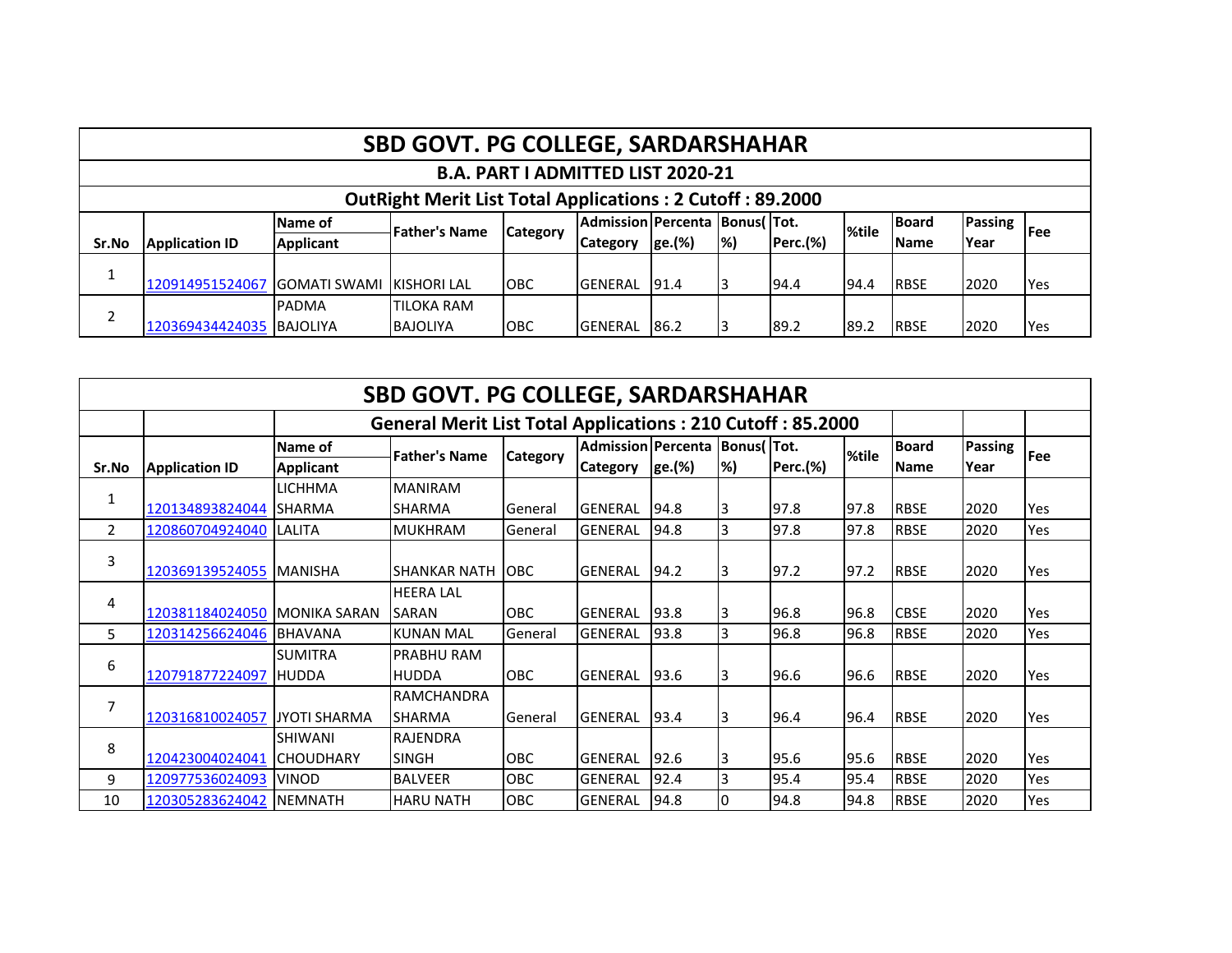| 11 |                              |                            | <b>BHANWAR LAL</b>    |            |                |      |    |      |      |             |      |     |
|----|------------------------------|----------------------------|-----------------------|------------|----------------|------|----|------|------|-------------|------|-----|
|    | 120233946224092              | <b>SUMAN SHARMA SHARMA</b> |                       | General    | <b>GENERAL</b> | 91.8 | 3  | 94.8 | 94.8 | <b>RBSE</b> | 2020 | Yes |
| 12 | 120985930824084              | <b>MAINA</b>               | <b>OM PRAKASH</b>     | OBC        | <b>GENERAL</b> | 91.8 | 3  | 94.8 | 94.8 | <b>RBSE</b> | 2020 | Yes |
|    |                              |                            |                       |            |                |      |    |      |      |             |      |     |
| 13 |                              | <b>GULSHAN</b>             | <b>I</b> SURESH KUMAR |            |                |      |    |      |      |             |      |     |
|    | 120789315224046              | <b>KUMAR</b>               | <b>BHARGAV</b>        | <b>OBC</b> | <b>GENERAL</b> | 94.6 | 10 | 94.6 | 94.6 | <b>RBSE</b> | 2020 | Yes |
| 14 | 120106011024072              | <b>SUNITA NAYAK</b>        | <b>GOPAL RAM</b>      | <b>SC</b>  | <b>GENERAL</b> | 91.6 | 3  | 94.6 | 94.6 | <b>RBSE</b> | 2020 | Yes |
| 15 | 120322718724060              | <b>DIVYA JOSHI</b>         | <b>HANUMAN</b>        | General    | <b>GENERAL</b> | 91.2 | 3  | 94.2 | 94.2 | <b>RBSE</b> | 2020 | Yes |
|    |                              |                            |                       |            |                |      |    |      |      |             |      |     |
| 16 |                              | <b>TAMANNA</b>             | <b>ISHYAM SUNDER</b>  |            |                |      |    |      |      |             |      |     |
|    | 120550820224032              | <b>SHARMA</b>              | <b>SHARMA</b>         | General    | <b>GENERAL</b> | 91.2 | 3  | 94.2 | 94.2 | <b>RBSE</b> | 2020 | Yes |
| 17 | 120244108724056              | <b>LILAWATI</b>            | <b>KRISHAN LAL</b>    | OBC        | GENERAL        | 90.8 | l3 | 93.8 | 93.8 | <b>RBSE</b> | 2020 | Yes |
|    |                              |                            | <b>GOVARDHAN</b>      |            |                |      |    |      |      |             |      |     |
| 18 | 120505531024063              | VANDANA SAINI              | <b>LAL MALI</b>       | OBC        | GENERAL        | 90.8 | 3  | 93.8 | 93.8 | <b>RBSE</b> | 2020 | Yes |
|    |                              |                            |                       |            |                |      |    |      |      |             |      |     |
| 19 | 120188703024087              | <b>AAINA KUMARI</b>        | <b>CHETAN RAM</b>     | <b>OBC</b> | <b>GENERAL</b> | 90.6 | 3  | 93.6 | 93.6 | <b>RBSE</b> | 2020 | Yes |
|    |                              |                            | <b>SHARWAN</b>        |            |                |      |    |      |      |             |      |     |
| 20 | 120531527024065 SUNITA MEHRA |                            | <b>KUMAR</b>          | <b>SC</b>  | <b>GENERAL</b> | 90.6 | 3  | 93.6 | 93.6 | <b>RBSE</b> | 2020 | Yes |
|    |                              |                            |                       |            |                |      |    |      |      |             |      |     |
| 21 | 120439741024060              | <b>POOJA DARA</b>          | <b>KESHARA RAM</b>    | OBC        | GENERAL        | 90.6 | 3  | 93.6 | 93.6 | <b>RBSE</b> | 2019 | Yes |
|    |                              |                            |                       |            |                |      |    |      |      |             |      |     |
| 22 | 120888337524074              | <b>ANJANA PAREEK</b>       | <b>BANAWARI LAL</b>   | General    | GENERAL        | 90.6 | 3  | 93.6 | 93.6 | <b>RBSE</b> | 2020 | Yes |
|    |                              |                            | <b>OMPRAKASH</b>      |            |                |      |    |      |      |             |      |     |
| 23 | 120717954024062              | <b>POOJA SHARMA</b>        | <b>SHARMA</b>         | General    | <b>GENERAL</b> | 90.4 | l3 | 93.4 | 93.4 | <b>RBSE</b> | 2020 | Yes |
|    |                              |                            | <b>MAHAVEER</b>       |            |                |      |    |      |      |             |      |     |
| 24 | 120843855224082              | <b>LALITA</b>              | <b>NATH</b>           | OBC        | GENERAL        | 90.4 | 3  | 93.4 | 93.4 | <b>RBSE</b> | 2020 | Yes |
|    |                              | <b>KALAWATI</b>            |                       |            |                |      |    |      |      |             |      |     |
| 25 | 120145581924011              | <b>BARUPAL</b>             | <b>BHANWAR LAL</b>    | <b>SC</b>  | <b>GENERAL</b> | 90.4 | 3  | 93.4 | 93.4 | <b>RBSE</b> | 2020 | Yes |
|    |                              | <b>KISHAN LAL</b>          |                       |            |                |      |    |      |      |             |      |     |
| 26 | 120541941524050              | <b>DARA</b>                | DULARAM DARA OBC      |            | <b>GENERAL</b> | 93.2 | I0 | 93.2 | 93.2 | <b>RBSE</b> | 2020 | Yes |
|    |                              |                            |                       |            |                |      |    |      |      |             |      |     |
| 27 | 120139656624020 SUMAN SWAMI  |                            | SANTLAL               | OBC        | <b>GENERAL</b> | 90.2 | 3  | 93.2 | 93.2 | <b>RBSE</b> | 2020 | Yes |
|    |                              |                            |                       |            |                |      |    |      |      |             |      |     |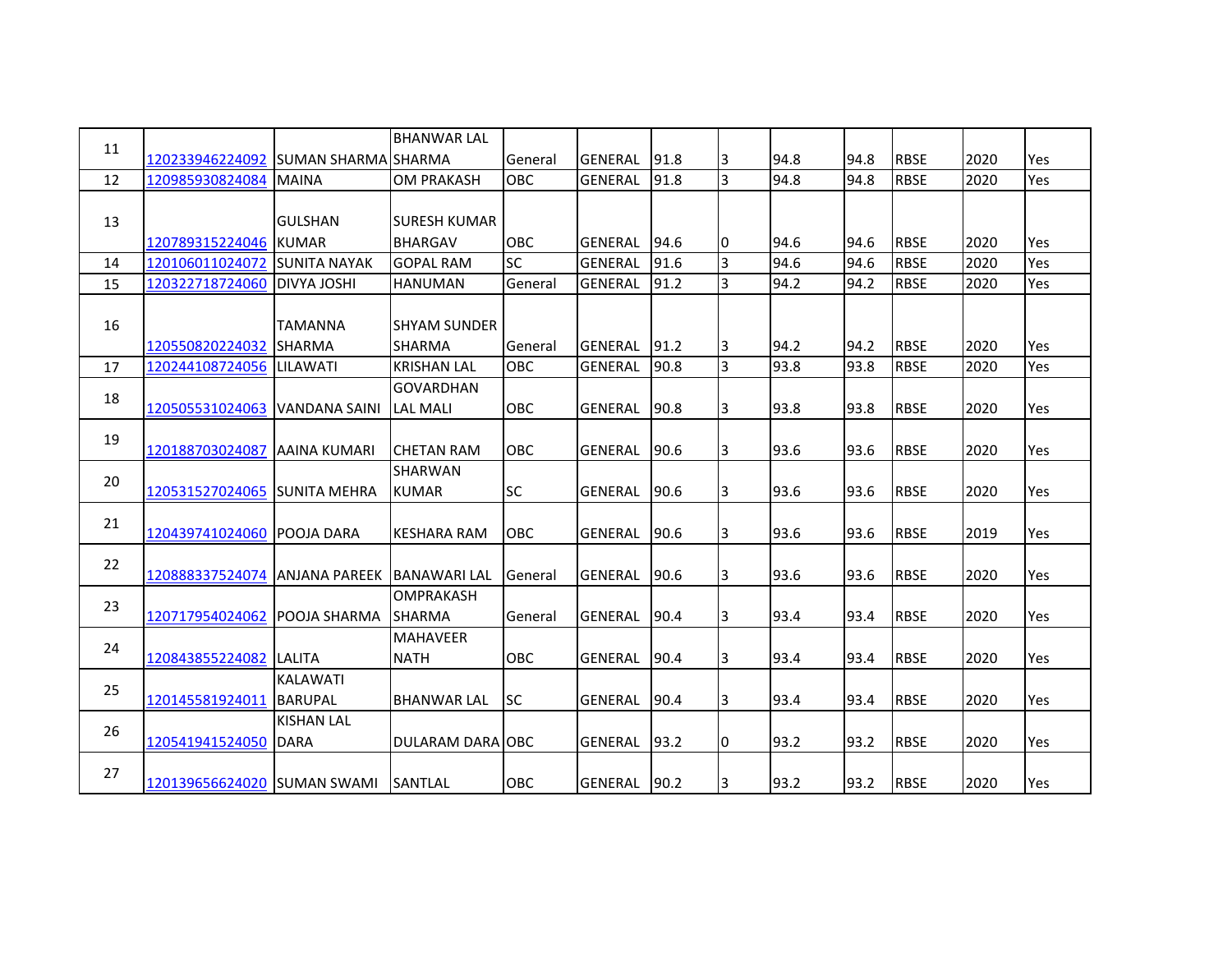|    |                                        | CHANDRAKALA         | <b>BHAGIRATH</b>      |            |                |      |                |                 |      |             |      |            |
|----|----------------------------------------|---------------------|-----------------------|------------|----------------|------|----------------|-----------------|------|-------------|------|------------|
| 28 | 120463212724079                        | PRAJAPAT            | <b>RAM</b>            | OBC        | <b>GENERAL</b> | 90.2 | 3              | 93.2            | 93.2 | <b>RBSE</b> | 2020 | <b>Yes</b> |
|    |                                        |                     |                       |            |                |      |                |                 |      |             |      |            |
| 29 |                                        |                     | <b>MANGAL</b>         |            |                |      |                |                 |      |             |      |            |
|    | 120942407524029 KIRAN GHODHA           |                     | <b>CHAND GODHA</b>    | <b>SC</b>  | GENERAL        | 90.2 | 13             | 93.2            | 93.2 | <b>RBSE</b> | 2020 | Yes        |
|    |                                        |                     |                       |            |                |      |                |                 |      |             |      |            |
| 30 |                                        | NARESH KUMAR        |                       |            |                |      |                |                 |      |             |      |            |
|    | 120331020324025 SUTHAR                 |                     | <b>RAMLAL</b>         | <b>OBC</b> | <b>GENERAL</b> | 93   | 0              | 93              | 93   | <b>RBSE</b> | 2020 | Yes        |
| 31 | 120135307224098                        | <b>PUJA KUMARI</b>  | <b>KRISHAN LAL</b>    | OBC        | <b>GENERAL</b> | 90   | $\overline{3}$ | 93              | 93   | <b>RBSE</b> | 2020 | Yes        |
| 32 |                                        |                     | <b>BHANWAR LAL</b>    |            |                |      |                |                 |      |             |      |            |
|    | 120699866524026 SARITA PAREEK          |                     | <b>PAREEK</b>         | General    | GENERAL        | 190  | 3              | 93              | 93   | <b>RBSE</b> | 2020 | Yes        |
| 33 | 120809434324050                        | <b>BHALA RAM</b>    | MAGHA RAM             | <b>SC</b>  | <b>GENERAL</b> | 92.6 | 0              | 92.6            | 92.6 | <b>RBSE</b> | 2020 | Yes        |
| 34 | 120683778524051                        | <b>SUNDAR</b>       | <b>MANI RAM</b>       | <b>SC</b>  | GENERAL        | 89.2 | $\overline{3}$ | 92.2            | 92.2 | <b>RBSE</b> | 2020 | Yes        |
| 35 |                                        |                     | <b>JAGDISH</b>        |            |                |      |                |                 |      |             |      |            |
|    | 120619672824039   IMARTI DHAKA         |                     | PRASAD                | OBC        | <b>GENERAL</b> | 89.2 | 3              | 92.2            | 92.2 | <b>RBSE</b> | 2020 | Yes        |
| 36 |                                        |                     | <b>MADANLAL</b>       |            |                |      |                |                 |      |             |      |            |
|    | 120225037524045 SARITA KULHARY KULHARY |                     |                       | OBC        | GENERAL        | 89   | 3              | 92              | 92   | <b>RBSE</b> | 2020 | Yes        |
| 37 |                                        |                     |                       |            |                |      |                |                 |      |             |      |            |
|    | 120296303424080 SUNITA SARAN           |                     | IHAR FUL SARAN        | General    | <b>GENERAL</b> | 89   | 3              | 92              | 92   | <b>RBSE</b> | 2020 | Yes        |
| 38 |                                        | <b>NIMISHA</b>      | <b>KAMLESH</b>        |            |                |      |                |                 |      |             |      |            |
|    | 120671646024040                        | <b>RAJPUROHIT</b>   | <b>RAJPUROHIT</b>     | General    | <b>GENERAL</b> | 89   | 3              | 92              | 92   | <b>RBSE</b> | 2020 | Yes        |
| 39 | 120736904824031                        | <b>JYOTI JHORAR</b> | <b>MANOJ</b>          | <b>OBC</b> | GENERAL        | 89   | $\overline{3}$ | $\overline{92}$ | 92   | <b>RBSE</b> | 2020 | Yes        |
| 40 |                                        |                     | <b>SANWAR MAL</b>     |            |                |      |                |                 |      |             |      |            |
|    | 120302015024028 ANJANA PAREEK          |                     | <b>PAREEK</b>         | General    | GENERAL        | 89   | 3              | 92              | 92   | <b>RBSE</b> | 2020 | Yes        |
| 41 |                                        | <b>BHAGVATI</b>     | <b>RAMESH</b>         |            |                |      |                |                 |      |             |      |            |
|    | 120385163024071                        | <b>THALOR</b>       | <b>KUMAR</b>          | OBC        | GENERAL        | 89   | 3              | 92              | 92   | <b>RBSE</b> | 2020 | Yes        |
| 42 |                                        | <b>SUMAN</b>        |                       |            |                |      |                |                 |      |             |      |            |
|    | 120533732024047                        | <b>KASWAN</b>       | PALARAM               | <b>OBC</b> | <b>GENERAL</b> | 88.8 | 3              | 91.8            | 91.8 | <b>RBSE</b> | 2020 | Yes        |
| 43 |                                        |                     | <b>CHETAN RAM</b>     |            |                |      |                |                 |      |             |      |            |
|    | 120933199024090 AANANDI KHATI          |                     | <b>KHATI</b>          | <b>OBC</b> | <b>GENERAL</b> | 88.8 | 3              | 91.8            | 91.8 | <b>RBSE</b> | 2020 | Yes        |
|    |                                        |                     |                       |            |                |      |                |                 |      |             |      |            |
| 44 |                                        |                     | <b>HANUMAN</b>        |            |                |      |                |                 |      |             |      |            |
|    | 120994615424034 KIRTI PAREEK           |                     | PRASAD PANDIA General |            | GENERAL        | 88.8 | 3              | 91.8            | 91.8 | <b>RBSE</b> | 2020 | Yes        |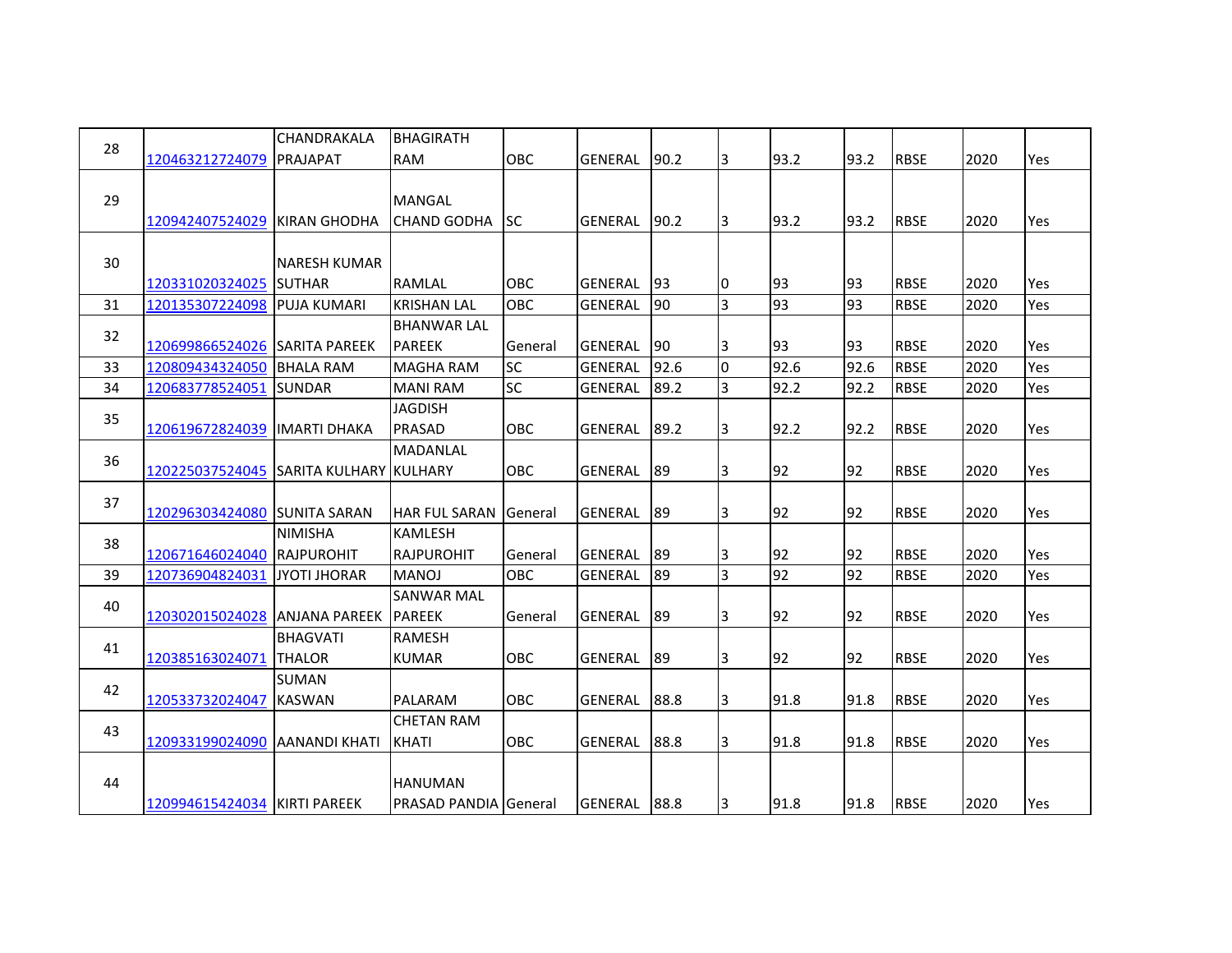| 45 |                          |                                     | <b>MANGILAL</b>              |         |                |      |                |      |      |             |      |     |
|----|--------------------------|-------------------------------------|------------------------------|---------|----------------|------|----------------|------|------|-------------|------|-----|
|    | 120499402924091          | <b>JAIDEV SHARMA</b>                | <b>SHARMA</b>                | General | GENERAL        | 91.6 | 0              | 91.6 | 91.6 | <b>RBSE</b> | 2020 | Yes |
| 46 |                          |                                     | <b>UMADAT</b>                |         |                |      |                |      |      |             |      |     |
|    | 120713807324080          | <b>SUNITA PAREEK</b>                | <b>PAREEK</b>                | General | <b>GENERAL</b> | 88.6 | 3              | 91.6 | 91.6 | <b>RBSE</b> | 2018 | Yes |
| 47 | 120719120224067          | <b>ANKITA</b>                       | <b>RATI RAM</b>              | OBC     | <b>GENERAL</b> | 88.6 | $\overline{3}$ | 91.6 | 91.6 | <b>RBSE</b> | 2020 | Yes |
| 48 | 120218558224019          | <b>PARVATI</b>                      | <b>RAJI RAM</b>              | OBC     | GENERAL        | 88.6 | $\overline{3}$ | 91.6 | 91.6 | <b>RBSE</b> | 2020 | Yes |
| 49 | 120570029224095          | REKHA KUMARI<br><b>JANGIR</b>       | <b>DURGA DATT</b>            | OBC     | GENERAL        | 88.6 | 3              | 91.6 | 91.6 | <b>RBSE</b> | 2020 | Yes |
| 50 | 120488136824011          | <b>PUJA BENIWAL</b>                 | PHUSARAM                     | OBC     | GENERAL        | 88.4 | $\overline{3}$ | 91.4 | 91.4 | <b>RBSE</b> | 2020 | Yes |
| 51 | 120886642924093          | <b>BHARTI SHARMA ISHYAM LAL</b>     |                              | General | GENERAL        | 88.4 | 3              | 91.4 | 91.4 | <b>RBSE</b> | 2020 | Yes |
| 52 |                          | <b>DWARIKA</b>                      | <b>SANT DAS</b>              |         |                |      |                |      |      |             |      |     |
|    | 120704087024013          | <b>SWAMI</b>                        | <b>SWAMI</b>                 | OBC     | <b>GENERAL</b> | 88.4 | 3              | 91.4 | 91.4 | <b>RBSE</b> | 2020 | Yes |
| 53 | 120724459924034          | <b>BABITA SAINI</b>                 | <b>OM PRAKASH</b>            | OBC     | GENERAL        | 88.2 | $\overline{3}$ | 91.2 | 91.2 | <b>RBSE</b> | 2020 | Yes |
| 54 | 120998105524099          | ANJU                                | <b>HAJARI RAM</b>            | OBC     | GENERAL        | 88.2 | 3              | 91.2 | 91.2 | <b>RBSE</b> | 2020 | Yes |
| 55 | 120119622324036          | GANESHARAM<br><b>DARA</b>           | <b>KESHARA RAM</b>           | OBC     | GENERAL        | 91   | 0              | 91   | 91   | <b>RBSE</b> | 2020 | Yes |
| 56 | 120831086624090          | IKOMAL SHARMA IDEEN DAYAL           |                              | General | <b>GENERAL</b> | 88   | 13             | 91   | 91   | <b>RBSE</b> | 2020 | Yes |
| 57 | 120120185724091          | <b>BALA KANWAR</b>                  | <b>PREM SINGH</b>            | General | <b>GENERAL</b> | 88   | $\overline{3}$ | 91   | 91   | <b>RBSE</b> | 2020 | Yes |
| 58 | 120661908024036 ANURADHA |                                     | <b>BABULAL BHAT</b>          | General | GENERAL        | 88   | 3              | 91   | 91   | <b>RBSE</b> | 2020 | Yes |
| 59 | 120669267424087          | <b>POOJA</b>                        | <b>DAYAL SINGH</b>           | General | GENERAL        | 87.8 | $\overline{3}$ | 90.8 | 90.8 | <b>RBSE</b> | 2020 | Yes |
| 60 | 120835766824017          | <b>MONIKA</b>                       | RANJEET SARAN OBC            |         | GENERAL        | 87.8 | 3              | 90.8 | 90.8 | <b>RBSE</b> | 2020 | Yes |
| 61 | 120851767924044          | <b>SUCHITRA</b><br><b>BIJARNIYA</b> | DALEEP KUMAR OBC             |         | <b>GENERAL</b> | 87.8 | 3              | 90.8 | 90.8 | <b>RBSE</b> | 2020 | Yes |
| 62 | 120407973924047          | <b>MAMTA</b>                        | <b>KHETA RAM</b>             | General | <b>GENERAL</b> | 87.8 | $\overline{3}$ | 90.8 | 90.8 | <b>RBSE</b> | 2020 | Yes |
| 63 | 120610377924046 MINAKSHI |                                     | <b>SAHI RAM</b><br>SWAMI     | OBC     | GENERAL        | 87.6 | 3              | 90.6 | 90.6 | <b>RBSE</b> | 2020 | Yes |
| 64 | 120579708324025 PAREEK   | PIYUSHIKA                           | <b>BHARAT PAREEK</b> General |         | <b>GENERAL</b> | 87.6 | 3              | 90.6 | 90.6 | <b>RBSE</b> | 2020 | Yes |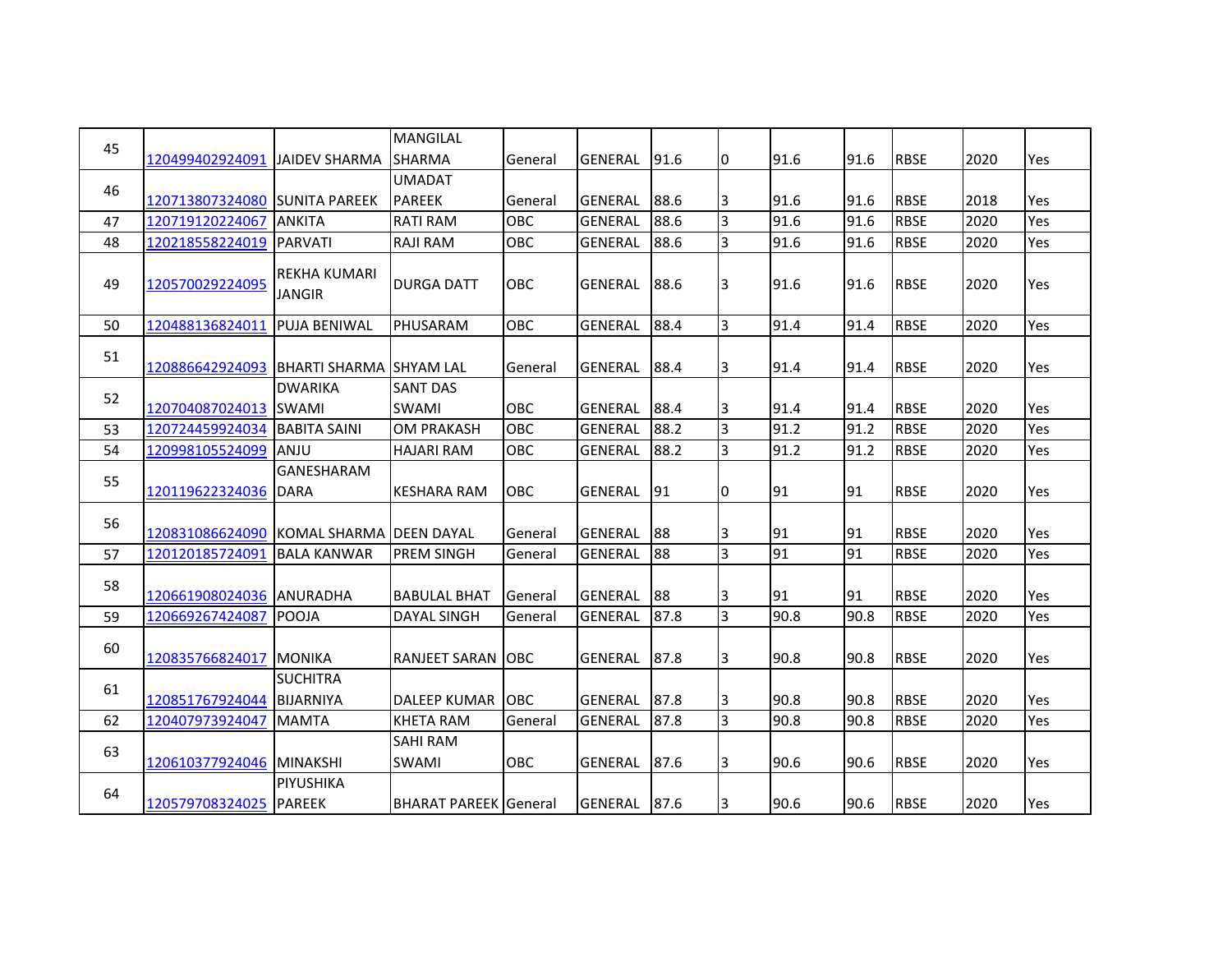| 65 | 120537257624063 DWARKA                    |                    | UMASHANKAR           | General    | <b>GENERAL</b> | 87.6 | 3              | 90.6 | 90.6 | <b>RBSE</b> | 2020 | Yes |
|----|-------------------------------------------|--------------------|----------------------|------------|----------------|------|----------------|------|------|-------------|------|-----|
|    |                                           | <b>SHVETA</b>      | <b>MANIRAM</b>       |            |                |      |                |      |      |             |      |     |
| 66 | 120863996224074                           | <b>MEGHWAL</b>     | <b>MEGHWAL</b>       | <b>SC</b>  | <b>GENERAL</b> | 87.6 | 3              | 90.6 | 90.6 | <b>RBSE</b> | 2020 | Yes |
| 67 |                                           | <b>CHHOTU</b>      | <b>HARJI RAM</b>     |            |                |      |                |      |      |             |      |     |
|    | 120459440924087                           | <b>PRAJAPAT</b>    | PRAJAPAT             | <b>OBC</b> | <b>GENERAL</b> | 87.6 | 3              | 90.6 | 90.6 | <b>RBSE</b> | 2020 | Yes |
| 68 |                                           |                    |                      |            |                |      |                |      |      |             |      |     |
|    | 120240728024029 IPREETI KANWAR LOMPRAKASH |                    |                      | <b>OBC</b> | <b>GENERAL</b> | 87.4 | IЗ             | 90.4 | 90.4 | <b>RBSE</b> | 2020 | Yes |
| 69 |                                           | <b>POOJA</b>       | <b>HIRA LAL</b>      |            |                |      |                |      |      |             |      |     |
|    | 120871645024080                           | <b>MEGHWAL</b>     | <b>MEGHWAL</b>       | <b>SC</b>  | <b>GENERAL</b> | 87.4 | 3              | 90.4 | 90.4 | <b>RBSE</b> | 2020 | Yes |
| 70 | 120706194324046 SAHINA BANO               |                    | <b>IKBAL KHAN</b>    | OBC        | <b>GENERAL</b> | 87.4 | $\overline{3}$ | 90.4 | 90.4 | <b>RBSE</b> | 2020 | Yes |
| 71 |                                           |                    |                      |            |                |      |                |      |      |             |      |     |
|    | 120501176724089 JJASODA SARAN             |                    | <b>RAM KARAN</b>     | OBC        | <b>GENERAL</b> | 87.4 | IЗ             | 90.4 | 90.4 | <b>RBSE</b> | 2020 | Yes |
|    |                                           |                    | <b>GOPAL KUMAR</b>   |            |                |      |                |      |      |             |      |     |
| 72 | 120489926624072 NIKITA SAINI              |                    | <b>SAINI</b>         | OBC        | <b>GENERAL</b> | 87.2 | 3              | 90.2 | 90.2 | <b>RBSE</b> | 2020 | Yes |
|    |                                           | <b>SANGEETA</b>    |                      |            |                |      |                |      |      |             |      |     |
| 73 | 120843543424035 MEGHWAL                   |                    | <b>HANSRAJ</b>       | <b>SC</b>  | <b>GENERAL</b> | 87.2 | 3              | 90.2 | 90.2 | <b>RBSE</b> | 2020 | Yes |
|    |                                           |                    | <b>MANFOOL</b>       |            |                |      |                |      |      |             |      |     |
| 74 | 120360720224066 JJYOTI DAIRU              |                    | <b>DAIRU</b>         | <b>OBC</b> | <b>GENERAL</b> | 87.2 | 3              | 90.2 | 90.2 | <b>RBSE</b> | 2020 | Yes |
|    |                                           |                    |                      |            |                |      |                |      |      |             |      |     |
| 75 | 120210104124090 DEEPIKA PAREEK MADAN LAL  |                    |                      | General    | <b>GENERAL</b> | 87.2 | 3              | 90.2 | 90.2 | <b>RBSE</b> | 2020 | Yes |
|    |                                           |                    |                      |            |                |      |                |      |      |             |      |     |
| 76 | 120840020824039 VINOD                     |                    | <b>SYODAN SINGH</b>  | OBC        | <b>GENERAL</b> | 84.2 | 6              | 90.2 | 90.2 | <b>RBSE</b> | 2020 | Yes |
| 77 | 120659303824018                           | <b>DEEPAK LUNA</b> | <b>OMPRAKASH</b>     | <b>SC</b>  | <b>GENERAL</b> | 90   | l0             | 90   | 90   | <b>CBSE</b> | 2020 | Yes |
|    |                                           |                    |                      |            |                |      |                |      |      |             |      |     |
| 78 | 120100983624056 MUKESH KUMAR GULAB DAS    |                    |                      | <b>OBC</b> | <b>GENERAL</b> | 90   | 10             | 90   | 90   | <b>RBSE</b> | 2020 | Yes |
|    |                                           |                    |                      |            |                |      |                |      |      |             |      |     |
| 79 | 120644291924050 SANJU                     |                    | <b>RAMLAL SARAN</b>  | <b>OBC</b> | <b>GENERAL</b> | 87   |                | 90   | 90   | <b>RBSE</b> | 2020 | Yes |
|    |                                           |                    |                      |            |                |      | IЗ             |      |      |             |      |     |
| 80 |                                           |                    | <b>GIRDHARI NATH</b> |            |                |      |                |      |      |             |      |     |
|    | 120486993724036   YASHODA SIDDH SIDH      |                    |                      | OBC        | <b>GENERAL</b> | 87   | 3              | 90   | 90   | <b>RBSE</b> | 2020 | Yes |
| 81 |                                           |                    | <b>UMADAT</b>        |            |                |      |                |      |      |             |      |     |
|    | 120303425624070 KISHAN PAREEK             |                    | <b>PAREEK</b>        | General    | <b>GENERAL</b> | 89.8 | 0              | 89.8 | 89.8 | <b>RBSE</b> | 2020 | Yes |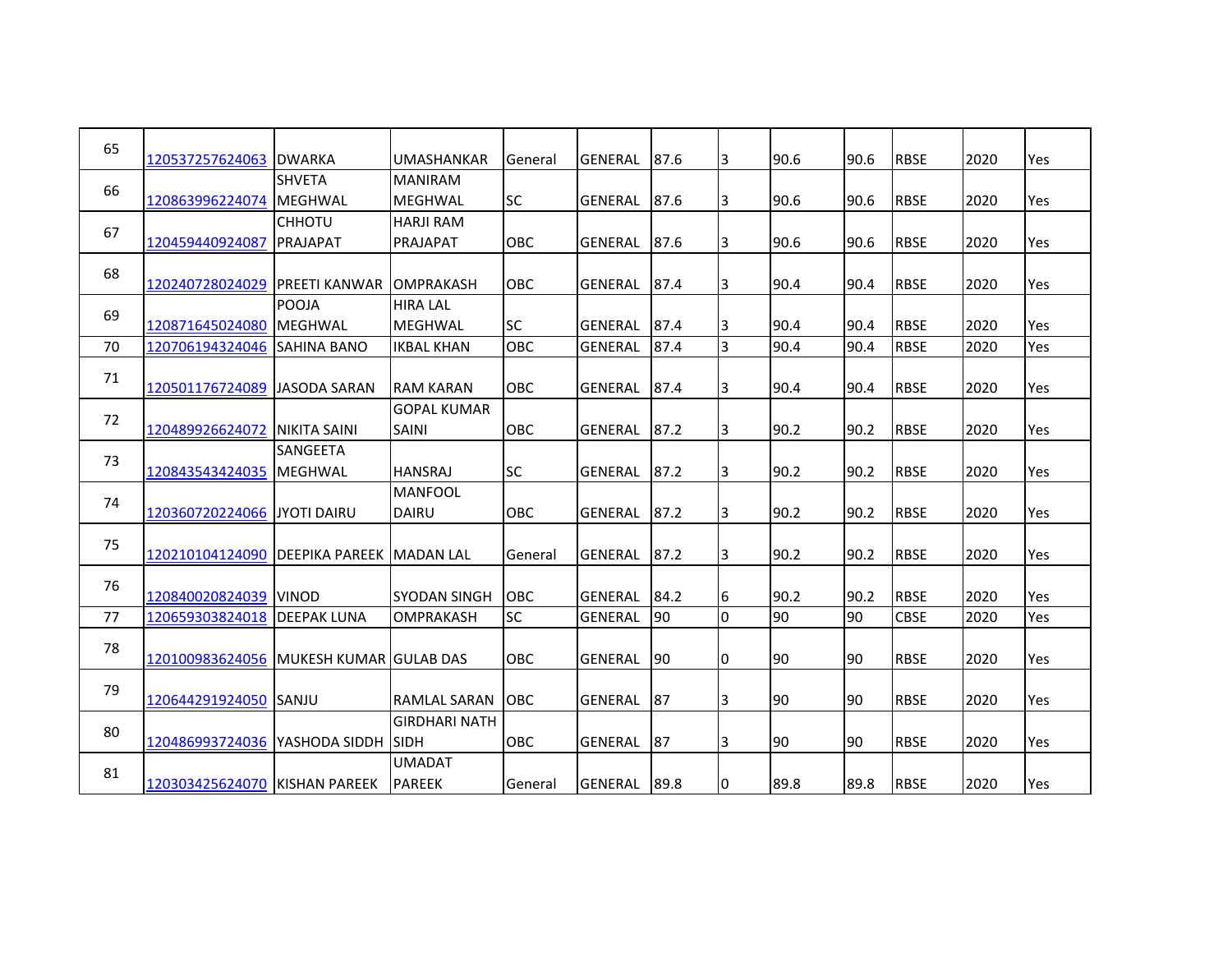| 82 | 120652033524027                          | POOJA KUMARI<br><b>JANGIR</b>   | <b>DURGA DATT</b>                    | <b>OBC</b> | <b>GENERAL</b> | 86.8 | IЗ           | 89.8 | 89.8 | <b>RBSE</b> | 2020 | Yes |
|----|------------------------------------------|---------------------------------|--------------------------------------|------------|----------------|------|--------------|------|------|-------------|------|-----|
| 83 | 120681622424024 AARTI PUROHIT            |                                 | RAMDEV SINGH<br><b>PUROHIT</b>       | General    | <b>GENERAL</b> | 86.8 | 3            | 89.8 | 89.8 | <b>RBSE</b> | 2020 | Yes |
| 84 | 120703441624031 POOJA PAREEK             |                                 | <b>NANU RAM</b><br><b>PAREEK</b>     | General    | <b>GENERAL</b> | 86.8 | 3            | 89.8 | 89.8 | <b>RBSE</b> | 2020 | Yes |
| 85 | 120695520624036 RADHIKA PAREEK GOPAL RAM |                                 |                                      | General    | <b>GENERAL</b> | 86.8 | 3            | 89.8 | 89.8 | <b>RBSE</b> | 2020 | Yes |
| 86 | 120111728024048 SARITA                   |                                 | <b>BAJRANG DAS</b>                   | OBC        | <b>GENERAL</b> | 86.8 | 3            | 89.8 | 89.8 | <b>RBSE</b> | 2020 | Yes |
| 87 | 120766541324018 SUTHAR                   | <b>MANISHA</b>                  | <b>RATAN LAL</b><br><b>SUTHAR</b>    | OBC        | <b>GENERAL</b> | 86.8 | 3            | 89.8 | 89.8 | <b>RBSE</b> | 2020 | Yes |
| 88 | 120565546624058 SANWAR MAL               |                                 | <b>TILOKA RAM</b>                    | OBC        | <b>GENERAL</b> | 89.6 | I٥           | 89.6 | 89.6 | <b>RBSE</b> | 2020 | Yes |
| 89 | 120101716924090 BARALA                   | <b>SUMITRA</b>                  | <b>RAMAKISHAN</b><br><b>BARALA</b>   | OBC        | <b>GENERAL</b> | 86.6 | 3            | 89.6 | 89.6 | <b>RBSE</b> | 2020 | Yes |
| 90 | 120875887424056 NARESH SWAMI             |                                 | <b>BHURDAS</b>                       | <b>OBC</b> | <b>GENERAL</b> | 89.4 | I0           | 89.4 | 89.4 | <b>RBSE</b> | 2020 | Yes |
| 91 | 120797487024086 PINKI LAKHARA            |                                 | OMPRAKASH<br><b>LAKHARA</b>          | <b>OBC</b> | <b>GENERAL</b> | 86.4 | 3            | 89.4 | 89.4 | <b>RBSE</b> | 2020 | Yes |
| 92 | 120304103324019 BHAMBHU                  | <b>SITA KUMARI</b>              | <b>SHANKAR LAL</b><br><b>BHAMBHU</b> | <b>OBC</b> | <b>GENERAL</b> | 86.4 | 3            | 89.4 | 89.4 | <b>RBSE</b> | 2020 | Yes |
| 93 | 120190703624061 PRAJAPAT                 | <b>MONIKA</b>                   | <b>DHARAMCHAND JOBC</b>              |            | <b>GENERAL</b> | 86.4 | 3            | 89.4 | 89.4 | <b>RBSE</b> | 2020 | Yes |
| 94 | 120651943324066                          | <b>POONAM</b><br><b>MEGHWAL</b> | <b>BHAGIRATH</b><br><b>RAM</b>       | <b>SC</b>  | <b>GENERAL</b> | 86.4 | 3            | 89.4 | 89.4 | <b>RBSE</b> | 2020 | Yes |
| 95 | 120925930024081                          | <b>NEHA KANWAR</b>              | <b>KHINV SINGH</b>                   | General    | <b>GENERAL</b> | 86.4 | 3            | 89.4 | 89.4 | <b>RBSE</b> | 2020 | Yes |
| 96 | 120360424324082                          | <b>SARITA</b>                   | PREM RAJ                             | <b>OBC</b> | <b>GENERAL</b> | 86.4 | <sub>3</sub> | 89.4 | 89.4 | <b>RBSE</b> | 2020 | Yes |
| 97 | 120184075924041 SUMAN                    |                                 | LAXMI<br><b>NARAYAN</b>              | <b>OBC</b> | <b>GENERAL</b> | 86.2 | 3            | 89.2 | 89.2 | <b>RBSE</b> | 2020 | Yes |
| 98 | 120274748924060 NIKITA PAREEK            |                                 | <b>OM PRAKASH</b>                    | General    | <b>GENERAL</b> | 86.2 | 3            | 89.2 | 89.2 | <b>RBSE</b> | 2020 | Yes |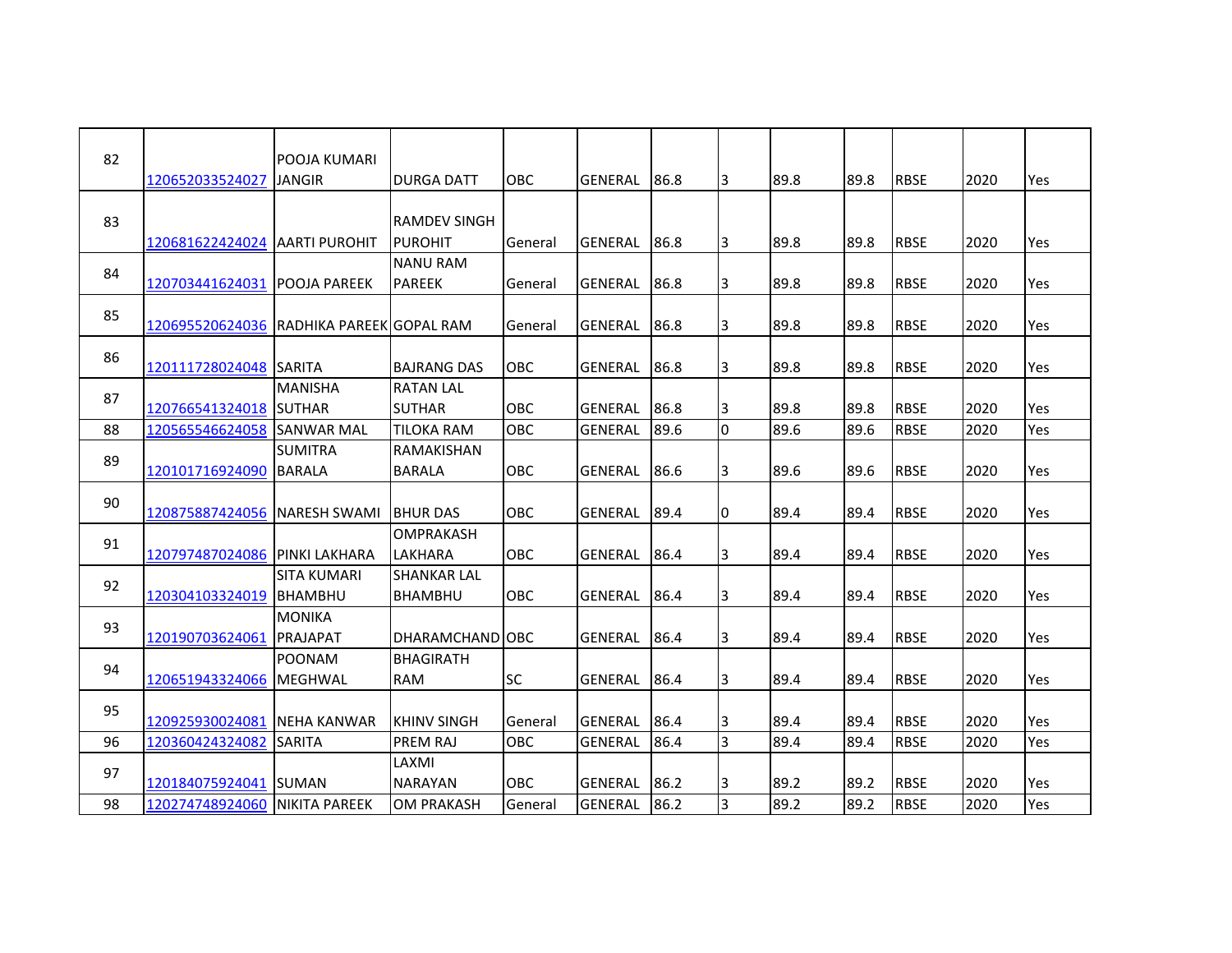| 99  | 120665735724055                     | <b>KIRAN</b>        | <b>BANWARILAL</b>  | OBC        | <b>GENERAL</b> | 86.2 | 3  | 89.2 | 89.2 | <b>RBSE</b> | 2020 | Yes |
|-----|-------------------------------------|---------------------|--------------------|------------|----------------|------|----|------|------|-------------|------|-----|
|     |                                     |                     |                    |            |                |      |    |      |      |             |      |     |
| 100 |                                     | POOJA               | <b>BHAGWANA</b>    |            |                |      |    |      |      |             |      |     |
|     | 120552283124086 MEGHWAL             |                     | RAM MEGHWAL ISC    |            | <b>GENERAL</b> | 86.2 | 13 | 89.2 | 89.2 | <b>RBSE</b> | 2020 | Yes |
|     |                                     |                     |                    |            |                |      |    |      |      |             |      |     |
| 101 |                                     |                     | KISHAN SINGH       |            |                |      |    |      |      |             |      |     |
|     | 120768055424077                     | RAJNI               | <b>RATHORE</b>     | General    | <b>GENERAL</b> | 86   | 3  | 89   | 89   | <b>RBSE</b> | 2020 | Yes |
|     |                                     |                     |                    |            |                |      |    |      |      |             |      |     |
| 102 |                                     | <b>VINOD KUMARI</b> | <b>SURJA RAM</b>   |            |                |      |    |      |      |             |      |     |
|     | 120453431524041 SARAWAG             |                     | SARAWAG            | OBC        | <b>GENERAL</b> | 86   | 3  | 89   | 89   | <b>RBSE</b> | 2020 | Yes |
| 103 |                                     | PRIYANKA            |                    |            |                |      |    |      |      |             |      |     |
|     | 120951625024012                     | <b>PRAJAPAT</b>     | <b>GORISHANKAR</b> | OBC        | <b>GENERAL</b> | 86   | 3  | 89   | 89   | <b>RBSE</b> | 2020 | Yes |
|     |                                     |                     | <b>MAHAVEER</b>    |            |                |      |    |      |      |             |      |     |
| 104 | 120664415324071                     | <b>PRIYA</b>        | PRASAD             | OBC        | <b>GENERAL</b> | 86   | 3  | 89   | 89   | <b>RBSE</b> | 2020 | Yes |
|     |                                     |                     |                    |            |                |      |    |      |      |             |      |     |
| 105 | 120401485024030 SUNITA KUMARI       |                     | <b>RUPA RAM</b>    | <b>SC</b>  | <b>GENERAL</b> | 86   | 3  | 89   | 89   | <b>RBSE</b> | 2020 | Yes |
|     |                                     | <b>MS SONAM</b>     | <b>RAJU SINGH</b>  |            |                |      |    |      |      |             |      |     |
| 106 | 120405675324049 KANWAR              |                     | <b>RATHORE</b>     | General    | <b>GENERAL</b> | 86   | 3  | 89   | 89   | <b>RBSE</b> | 2020 | Yes |
|     |                                     |                     | <b>BAJRANG</b>     |            |                |      |    |      |      |             |      |     |
| 107 | 120751057424061   MAMTA SWAMI       |                     | <b>SWAMI</b>       | OBC        | <b>GENERAL</b> | 86   | 3  | 89   | 89   | <b>RBSE</b> | 2020 | Yes |
|     |                                     |                     | <b>MADAN LAL</b>   |            |                |      |    |      |      |             |      |     |
| 108 | 120254842424060 RAVEENA DHAKA DHAKA |                     |                    | <b>OBC</b> | <b>GENERAL</b> | 86   | 3  | 89   | 89   | <b>RBSE</b> | 2020 | Yes |
|     |                                     |                     | <b>RAMAWATAR</b>   |            |                |      |    |      |      |             |      |     |
| 109 | 120490792924039 POOJA SHARMA        |                     | <b>SHARMA</b>      | General    | <b>GENERAL</b> | 85.8 | 3  | 88.8 | 88.8 | <b>RBSE</b> | 2020 | Yes |
|     |                                     |                     | <b>RAJ KUMAR</b>   |            |                |      |    |      |      |             |      |     |
| 110 | 120295745024019 MANISHA SONI        |                     | <b>SONI</b>        | <b>OBC</b> | <b>GENERAL</b> | 85.8 | 3  | 88.8 | 88.8 | <b>RBSE</b> | 2020 | Yes |
|     |                                     |                     | <b>JAGDISH</b>     |            |                |      |    |      |      |             |      |     |
| 111 | 120680851024037 IINDU               |                     | <b>SHARMA</b>      | General    | <b>GENERAL</b> | 85.8 | 3  | 88.8 | 88.8 | <b>RBSE</b> | 2020 | Yes |
| 112 | 120744777324032                     | <b>SUDEEP</b>       | <b>AJAY KUMAR</b>  | General    | <b>GENERAL</b> | 83.8 | 5  | 88.8 | 88.8 | <b>RBSE</b> | 2020 | Yes |
| 113 | 120719589024016 SHARADA             |                     | <b>CHANDU RAM</b>  | <b>OBC</b> | <b>GENERAL</b> | 85.6 | 3  | 88.6 | 88.6 | <b>RBSE</b> | 2020 | Yes |
| 114 | 120892100524031                     | <b>MIRAN SWAMI</b>  | <b>KISHAN LAL</b>  | OBC        | <b>GENERAL</b> | 85.6 | 3  | 88.6 | 88.6 | <b>RBSE</b> | 2020 | Yes |
|     |                                     |                     |                    |            |                |      |    |      |      |             |      |     |
| 115 | 120335310524091 KAVITA              |                     | <b>MEHAR CHAND</b> | OBC        | GENERAL        | 85.6 | 3  | 88.6 | 88.6 | <b>RBSE</b> | 2020 | Yes |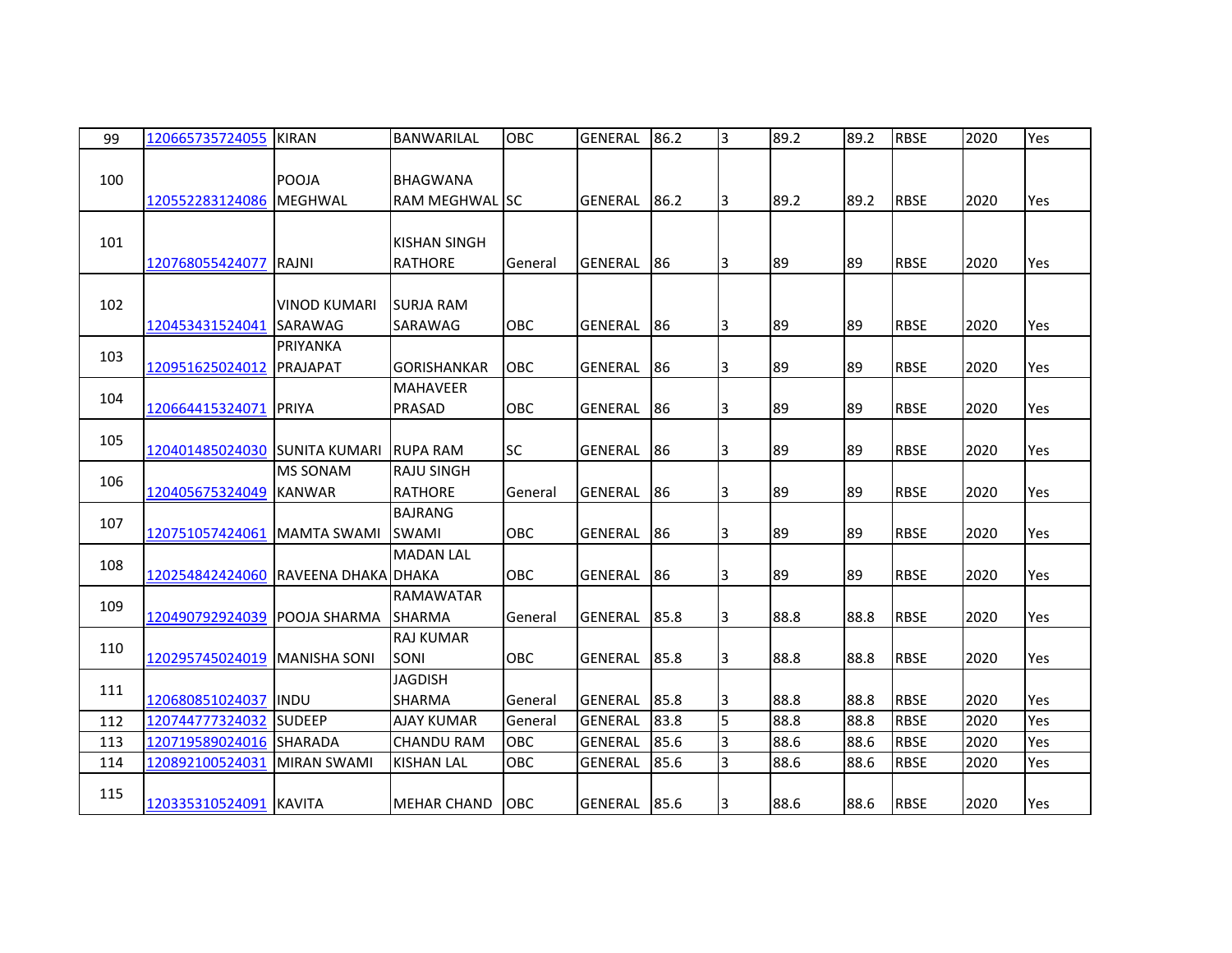| 116 |                                      |                    | <b>BHADAR RAM</b>        |            |                |      |                |      |      |             |      |     |
|-----|--------------------------------------|--------------------|--------------------------|------------|----------------|------|----------------|------|------|-------------|------|-----|
|     | 120824536524080 VISHNU SHARMA SHARMA |                    |                          | General    | <b>GENERAL</b> | 88.4 | 10             | 88.4 | 88.4 | <b>RBSE</b> | 2020 | Yes |
| 117 |                                      |                    | <b>BHANWAR LAL</b>       |            |                |      |                |      |      |             |      |     |
|     | 120227977524090 SUNITA PAREEK        |                    | <b>PAREEK</b>            | General    | <b>GENERAL</b> | 85.4 | 3              | 88.4 | 88.4 | <b>RBSE</b> | 2020 | Yes |
| 118 |                                      |                    | PARTA RAM                |            |                |      |                |      |      |             |      |     |
|     | 120737893724088 SUMAN DHAKA          |                    | <b>DHAKA</b>             | <b>OBC</b> | <b>GENERAL</b> | 85.4 | 3              | 88.4 | 88.4 | <b>RBSE</b> | 2020 | Yes |
| 119 |                                      |                    | <b>MEHAR CHAND</b>       |            |                |      |                |      |      |             |      |     |
|     | 120941346024050 SAROJ SAHU           |                    | <b>SAHU</b>              | <b>OBC</b> | <b>GENERAL</b> | 85.4 | 3              | 88.4 | 88.4 | <b>RBSE</b> | 2020 | Yes |
| 120 | 120570132024060 SUNITA               |                    | PREM RAJ                 | <b>SC</b>  | <b>GENERAL</b> | 85.4 | 3              | 88.4 | 88.4 | <b>RBSE</b> | 2020 | Yes |
| 121 | 120975106924073                      | <b>REKHA JOSHI</b> | <b>MUNNI RAM</b>         | General    | <b>GENERAL</b> | 85.2 | 3              | 88.2 | 88.2 | <b>RBSE</b> | 2020 | Yes |
| 122 | 120290995024019 RENU                 |                    | <b>AATMA RAM</b>         | <b>OBC</b> | <b>GENERAL</b> | 85.2 | $\overline{3}$ | 88.2 | 88.2 | <b>RBSE</b> | 2020 | Yes |
| 123 |                                      |                    | <b>ARUN RAM</b>          |            |                |      |                |      |      |             |      |     |
|     | 120870652424090 DEVI LAL SIHAG       |                    | <b>SIHAG</b>             | OBC        | <b>GENERAL</b> | 88   | I0             | 88   | 88   | <b>RBSE</b> | 2020 | Yes |
|     |                                      | <b>DEEPIKA</b>     | <b>PURAN MAL</b>         |            |                |      |                |      |      |             |      |     |
| 124 | 120183993624012                      | <b>ACHARA</b>      | <b>ACHARA</b>            | OBC        | <b>GENERAL</b> | 85   | 3              | 88   | 88   | <b>RBSE</b> | 2020 | Yes |
|     |                                      |                    | <b>KUMBHA RAM</b>        |            |                |      |                |      |      |             |      |     |
| 125 | 120265413224040 POOJA JYANI          |                    | <b>JYANI</b>             | <b>OBC</b> | <b>GENERAL</b> | 85   | 3              | 88   | 88   | <b>RBSE</b> | 2020 | Yes |
|     |                                      |                    |                          |            |                |      |                |      |      |             |      |     |
| 126 |                                      |                    | <b>JAGDISH</b>           |            |                |      |                |      |      |             |      |     |
|     | 120160826624011 PUSHPA HUDDA         |                    | <b>PRASAD HUDDA OBC</b>  |            | <b>GENERAL</b> | 85   | 13             | 88   | 88   | <b>RBSE</b> | 2020 | Yes |
| 127 | 120804852724017 SARITA               |                    | <b>MOHAR SINGH</b>       | OBC        | <b>GENERAL</b> | 85   | 3              | 88   | 88   | <b>RBSE</b> | 2020 | Yes |
|     |                                      |                    | <b>GOPICHAND</b>         |            |                |      |                |      |      |             |      |     |
| 128 | 120275940724029 MAMTA                |                    | <b>SWAMI</b>             | <b>OBC</b> | <b>GENERAL</b> | 85   | 13             | 88   | 88   | <b>RBSE</b> | 2020 | Yes |
|     |                                      |                    | <b>RAMAVATAR</b>         |            |                |      |                |      |      |             |      |     |
| 129 | 120631021424049   MONIKA MALI        |                    | <b>SAINI</b>             | OBC        | <b>GENERAL</b> | 85   | 3              | 88   | 88   | <b>RBSE</b> | 2020 | Yes |
|     |                                      |                    |                          |            |                |      |                |      |      |             |      |     |
| 130 | 120212789524036 JYOTI SWAMI          |                    | <b>HEMRAJ SWAMI JOBC</b> |            | <b>GENERAL</b> | 85   | 3              | 88   | 88   | <b>RBSE</b> | 2020 | Yes |
| 131 | 120570082124060                      | <b>INDRA</b>       | <b>MUKH RAM</b>          | OBC        | <b>GENERAL</b> | 85   | 3              | 88   | 88   | <b>RBSE</b> | 2020 | Yes |
|     |                                      |                    | <b>SANTOSH</b>           |            |                |      |                |      |      |             |      |     |
| 132 |                                      |                    | <b>KUMAR</b>             |            |                |      |                |      |      |             |      |     |
|     | 120884366224083   ARTI SHARMA        |                    | <b>SHARMA</b>            | General    | <b>GENERAL</b> | 85   | 3              | 88   | 88   | <b>RBSE</b> | 2020 | Yes |
| 133 | 120118113824000 SANDEEP              |                    | SANWARMAL                | General    | <b>GENERAL</b> | 87.8 | l0             | 87.8 | 87.8 | <b>RBSE</b> | 2020 | Yes |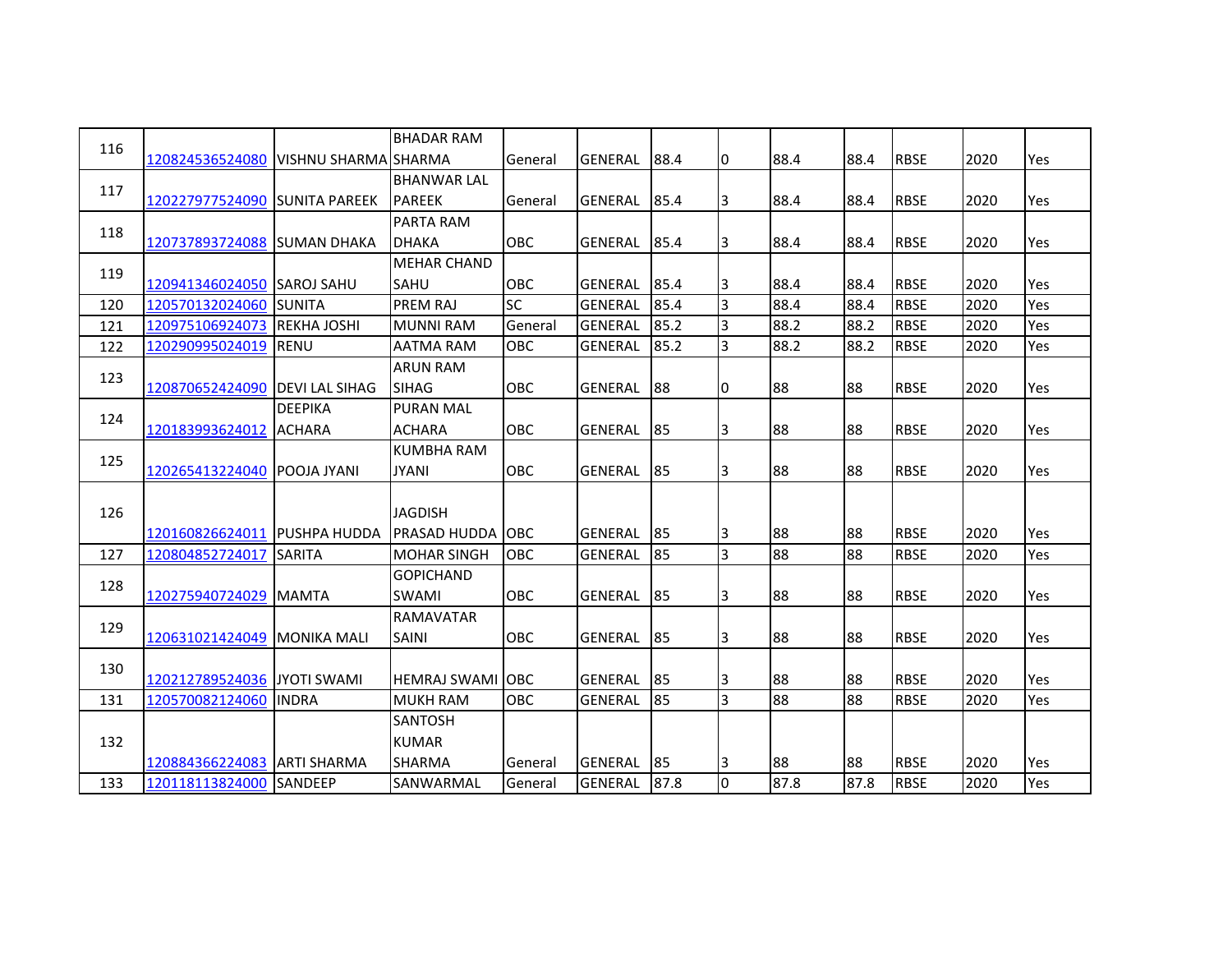|     |                                            |                   | <b>KANA RAM</b>     |            |                |      |                |      |      |             |      |     |
|-----|--------------------------------------------|-------------------|---------------------|------------|----------------|------|----------------|------|------|-------------|------|-----|
| 134 | 120212982624080 GAURI SHANKAR IPRAJAPAT    |                   |                     | <b>OBC</b> | <b>GENERAL</b> | 87.8 | 10             | 87.8 | 87.8 | <b>RBSE</b> | 2020 | Yes |
| 135 |                                            |                   | <b>RAMAWATAR</b>    |            |                |      |                |      |      |             |      |     |
|     | 120125562624060 DISHA SHARMA               |                   | <b>SHARMA</b>       | General    | <b>GENERAL</b> | 84.8 | 3              | 87.8 | 87.8 | <b>RBSE</b> | 2020 | Yes |
| 136 | 120768067724026                            | RANI              | <b>GIRDHARI GIR</b> | OBC        | <b>GENERAL</b> | 84.8 | 3              | 87.8 | 87.8 | <b>RBSE</b> | 2020 | Yes |
| 137 |                                            |                   | <b>DAULAT RAM</b>   |            |                |      |                |      |      |             |      |     |
|     | 120185261724086 POOJA JAT                  |                   | <b>JAT</b>          | <b>OBC</b> | <b>GENERAL</b> | 84.8 | IЗ             | 87.8 | 87.8 | <b>RBSE</b> | 2020 | Yes |
| 138 |                                            | <b>GAYATRI</b>    | <b>SUBHASH</b>      |            |                |      |                |      |      |             |      |     |
|     | 120103480224045 THAKAN                     |                   | <b>THAKAN</b>       | OBC        | <b>GENERAL</b> | 84.8 | 3              | 87.8 | 87.8 | <b>RBSE</b> | 2020 | Yes |
| 139 |                                            | <b>MONIKA</b>     | SANWARRAM           |            |                |      |                |      |      |             |      |     |
|     | 120963265724091 SHARMA                     |                   | <b>SHARMA</b>       | General    | <b>GENERAL</b> | 84.6 | 3              | 87.6 | 87.6 | <b>RBSE</b> | 2020 | Yes |
| 140 |                                            |                   | <b>BHOJ RAJ</b>     |            |                |      |                |      |      |             |      |     |
|     | 120532677224034 POONAM                     |                   | <b>JAKHAR</b>       | OBC        | <b>GENERAL</b> | 84.6 | 3              | 87.6 | 87.6 | <b>RBSE</b> | 2020 | Yes |
| 141 |                                            |                   |                     |            |                |      |                |      |      |             |      |     |
|     | 120445492524074 KAVITA SUTHAR              |                   | <b>RATAN LAL</b>    | <b>OBC</b> | <b>GENERAL</b> | 84.4 | 3              | 87.4 | 87.4 | <b>RBSE</b> | 2020 | Yes |
|     |                                            |                   |                     |            |                |      |                |      |      |             |      |     |
| 142 |                                            |                   | <b>SHAMBHU</b>      |            |                |      |                |      |      |             |      |     |
|     | 120938487024060 KOMAL SHARMA IDAYAL SHARMA |                   |                     | General    | <b>GENERAL</b> | 84.4 | 3              | 87.4 | 87.4 | <b>RBSE</b> | 2020 | Yes |
| 143 | 120968582424065                            | <b>MAMTA SONI</b> | <b>IMRATI LAL</b>   | OBC        | <b>GENERAL</b> | 84.4 | 3              | 87.4 | 87.4 | <b>RBSE</b> | 2020 | Yes |
| 144 |                                            |                   | <b>SREERAM</b>      |            |                |      |                |      |      |             |      |     |
|     | 120894379424050 SAKSHI BHOJAK              |                   | <b>BHOJAK</b>       | OBC        | <b>GENERAL</b> | 84.2 | 3              | 87.2 | 87.2 | <b>RBSE</b> | 2020 | Yes |
| 145 |                                            |                   | <b>MAHENDRA</b>     |            |                |      |                |      |      |             |      |     |
|     | 120857244924060 NIRMALA DELU               |                   | <b>DELU</b>         | <b>OBC</b> | <b>GENERAL</b> | 84.2 | 3              | 87.2 | 87.2 | <b>RBSE</b> | 2020 | Yes |
| 146 | 120802573524097                            | <b>ANKITA</b>     | <b>BHAGIRATH</b>    | General    | <b>GENERAL</b> | 84.2 | $\overline{3}$ | 87.2 | 87.2 | <b>RBSE</b> | 2020 | Yes |
| 147 |                                            |                   |                     |            |                |      |                |      |      |             |      |     |
|     | 120148838024040 ANITA SHARMA               |                   | <b>RAM CHANDER</b>  | General    | <b>GENERAL</b> | 84.2 | 3              | 87.2 | 87.2 | <b>RBSE</b> | 2020 | Yes |
| 148 | 120796926824030 SUMAN                      |                   | <b>BIRAJA RAM</b>   | <b>SC</b>  | <b>GENERAL</b> | 84.2 | 3              | 87.2 | 87.2 | <b>RBSE</b> | 2020 | Yes |
| 149 |                                            | SONU              | <b>OM PRAKASH</b>   |            |                |      |                |      |      |             |      |     |
|     | 120995144824052                            | <b>SINDHARIYA</b> | <b>SINDHARIYA</b>   | <b>OBC</b> | <b>GENERAL</b> | 87   | I0             | 87   | 87   | <b>RBSE</b> | 2020 | Yes |
| 150 |                                            | RADHAKRISHNA      | POORNA RAM          |            |                |      |                |      |      |             |      |     |
|     | 120150392024058 MEGHWAL                    |                   | <b>MEGHWAL</b>      | <b>SC</b>  | <b>GENERAL</b> | 87   | 0              | 87   | 87   | <b>RBSE</b> | 2020 | Yes |
| 151 |                                            |                   | <b>BHANWAR LAL</b>  |            |                |      |                |      |      |             |      |     |
|     | 120273050324063 SUMAN SUTHAR               |                   | <b>SUTHAR</b>       | OBC        | <b>GENERAL</b> | 84   | 3              | 87   | 87   | <b>RBSE</b> | 2020 | Yes |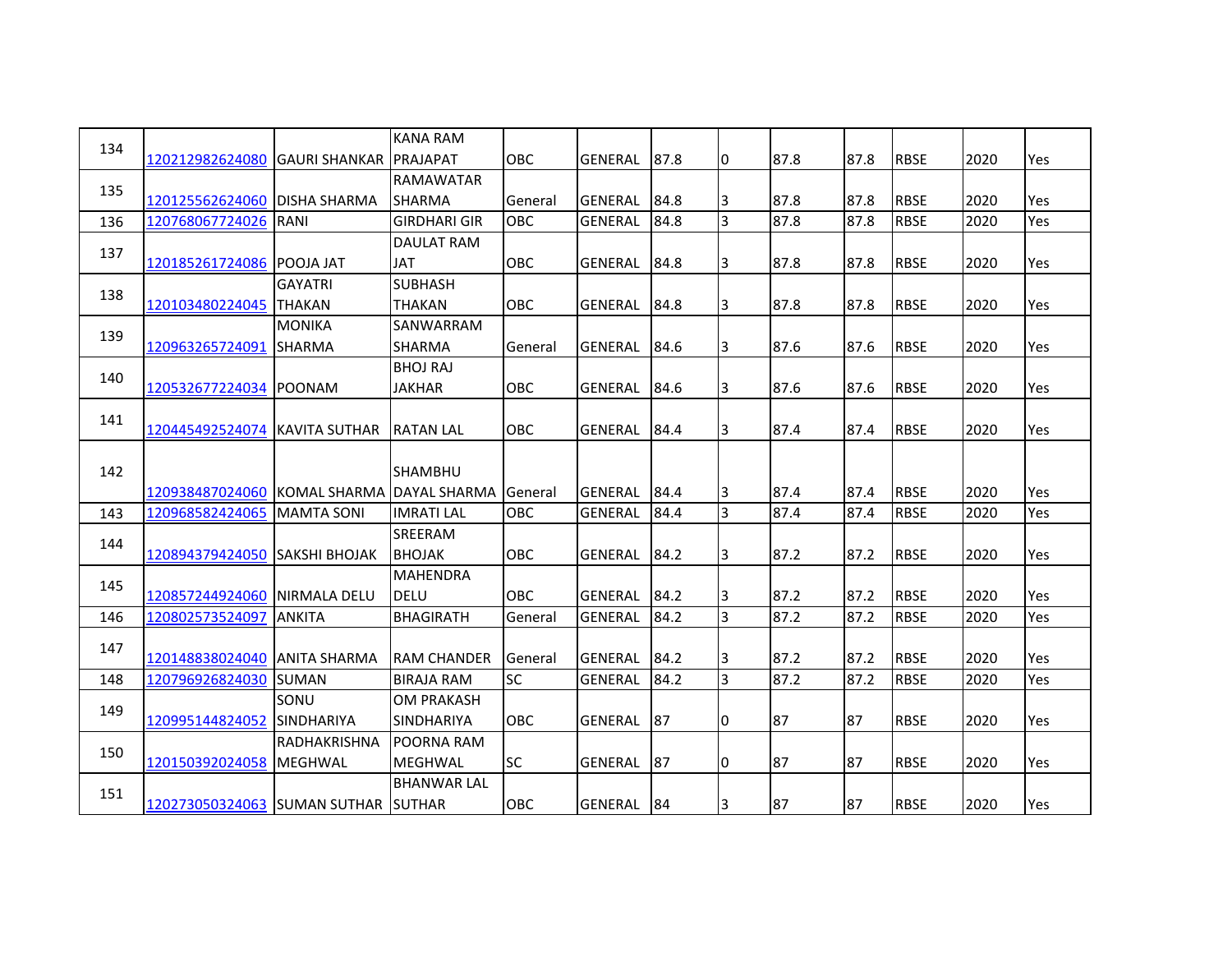| 152 | 120785017924050                         | <b>BHAGWATI</b>                      | <b>RUPARAM</b>                     | OBC        | <b>GENERAL</b> | 84   | 3              | 87   | 87   | <b>RBSE</b> | 2020 | Yes |
|-----|-----------------------------------------|--------------------------------------|------------------------------------|------------|----------------|------|----------------|------|------|-------------|------|-----|
| 153 | 120154228024080                         | LAJWANTI                             | <b>MANI RAM</b>                    | OBC        | <b>GENERAL</b> | 84   | 3              | 87   | 87   | <b>RBSE</b> | 2020 | Yes |
| 154 | 120970736024083 GOPI RAM                |                                      | <b>SANWAR MAL</b>                  | OBC        | <b>GENERAL</b> | 86.8 | $\overline{0}$ | 86.8 | 86.8 | <b>RBSE</b> | 2020 | Yes |
| 155 | 120528213024071                         | <b>NIKITA MALI</b>                   | <b>BHAGIRATH</b><br><b>MALI</b>    | OBC        | <b>GENERAL</b> | 83.8 | 3              | 86.8 | 86.8 | <b>RBSE</b> | 2020 | Yes |
| 156 | 120227660524040 DIPIKA                  |                                      | SATPAL PUNIYA                      | <b>OBC</b> | <b>GENERAL</b> | 83.8 | 3              | 86.8 | 86.8 | <b>RBSE</b> | 2020 | Yes |
| 157 | 120576813524041                         | <b>KRISHNA DARJI</b>                 | <b>OM PRAKASH</b>                  | OBC        | <b>GENERAL</b> | 83.8 | 3              | 86.8 | 86.8 | <b>RBSE</b> | 2020 | Yes |
| 158 | 120167980124035 MAYA SARAN              |                                      | <b>RAM KARAN</b><br>SARAN          | <b>OBC</b> | <b>GENERAL</b> | 83.8 | 3              | 86.8 | 86.8 | <b>RBSE</b> | 2020 | Yes |
| 159 | 120983458124089                         | <b>PARVATI</b><br><b>SARAWAG</b>     | SHARVAN<br><b>KUMAR</b><br>SARAWAG | <b>OBC</b> | <b>GENERAL</b> | 83.8 | 3              | 86.8 | 86.8 | <b>RBSE</b> | 2020 | Yes |
| 160 | 120299452324080                         | <b>VINITA</b><br><b>GOSWAMI</b>      | <b>AMI LAL</b><br><b>GOSWAMI</b>   | <b>OBC</b> | <b>GENERAL</b> | 83.8 | 3              | 86.8 | 86.8 | <b>RBSE</b> | 2020 | Yes |
| 161 | 120254063224088 MUSKAN                  |                                      | RAJKUMAR<br><b>AACHARIYA</b>       | OBC        | <b>GENERAL</b> | 83.8 | 3              | 86.8 | 86.8 | <b>RBSE</b> | 2020 | Yes |
| 162 | 120105838324081                         | <b>IPREM BHARGAV</b>                 | <b>ISHRAWAN RAM JOBC</b>           |            | <b>GENERAL</b> | 83.8 | 3              | 86.8 | 86.8 | <b>RBSE</b> | 2020 | Yes |
| 163 | 120257382824071                         | <b>POONAM</b><br><b>SUTHAR</b>       | <b>DULARAM</b><br><b>SUTHAR</b>    | <b>OBC</b> | <b>GENERAL</b> | 83.8 | 3              | 86.8 | 86.8 | <b>RBSE</b> | 2020 | Yes |
| 164 | 120805783924044                         | <b>GAURI SHANKAR</b><br><b>GODHA</b> | <b>KALURAM</b>                     | <b>SC</b>  | GENERAL        | 86.6 | I0             | 86.6 | 86.6 | <b>RBSE</b> | 2020 | Yes |
| 165 | 120718259424023 MUKESH NATH             |                                      | <b>BHANWAR</b><br><b>NATH</b>      | OBC        | GENERAL        | 86.6 | 0              | 86.6 | 86.6 | <b>RBSE</b> | 2020 | Yes |
| 166 | 120893765724094                         | <b>MANISHA JOSHI</b>                 | <b>MANGILAL</b><br><b>JOSHI</b>    | General    | <b>GENERAL</b> | 83.6 | 3              | 86.6 | 86.6 | <b>RBSE</b> | 2020 | Yes |
| 167 | 120914444524038 BHARATI GURDA KASHI RAM |                                      |                                    | <b>SC</b>  | <b>GENERAL</b> | 83.6 | 3              | 86.6 | 86.6 | <b>RBSE</b> | 2020 | Yes |
| 168 | 120752865924098 RATHOR                  | <b>DEEPIKA</b>                       | <b>RAVINDRA</b><br><b>SINGH</b>    | General    | <b>GENERAL</b> | 83.6 | 3              | 86.6 | 86.6 | <b>RBSE</b> | 2020 | Yes |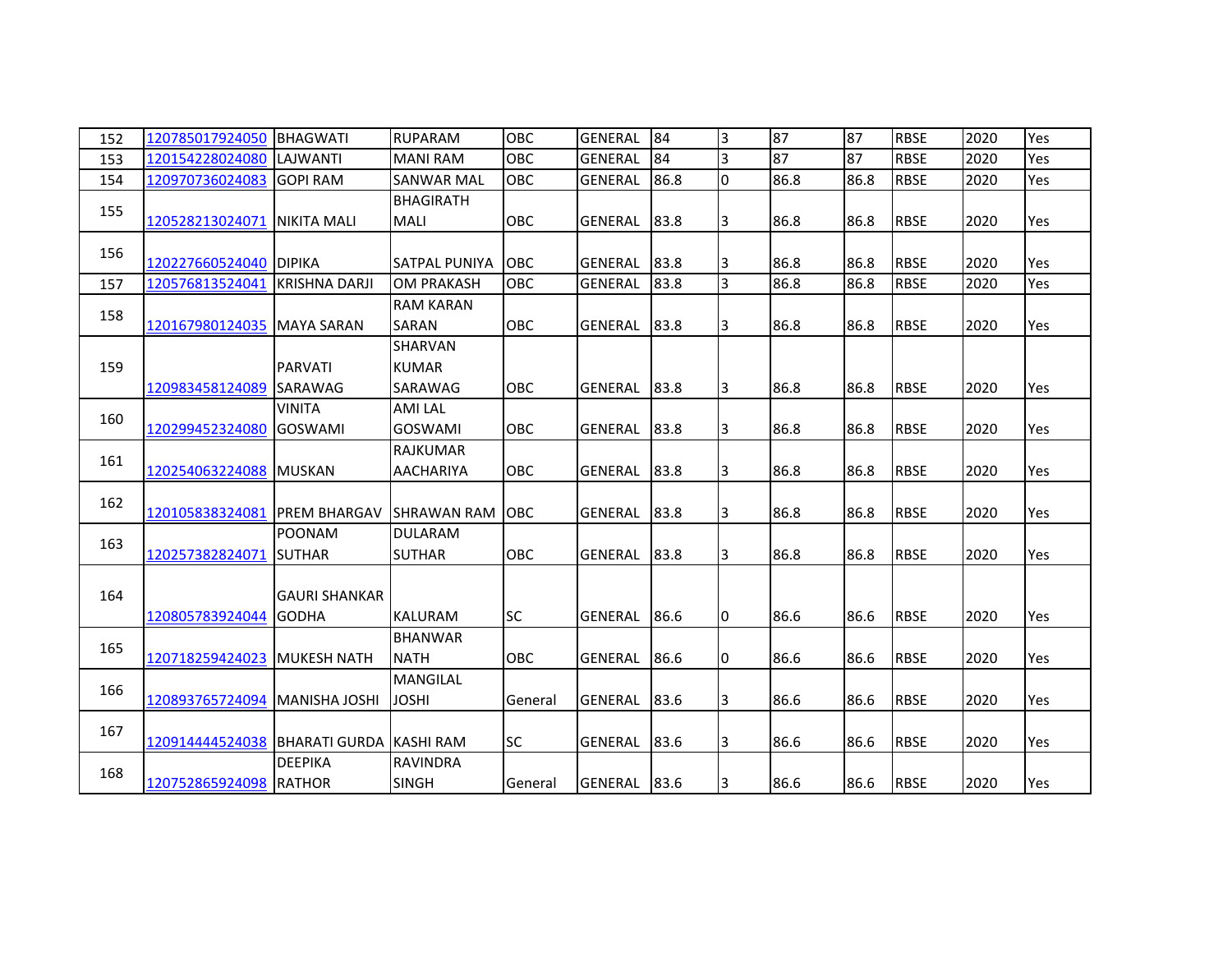| 169 |                                                    |                                   | <b>BHAGIRATH</b>    |                |                |      |                |      |      |             |      |     |
|-----|----------------------------------------------------|-----------------------------------|---------------------|----------------|----------------|------|----------------|------|------|-------------|------|-----|
|     | 120898855624061                                    | <b>SUMAN DUDI</b>                 | <b>DUDI</b>         | OBC            | GENERAL        | 83.6 | 3              | 86.6 | 86.6 | <b>RBSE</b> | 2020 | Yes |
| 170 |                                                    | <b>PUNAM</b>                      |                     |                |                |      |                |      |      |             |      |     |
|     | 120148311424033                                    | <b>IPRAKASH NAYAK IPRABHU RAM</b> |                     | lsc            | GENERAL        | 86.4 | 10             | 86.4 | 86.4 | <b>RBSE</b> | 2020 | Yes |
|     |                                                    | <b>NARESH</b>                     | <b>DHARAM PAL</b>   |                |                |      |                |      |      |             |      |     |
| 171 | 120153748624089 SHARMA                             |                                   | <b>SHARMA</b>       | General        | <b>GENERAL</b> | 86.4 | 10             | 86.4 | 86.4 | <b>RBSE</b> | 2020 | Yes |
| 172 |                                                    |                                   | <b>INDAR SINGH</b>  |                |                |      |                |      |      |             |      |     |
|     | 120368126024082                                    | <b>IMANOJ KANWARIRAJPUROHIT</b>   |                     | <b>General</b> | <b>GENERAL</b> | 83.4 | 3              | 86.4 | 86.4 | <b>RBSE</b> | 2020 | Yes |
| 173 | 120623814924013                                    | <b>JYOTI SUTHAR</b>               | <b>BAJRANG LAL</b>  | <b>OBC</b>     | GENERAL        | 83.4 | 3              | 86.4 | 86.4 | <b>RBSE</b> | 2020 | Yes |
| 174 |                                                    |                                   | <b>NATHURAM</b>     |                |                |      |                |      |      |             |      |     |
|     | 120658433524036 SAKUNTLA                           |                                   | <b>SHARMA</b>       | General        | <b>GENERAL</b> | 83.4 | 3              | 86.4 | 86.4 | <b>RBSE</b> | 2020 | Yes |
| 175 |                                                    |                                   |                     |                |                |      |                |      |      |             |      |     |
|     | 120360075524086 NEHA JANGIR                        |                                   | <b>ASHOK JANGIR</b> | <b>OBC</b>     | GENERAL        | 83.4 | 3              | 86.4 | 86.4 | <b>RBSE</b> | 2020 | Yes |
| 176 | 120936789024027 SUMAN KUMARI BHAIRA RAM            |                                   |                     | <b>SC</b>      | <b>GENERAL</b> | 83.4 | 3              | 86.4 | 86.4 | <b>RBSE</b> | 2020 | Yes |
|     |                                                    |                                   |                     |                |                |      |                |      |      |             |      |     |
| 177 | 120166650624016 SHAKSHI PAREEK PAWAN KUMAR General |                                   |                     |                | GENERAL        | 83.2 | 3              | 86.2 | 86.2 | <b>RBSE</b> | 2020 | Yes |
| 178 | 120390663224079                                    | <b>PRATIBHA</b>                   | <b>MAHAVEER</b>     | OBC            | GENERAL        | 83.2 | $\overline{3}$ | 86.2 | 86.2 | <b>RBSE</b> | 2020 | Yes |
| 179 |                                                    |                                   | RAMESHWARLA         |                |                |      |                |      |      |             |      |     |
|     | 120314902424031                                    | <b>BHAGWANI</b>                   |                     | <b>SC</b>      | <b>GENERAL</b> | 83.2 | 3              | 86.2 | 86.2 | <b>RBSE</b> | 2020 | Yes |
| 180 |                                                    |                                   | <b>BHANWAR LAL</b>  |                |                |      |                |      |      |             |      |     |
|     | 120655804624016 RATANA DAIRU                       |                                   | DAIRU               | <b>OBC</b>     | GENERAL        | 83.2 | 3              | 86.2 | 86.2 | <b>RBSE</b> | 2020 | Yes |
| 181 |                                                    |                                   |                     |                |                |      |                |      |      |             |      |     |
|     | 120622351624058 TABSSUM GAURI FIROJ GAURI          |                                   |                     | <b>OBC</b>     | <b>GENERAL</b> | 83.2 | 3              | 86.2 | 86.2 | <b>RBSE</b> | 2020 | Yes |
| 182 |                                                    |                                   |                     |                |                |      |                |      |      |             |      |     |
|     | 120942432724030 SUBHASH SARAN RANJEET SARAN JOBC   | <b>ANURADHA</b>                   | BHAGIRATH           |                | GENERAL        | 86   | 10             | 86   | 86   | <b>RBSE</b> | 2020 | Yes |
| 183 | 120520750124090                                    | <b>GODARA</b>                     | <b>GODARA</b>       | <b>OBC</b>     | <b>GENERAL</b> | 83   | 3              | 86   | 86   | <b>RBSE</b> | 2020 | Yes |
|     |                                                    |                                   | <b>BHAGWANA</b>     |                |                |      |                |      |      |             |      |     |
| 184 | 120654639224053 MANJU                              |                                   | <b>RAM</b>          | <b>MBC</b>     | <b>GENERAL</b> | 83   | 3              | 86   | 86   | <b>RBSE</b> | 2020 | Yes |
| 185 | 120192402024057                                    | <b>GAYATRI NAI</b>                | PREM RAJ NAI        | General        | GENERAL        | 83   | 3              | 86   | 86   | <b>RBSE</b> | 2020 | Yes |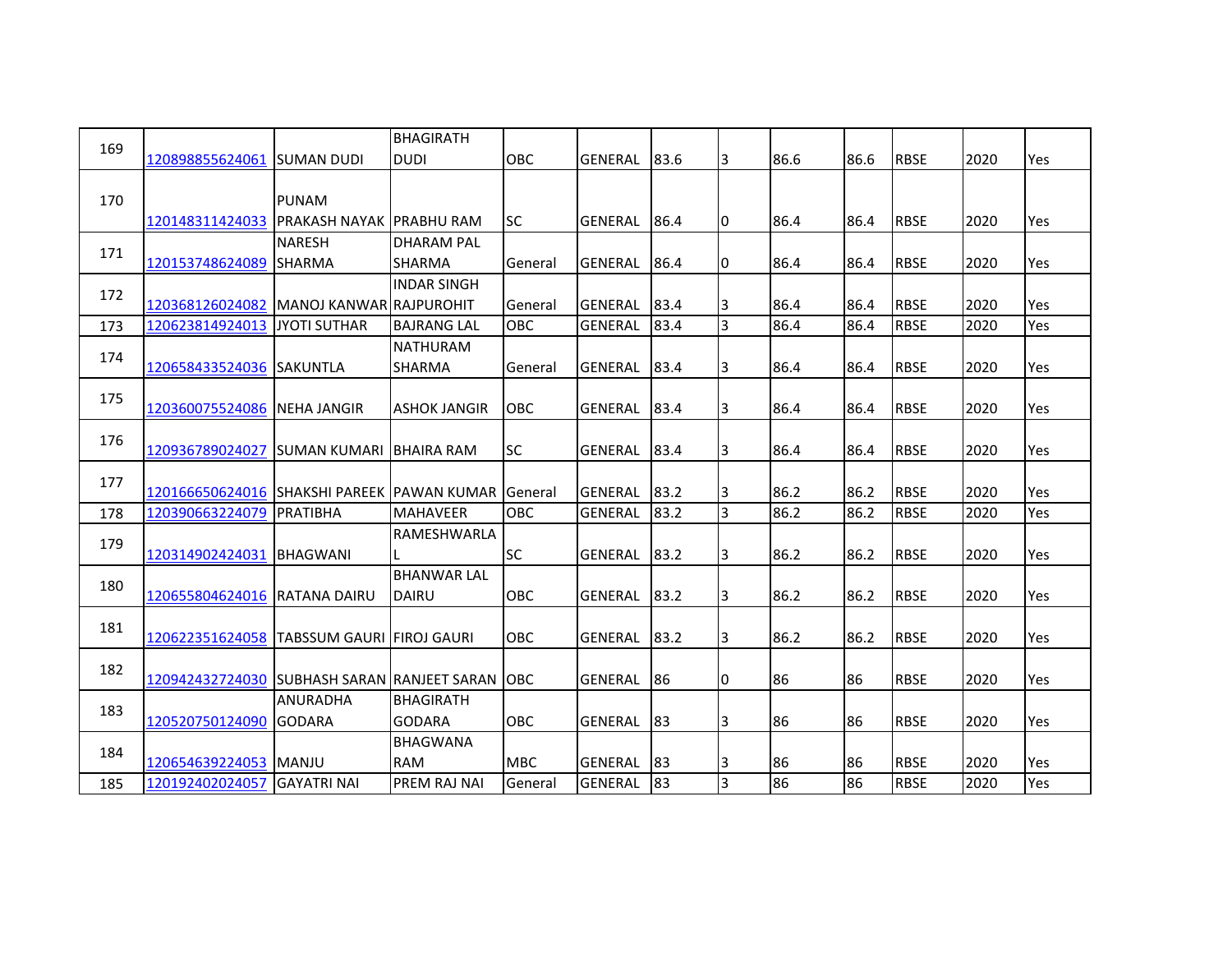| 186 |                                                   |                     | <b>MANI RAM</b>    |            |                |      |    |      |      |             |      |     |
|-----|---------------------------------------------------|---------------------|--------------------|------------|----------------|------|----|------|------|-------------|------|-----|
|     | 120180188324086 ANKITA PAREEK                     |                     | <b>PAREEK</b>      | General    | <b>GENERAL</b> | 83   | 3  | 86   | 86   | <b>RBSE</b> | 2020 | Yes |
| 187 | 120356021024038                                   | <b>PINKEY SAINI</b> | <b>SAMPAT RAM</b>  | OBC        | <b>GENERAL</b> | 83   | 3  | 86   | 86   | <b>RBSE</b> | 2020 | Yes |
| 188 |                                                   | <b>DHANPAT DAS</b>  | <b>ASHU DAS</b>    |            |                |      |    |      |      |             |      |     |
|     | 120629684224098 SWAMI                             |                     | <b>SWAMI</b>       | <b>OBC</b> | <b>GENERAL</b> | 85.8 | I0 | 85.8 | 85.8 | <b>RBSE</b> | 2020 | Yes |
| 189 |                                                   |                     | NARENDAR           |            |                |      |    |      |      |             |      |     |
|     | 120360185524026 KRANTI                            |                     | <b>KUMAR</b>       | OBC        | <b>GENERAL</b> | 82.8 | 13 | 85.8 | 85.8 | <b>RBSE</b> | 2020 | Yes |
| 190 |                                                   |                     |                    |            |                |      |    |      |      |             |      |     |
|     | 120660807424035 SARLA PRAJAPAT BHANWAR LAL        |                     |                    | OBC        | <b>GENERAL</b> | 82.8 | 3  | 85.8 | 85.8 | <b>RBSE</b> | 2020 | Yes |
|     |                                                   |                     |                    |            |                |      |    |      |      |             |      |     |
| 191 |                                                   | <b>KANCHAN</b>      | <b>VINOD KUMAR</b> |            |                |      |    |      |      |             |      |     |
|     | 120340752224066                                   | PRAJAPAT            | PRAJAPAT           | OBC        | <b>GENERAL</b> | 82.8 | 3  | 85.8 | 85.8 | <b>RBSE</b> | 2020 | Yes |
| 192 |                                                   |                     |                    |            |                |      |    |      |      |             |      |     |
|     | 120649273224082 BIJU MEGHWAL                      |                     | <b>DUNGAR RAM</b>  | SC         | <b>GENERAL</b> | 82.8 | IЗ | 85.8 | 85.8 | <b>RBSE</b> | 2020 | Yes |
| 193 |                                                   | <b>NIRMALA</b>      | <b>MAHAVEER</b>    |            |                |      |    |      |      |             |      |     |
|     | 120457646724070                                   | <b>MEHARA</b>       | PRASAD             | <b>SC</b>  | <b>GENERAL</b> | 82.8 | 3  | 85.8 | 85.8 | <b>RBSE</b> | 2020 | Yes |
| 194 |                                                   | <b>DURGA</b>        |                    |            |                |      |    |      |      |             |      |     |
|     | 120745972024012                                   | <b>CHAUDHARY</b>    | <b>KUMBHARAM</b>   | <b>OBC</b> | <b>GENERAL</b> | 82.8 | 3  | 85.8 | 85.8 | <b>RBSE</b> | 2020 | Yes |
| 195 |                                                   |                     |                    |            |                |      |    |      |      |             |      |     |
|     | 120240506924044 TULSI SWAMI                       |                     | <b>BHAGWAN DAS</b> | OBC        | <b>GENERAL</b> | 82.8 | 3  | 85.8 | 85.8 | <b>RBSE</b> | 2020 | Yes |
| 196 | 120560984124020 SHARMILA                          |                     | PREM RAJ           | SC         | <b>GENERAL</b> | 82.8 | 3  | 85.8 | 85.8 | <b>RBSE</b> | 2020 | Yes |
| 197 |                                                   | <b>VIKASH KUMAR</b> | <b>RAJENDAR</b>    |            |                |      |    |      |      |             |      |     |
|     | 120164188124062                                   | <b>КНОТН</b>        | <b>KUMAR</b>       | <b>OBC</b> | <b>GENERAL</b> | 85.6 | I0 | 85.6 | 85.6 | <b>RBSE</b> | 2020 | Yes |
| 198 |                                                   |                     | SANWARMAL          |            |                |      |    |      |      |             |      |     |
|     | 120544742424012 SWATI SHARMA                      |                     | <b>SHARMA</b>      | General    | <b>GENERAL</b> | 82.6 | 3  | 85.6 | 85.6 | <b>RBSE</b> | 2020 | Yes |
| 199 | 120615023624035 KHUSHI SAIN                       |                     | <b>MANOJ SAIN</b>  | OBC        | <b>GENERAL</b> | 82.6 | 3  | 85.6 | 85.6 | <b>RBSE</b> | 2020 | Yes |
| 200 |                                                   |                     | <b>VIKRAM</b>      |            |                |      |    |      |      |             |      |     |
|     | 120740415424078 POOJA SUTHAR                      |                     | <b>SUTHAR</b>      | OBC        | <b>GENERAL</b> | 82.6 | 3  | 85.6 | 85.6 | <b>RBSE</b> | 2020 | Yes |
| 201 |                                                   |                     | <b>BHAGIRATH</b>   |            |                |      |    |      |      |             |      |     |
|     | 120522955824035 LALI PUROHIT                      |                     | <b>SINGH</b>       | General    | <b>GENERAL</b> | 82.6 | 3  | 85.6 | 85.6 | <b>RBSE</b> | 2020 | Yes |
| 202 |                                                   |                     |                    |            |                |      |    |      |      |             |      |     |
|     | 120678161824077   MANISH SWAMI   MAHENDRA DAS OBC |                     |                    |            | <b>GENERAL</b> | 85.4 | 0  | 85.4 | 85.4 | <b>RBSE</b> | 2020 | Yes |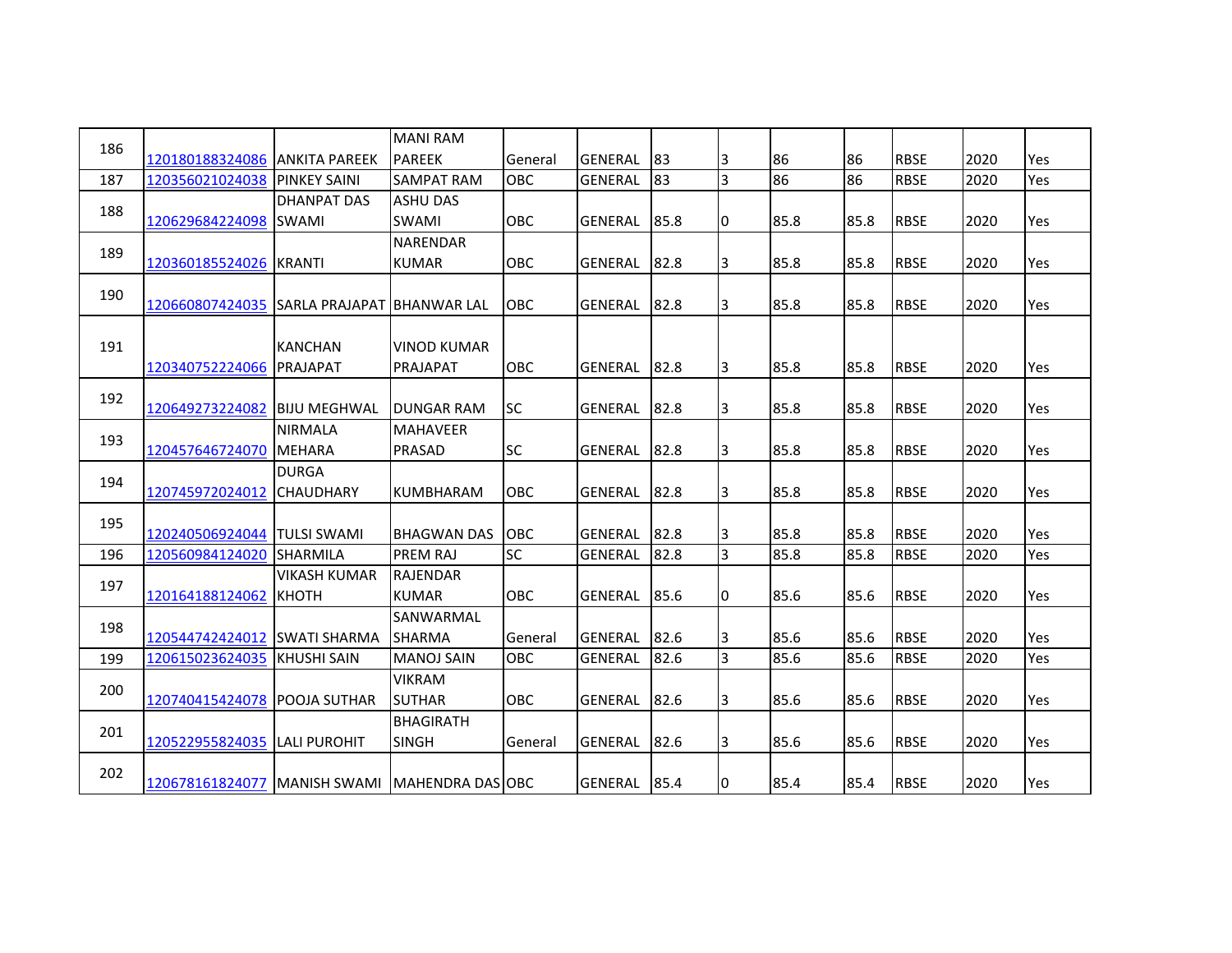| 203 |                 | <b>VIKASH KUMAR</b>   | SHRAWAN             |                |                 |      |    |      |      |             |      |     |
|-----|-----------------|-----------------------|---------------------|----------------|-----------------|------|----|------|------|-------------|------|-----|
|     | 120835234024091 | SWAMI                 | IKUMAR SWAMI        | <b>IOBC</b>    | <b>IGENERAL</b> | 85.4 | ıо | 85.4 | 85.4 | <b>RBSE</b> | 2020 | Yes |
|     |                 |                       | <b>IMUKH RAM</b>    |                |                 |      |    |      |      |             |      |     |
| 204 | 120137996024098 | ISAVITA SIDH          | <b>SIDH</b>         | <b>OBC</b>     | <b>IGENERAL</b> | 82.4 |    | 85.4 | 85.4 | <b>RBSE</b> | 2020 | Yes |
| 205 | 120570795824062 | <b>VIJAYA PAREEK</b>  | PRABHURAM           | <b>General</b> | <b>IGENERAL</b> | 82.4 |    | 85.4 | 85.4 | <b>RBSE</b> | 2020 | Yes |
|     |                 |                       | <b>MAHENDRA</b>     |                |                 |      |    |      |      |             |      |     |
| 206 | 120144081324070 | <b>ISULOCHANA</b>     | <b>KUMAR</b>        | <b>OBC</b>     | <b>GENERAL</b>  | 82.4 |    | 85.4 | 85.4 | <b>RBSE</b> | 2020 | Yes |
|     |                 | <b>MANJU</b>          | IMUKH RAM           |                |                 |      |    |      |      |             |      |     |
| 207 | 120576911824035 | <b>CHOUDHARY</b>      | <b>HUDDA</b>        | <b>OBC</b>     | <b>GENERAL</b>  | 82.4 |    | 85.4 | 85.4 | <b>RBSE</b> | 2020 | Yes |
|     |                 |                       |                     |                |                 |      |    |      |      |             |      |     |
| 208 | 120621158124082 | <b>ISUMITRA SIDDH</b> | IGIRDHARI NATH IOBC |                | <b>GENERAL</b>  | 82.4 |    | 85.4 | 85.4 | <b>RBSE</b> | 2020 | Yes |
|     |                 | <b>DHEERAJ</b>        | <b>JAGDISH</b>      |                |                 |      |    |      |      |             |      |     |
| 209 | 120197416924024 | <b>PRAJAPAT</b>       | <b>PRAJAPAT</b>     | <b>OBC</b>     | <b>GENERAL</b>  | 85.2 | 10 | 85.2 | 85.2 | <b>RBSE</b> | 2020 | Yes |
| 210 | 120678195824013 | IROHITASH             | IBHANWARLAL         | <b>OBC</b>     | <b>IGENERAL</b> | 85.2 |    | 85.2 | 85.2 | <b>RBSE</b> | 2020 | Yes |

|                | Divyang Ortho Merit List Total Applications: 4 Cutoff: 55.4000 |                    |                      |                 |                                    |        |   |                 |       |              |             |            |  |  |
|----------------|----------------------------------------------------------------|--------------------|----------------------|-----------------|------------------------------------|--------|---|-----------------|-------|--------------|-------------|------------|--|--|
|                |                                                                | Name of            | <b>Father's Name</b> | <b>Category</b> | Admission Percenta   Bonus (  Tot. |        |   |                 | %tile | <b>Board</b> | Passing     | <b>Fee</b> |  |  |
| Sr.No          | <b>Application ID</b>                                          | <b>Applicant</b>   |                      |                 | <b>Category</b>                    | ge.(%) | % | <b>Perc.(%)</b> |       | <b>Name</b>  | <b>Year</b> |            |  |  |
|                | 120527275124018                                                | <b>IDEVA SARAN</b> | <b>TANNA RAM</b>     | <b>OBC</b>      | <b>GENERAL</b>                     | 77.6   |   | 80.6            | 180.6 | <b>RBSE</b>  | 2020        | Yes        |  |  |
|                |                                                                | <b>RAMNIWAS</b>    | <b>IPURUSHOTAM</b>   |                 |                                    |        |   |                 |       |              |             |            |  |  |
|                | 120618778024058 SHARMA                                         |                    | <b>SHARMA</b>        | General         | <b>GENERAL</b>                     | 65.6   |   | 68.6            | 68.6  | <b>RBSE</b>  | 2020        | Yes        |  |  |
|                |                                                                |                    | <b>CHORU LAL</b>     |                 |                                    |        |   |                 |       |              |             |            |  |  |
|                | 120778936224015                                                | <b>POOJA SAINI</b> | <b>SAINI</b>         | General         | <b>GENERAL</b>                     | 63.8   |   | 66.8            | 66.8  | <b>RBSE</b>  | 2020        | Yes        |  |  |
| $\overline{4}$ |                                                                | <b>AYUB KHAN</b>   |                      |                 |                                    |        |   |                 |       |              |             |            |  |  |
|                | 120594671924000 KAYAMKHANI                                     |                    | <b>HABIB KHAN</b>    | ІОВС            | <b>GENERAL</b>                     | 55.4   |   | 55.4            | 55.4  | <b>RBSE</b>  | 2020        | Yes        |  |  |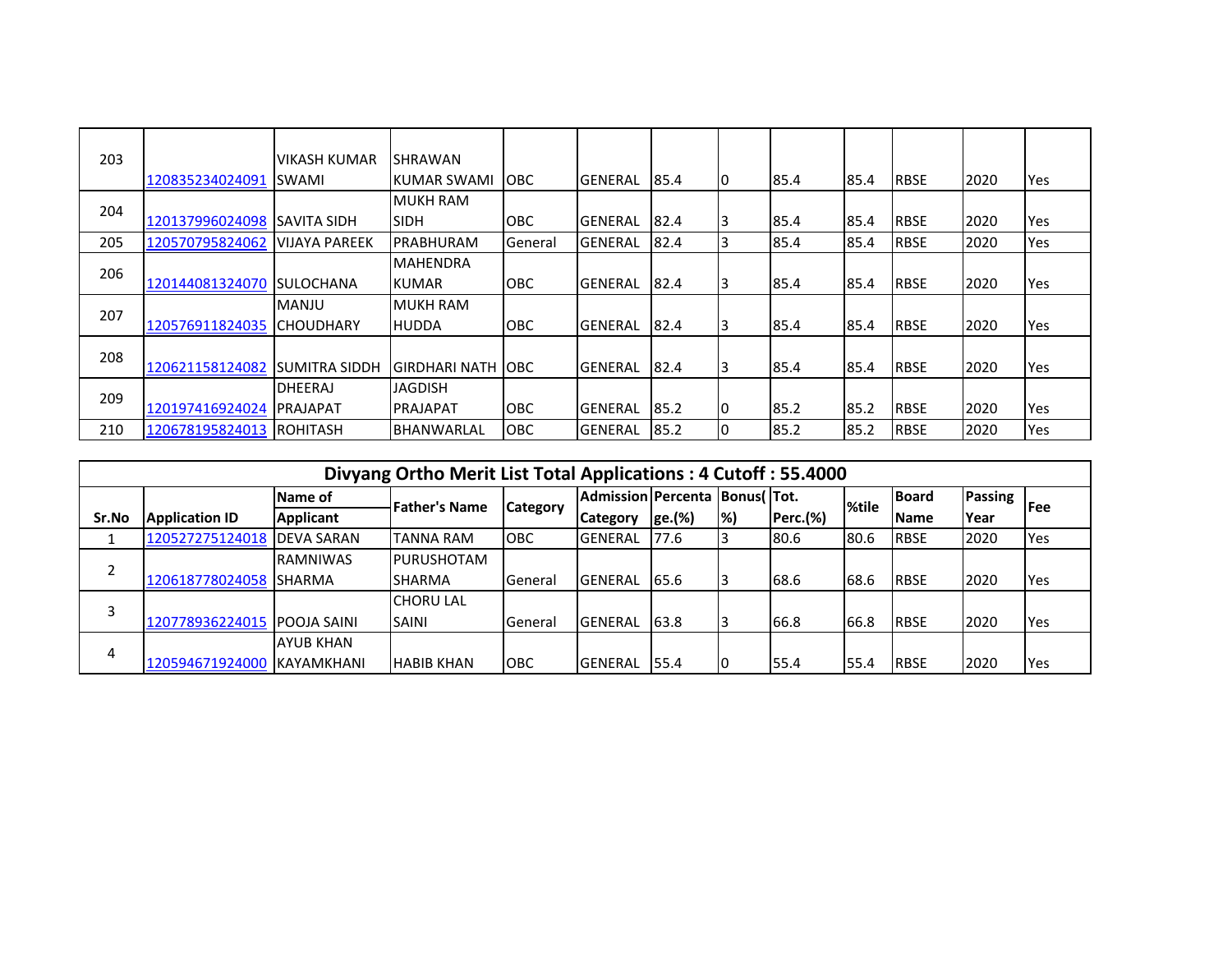|                | <b>EWS Merit List Total Applications: 13 Cutoff: 56.6000</b><br>Admission Percenta   Bonus(   Tot. |                         |                        |          |            |        |                |                 |       |              |         |     |  |  |
|----------------|----------------------------------------------------------------------------------------------------|-------------------------|------------------------|----------|------------|--------|----------------|-----------------|-------|--------------|---------|-----|--|--|
|                |                                                                                                    | Name of                 | <b>Father's Name</b>   | Category |            |        |                |                 | %tile | <b>Board</b> | Passing | Fee |  |  |
| Sr.No          | <b>Application ID</b>                                                                              | <b>Applicant</b>        |                        |          | Category   | ge.(%) | %)             | <b>Perc.(%)</b> |       | <b>Name</b>  | Year    |     |  |  |
|                |                                                                                                    | <b>RAVINDRA</b>         |                        |          |            |        |                |                 |       |              |         |     |  |  |
| $\mathbf{1}$   |                                                                                                    | <b>SINGH</b>            | JAGDISH SINGH          |          |            |        |                |                 |       |              |         |     |  |  |
|                | 120621313624040                                                                                    | SHEKHAWAT               | SHEKHAWAT              | General  | <b>EWS</b> | 81     | 10             | 81              | 81    | <b>RBSE</b>  | 2020    | Yes |  |  |
| $\overline{2}$ | 120817839024030                                                                                    | <b>NIRMAL KUMAR</b>     | <b>RADHA KISHAN</b>    | General  | <b>EWS</b> | 80.2   | 10             | 80.2            | 80.2  | <b>RBSE</b>  | 2020    | Yes |  |  |
| 3              | 120114236024090                                                                                    | <b>NEETU PAREEK</b>     | <b>HARISH KUMAR</b>    | General  | <b>EWS</b> | 76     | 3              | 79              | 79    | <b>RBSE</b>  | 2020    | Yes |  |  |
| 4              |                                                                                                    | <b>DEEPIKA</b>          | <b>PAWAN KUMAR</b>     |          |            |        |                |                 |       |              |         |     |  |  |
|                | 120487892224032 SHARMA                                                                             |                         | <b>SHARMA</b>          | General  | <b>EWS</b> | 75.2   | 3              | 78.2            | 78.2  | <b>RBSE</b>  | 2020    | Yes |  |  |
|                |                                                                                                    | MAHIPAL                 | <b>RUPARAM</b>         |          |            |        |                |                 |       |              |         |     |  |  |
| 5              | 120241080324039 SHARMA                                                                             |                         | <b>SHARMA</b>          | General  | <b>EWS</b> | 75.4   | I0             | 75.4            | 75.4  | <b>RBSE</b>  | 2020    | Yes |  |  |
|                |                                                                                                    | <b>SUNIL KUMAR</b>      |                        |          |            |        |                |                 |       |              |         |     |  |  |
| 6              | 120250250524032                                                                                    | <b>JOSHI</b>            | <b>SAHIRAM JOSHI</b>   | General  | <b>EWS</b> | 74     | 10             | 74              | 74    | <b>RBSE</b>  | 2020    | Yes |  |  |
| $\overline{7}$ | 120330599024066                                                                                    | <b>PAWAN</b>            | <b>GOPAL</b>           | General  | <b>EWS</b> | 72.6   | l <sub>0</sub> | 72.6            | 72.6  | <b>RBSE</b>  | 2020    | Yes |  |  |
| 8              |                                                                                                    | <b>VIKRAM SINGH</b>     |                        |          |            |        |                |                 |       |              |         |     |  |  |
|                | 120390064924086 RAJPOOT                                                                            |                         | <b>MOOL SINGH</b>      | General  | <b>EWS</b> | 72.4   | 10             | 72.4            | 72.4  | <b>RBSE</b>  | 2020    | Yes |  |  |
| 9              |                                                                                                    | LALCHAND                | <b>GOPICHAND</b>       |          |            |        |                |                 |       |              |         |     |  |  |
|                | 120383747224060                                                                                    | <b>PAREEK</b>           | <b>PAREEK</b>          | General  | <b>EWS</b> | 65.8   | 10             | 65.8            | 65.8  | <b>RBSE</b>  | 2020    | Yes |  |  |
| 10             |                                                                                                    | SURYA PRAKASH BHAGIRATH |                        |          |            |        |                |                 |       |              |         |     |  |  |
|                | 120426585224018 SHARMA                                                                             |                         | <b>SHARMA</b>          | General  | <b>EWS</b> | 65.2   | 10             | 65.2            | 65.2  | <b>RBSE</b>  | 2020    | Yes |  |  |
|                |                                                                                                    |                         | <b>RAGHUVEER</b>       |          |            |        |                |                 |       |              |         |     |  |  |
| 11             | 120836201324056                                                                                    | <b>RANJEET SINGH</b>    | <b>SINGH</b>           | General  | <b>EWS</b> | 64     | 10             | 64              | 64    | <b>RBSE</b>  | 2020    | Yes |  |  |
|                |                                                                                                    |                         |                        |          |            |        |                |                 |       |              |         |     |  |  |
| 12             |                                                                                                    | VASUDEV                 | <b>SHIV NARAYAN</b>    |          |            |        |                |                 |       |              |         |     |  |  |
|                | 120772172124049                                                                                    | <b>PAREEK</b>           | <b>PAREEK</b>          | General  | <b>EWS</b> | 63.6   | 10             | 63.6            | 63.6  | <b>RBSE</b>  | 2020    | Yes |  |  |
| 13             | 120720555524011 RAJVEER SINGH                                                                      |                         | SHISHPAL SINGH General |          | <b>EWS</b> | 56.6   | I0             | 56.6            | 56.6  | <b>RBSE</b>  | 2020    | Yes |  |  |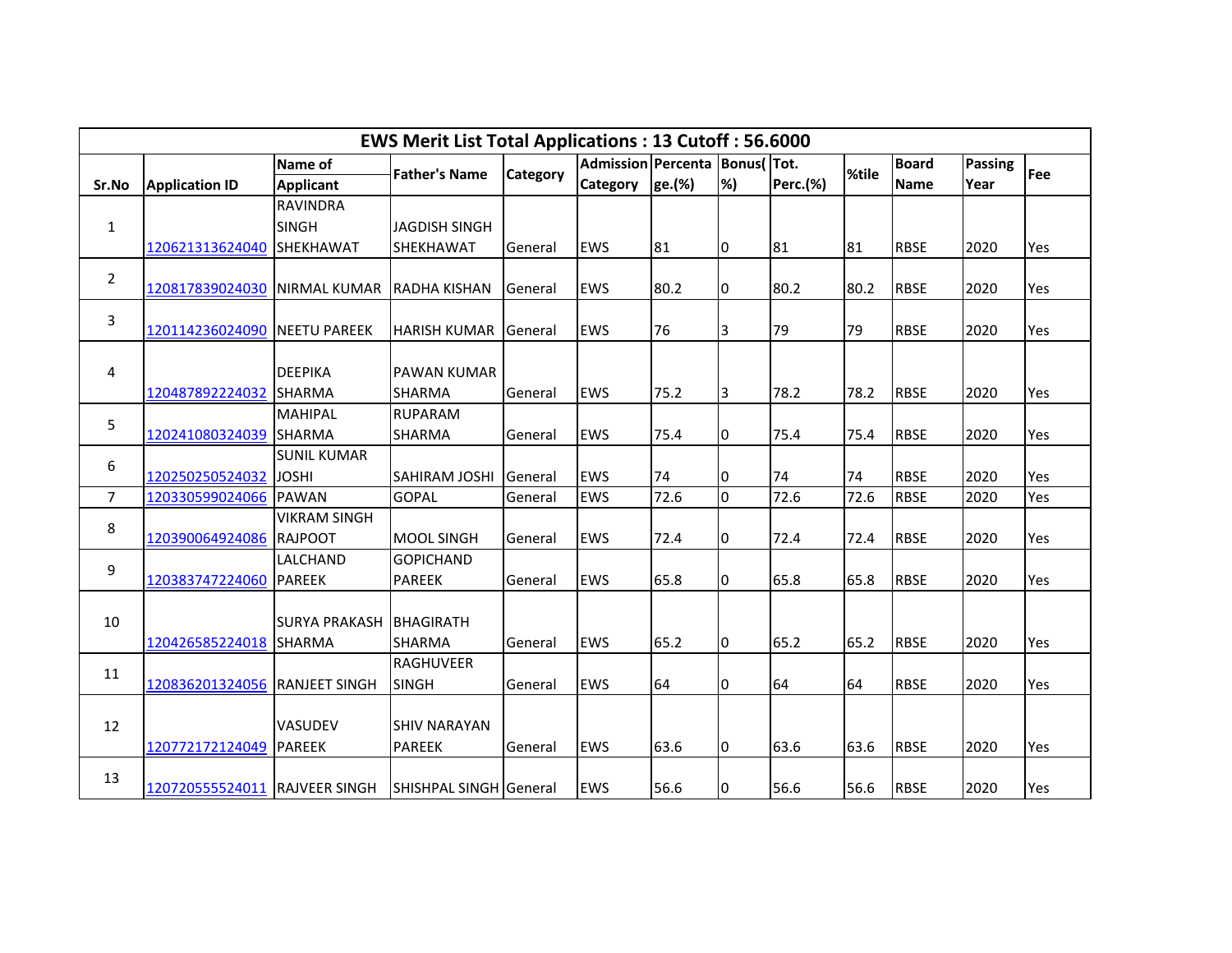| <b>SBD GOVT. PG COLLEGE, SARDARSHAHAR</b> |                             |                                    |                                                               |                 |                               |        |                |                 |       |              |         |     |  |
|-------------------------------------------|-----------------------------|------------------------------------|---------------------------------------------------------------|-----------------|-------------------------------|--------|----------------|-----------------|-------|--------------|---------|-----|--|
|                                           |                             |                                    | <b>OBC Merit List Total Applications: 126 Cutoff: 80.8000</b> |                 |                               |        |                |                 |       |              |         |     |  |
|                                           |                             | Name of                            | <b>Father's Name</b>                                          | <b>Category</b> | Admission Percenta Bonus(Tot. |        |                |                 | %tile | <b>Board</b> | Passing | Fee |  |
| Sr.No                                     | <b>Application ID</b>       | <b>Applicant</b>                   |                                                               |                 | Category                      | ge.(%) | %)             | <b>Perc.(%)</b> |       | <b>Name</b>  | Year    |     |  |
| $\mathbf{1}$                              | 120393993624060             | SAROJ                              | <b>SURJA RAM</b>                                              | OBC             | OBC                           | 82.2   | 3              | 85.2            | 85.2  | <b>RBSE</b>  | 2020    | Yes |  |
| $\overline{2}$                            | 120168966524082             | <b>SUMAN</b>                       | <b>TARA CHAND</b>                                             | OBC             | OBC                           | 82.2   | lз             | 85.2            | 85.2  | <b>RBSE</b>  | 2020    | Yes |  |
| 3                                         | 120983237524070             | <b>IDINESH KUMAR</b>               | <b>IRAM KARAN NAI JOBC</b>                                    |                 | OBC                           | 85     | 10             | 85              | 85    | <b>RBSE</b>  | 2020    | Yes |  |
| 4                                         | 120621279824069             | <b>VIKAS KUMAR</b><br>PRAJAPAT     | <b>RAM KARAN</b><br>PRAJAPAT                                  | OBC             | <b>OBC</b>                    | 85     | I0             | 85              | 85    | <b>RBSE</b>  | 2020    | Yes |  |
| 5                                         | 120232516524071 MANIRAM     |                                    | SATYANARAYAN OBC                                              |                 | <b>OBC</b>                    | 85     | I0             | 85              | 85    | <b>RBSE</b>  | 2020    | Yes |  |
| 6                                         | 120687928524057             | <b>VIKASH</b><br><b>PRAJAPAT</b>   | <b>JAGDISH</b><br>PRAJAPAT                                    | OBC             | <b>OBC</b>                    | 85     | 10             | 85              | 85    | <b>RBSE</b>  | 2020    | Yes |  |
| $\overline{7}$                            | 120532893424099             | <b>SUMAN</b>                       | NAGARMAL                                                      | OBC             | <b>OBC</b>                    | 82     | lз             | 85              | 85    | <b>RBSE</b>  | 2020    | Yes |  |
| 8                                         | 120430121924070 POOJA JAT   |                                    | <b>SAHIRAM JAT</b>                                            | <b>OBC</b>      | <b>OBC</b>                    | 82     | $\overline{3}$ | 85              | 85    | <b>RBSE</b>  | 2020    | Yes |  |
| 9                                         | 120245767524094 PRAMESHWARI |                                    | <b>DEVILAL</b><br><b>KARWASARA</b>                            | OBC             | OBC                           | 82     | 3              | 85              | 85    | <b>RBSE</b>  | 2020    | Yes |  |
| 10                                        | 120781217824045 KOMAL SIHAG |                                    | <b>BHOOP SINGH</b><br><b>SIHAG</b>                            | OBC             | OBC                           | 82     | 3              | 85              | 85    | <b>RBSE</b>  | 2020    | Yes |  |
| 11                                        | 120184350924042             | <b>MONIKA SAINI</b>                | <b>AJAY KUMAR</b>                                             | OBC             | OBC                           | 81.8   | $\overline{3}$ | 84.8            | 84.8  | <b>RBSE</b>  | 2020    | Yes |  |
| 12                                        | 120879063724065             | <b>TRIVENI</b><br><b>CHOUDHARY</b> | <b>TRILOK CHAND</b><br><b>KASWAN</b>                          | OBC             | OBC                           | 81.8   | 3              | 84.8            | 84.8  | <b>RBSE</b>  | 2020    | Yes |  |
| 13                                        | 120832085724087             | <b>SARITA</b>                      | <b>SHYOPAL</b>                                                | OBC             | <b>OBC</b>                    | 81.8   | $\overline{3}$ | 84.8            | 84.8  | <b>RBSE</b>  | 2020    | Yes |  |
| 14                                        | 120268873924052             | <b>POOJA</b>                       | <b>BHAGARAM</b>                                               | OBC             | OBC                           | 81.8   | $\overline{3}$ | 84.8            | 84.8  | <b>RBSE</b>  | 2020    | Yes |  |
| 15                                        | 120492512424019 GADHWAL     | <b>VIDYADHAR</b>                   | <b>MAMARAJ</b><br><b>GADHWAL</b>                              | OBC             | <b>OBC</b>                    | 84.6   | I0             | 84.6            | 84.6  | <b>RBSE</b>  | 2020    | Yes |  |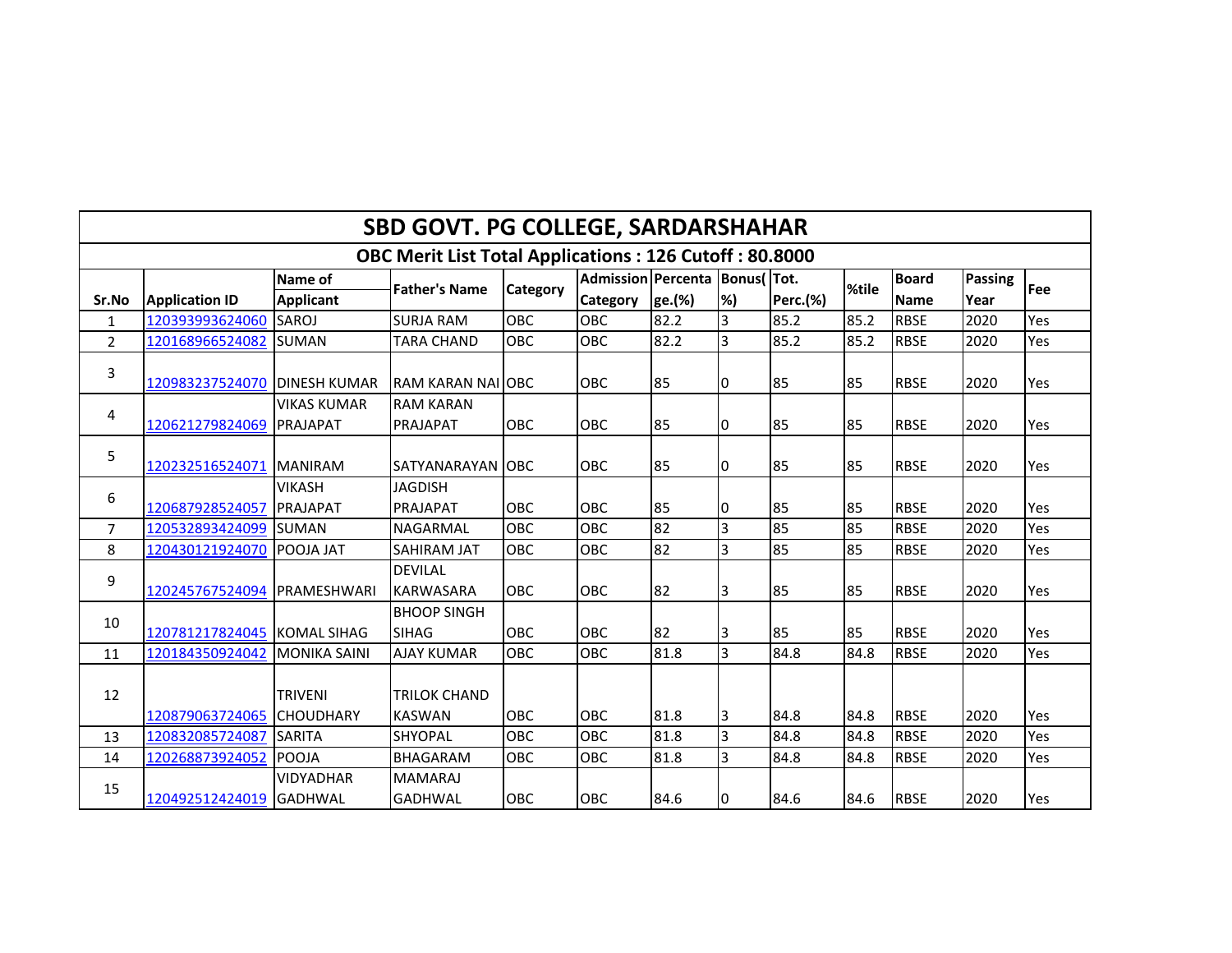| 16 | 120106776424035                         | <b>VIJAY KUMAR</b>                | <b>DEVILAL</b>                       | OBC        | OBC        | 84.6 | 0              | 84.6 | 84.6 | <b>RBSE</b> | 2020 | Yes |
|----|-----------------------------------------|-----------------------------------|--------------------------------------|------------|------------|------|----------------|------|------|-------------|------|-----|
| 17 | 120644196624068 KUMARI                  | <b>POONAM</b>                     | <b>RAN SINGH</b>                     | OBC        | <b>OBC</b> | 81.6 | 3              | 84.6 | 84.6 | <b>RBSE</b> | 2020 | Yes |
| 18 | 120482483624090 SAROJ                   |                                   | <b>PREM CHAND</b><br>SARAN           | OBC        | OBC        | 81.6 | 3              | 84.6 | 84.6 | <b>RBSE</b> | 2020 | Yes |
| 19 | 120981279124070                         | <b>VIMLA SARAN</b>                | <b>OM PRAKASH</b><br>SARAN           | OBC        | <b>OBC</b> | 81.6 | 3              | 84.6 | 84.6 | <b>RBSE</b> | 2020 | Yes |
| 20 | 120235141724076 BABULAL                 |                                   | <b>DEVILAL</b><br><b>BAWARA</b>      | OBC        | OBC        | 84.4 | 0              | 84.4 | 84.4 | <b>RBSE</b> | 2020 | Yes |
| 21 | 120459178924038 RAM NIWASH              |                                   | <b>LICHHU RAM</b><br><b>DARA</b>     | OBC        | OBC        | 84.4 | 0              | 84.4 | 84.4 | <b>RBSE</b> | 2020 | Yes |
| 22 | 120383283324050                         | <b>BHAIRU SINGH</b>               | <b>DEEPU DAN</b>                     | OBC        | OBC        | 84.4 | $\overline{0}$ | 84.4 | 84.4 | <b>RBSE</b> | 2020 | Yes |
| 23 | 120164653724025                         | <b>NIKITA GURJAR</b>              | <b>SURENDRA PAL</b><br><b>GURJAR</b> | MBC-OBC    | <b>OBC</b> | 81.4 | 3              | 84.4 | 84.4 | <b>RBSE</b> | 2020 | Yes |
| 24 | 120208061624018 LAXMI PRAJAPAT PRAJAPAT |                                   | <b>BHANWAR LAL</b>                   | OBC        | OBC        | 81.4 | 3              | 84.4 | 84.4 | <b>RBSE</b> | 2020 | Yes |
| 25 | 120528343224092 SAROJ SWAMI             |                                   | <b>MAHAVEER DAS JOBC</b>             |            | OBC        | 81.4 | 3              | 84.4 | 84.4 | <b>RBSE</b> | 2020 | Yes |
| 26 | 120944094924081                         | PRASHANSA<br>ISONI                | <b>VIJAY KUMAR</b><br>SONI           | OBC        | OBC        | 81.4 | 3              | 84.4 | 84.4 | <b>RBSE</b> | 2020 | Yes |
| 27 | 120295973824089                         | <b>VIMALA SWAMI</b>               | <b>BHAGWAN DAS</b>                   | <b>OBC</b> | <b>OBC</b> | 81.4 | 3              | 84.4 | 84.4 | <b>RBSE</b> | 2020 | Yes |
| 28 | 120855600224079                         | <b>VIRENDERA</b><br>PRAJAPAT      | PAWAN KUMAR OBC                      |            | OBC        | 84.2 | 0              | 84.2 | 84.2 | <b>RBSE</b> | 2020 | Yes |
| 29 | 120784271824065                         | POONAM<br><b>JANGHU</b>           | NEMCHAND<br><b>JANGHU</b>            | <b>OBC</b> | <b>OBC</b> | 81.2 | IЗ             | 84.2 | 84.2 | <b>RBSE</b> | 2020 | Yes |
| 30 | 120554022324045 JJAYPAL                 |                                   | SHISHRAM<br><b>POONIYA</b>           | <b>OBC</b> | <b>OBC</b> | 84   | 0              | 84   | 84   | <b>RBSE</b> | 2020 | Yes |
| 31 | 120198017524027                         | <b>SANWAR MAL</b><br><b>SARAN</b> | PARATA RAM<br>SARAN                  | OBC        | <b>OBC</b> | 84   | 0              | 84   | 84   | <b>CBSE</b> | 2020 | Yes |
| 32 | 120125120924039                         | <b>BHANWARI</b>                   | <b>KISHAN LAL</b>                    | OBC        | OBC        | 81   | $\overline{3}$ | 84   | 84   | <b>RBSE</b> | 2020 | Yes |
| 33 | 120165121024095 ANITA DHAKA             |                                   | <b>MAHIPAL</b><br><b>DHAKA</b>       | OBC        | OBC        | 81   | 3              | 84   | 84   | <b>RBSE</b> | 2020 | Yes |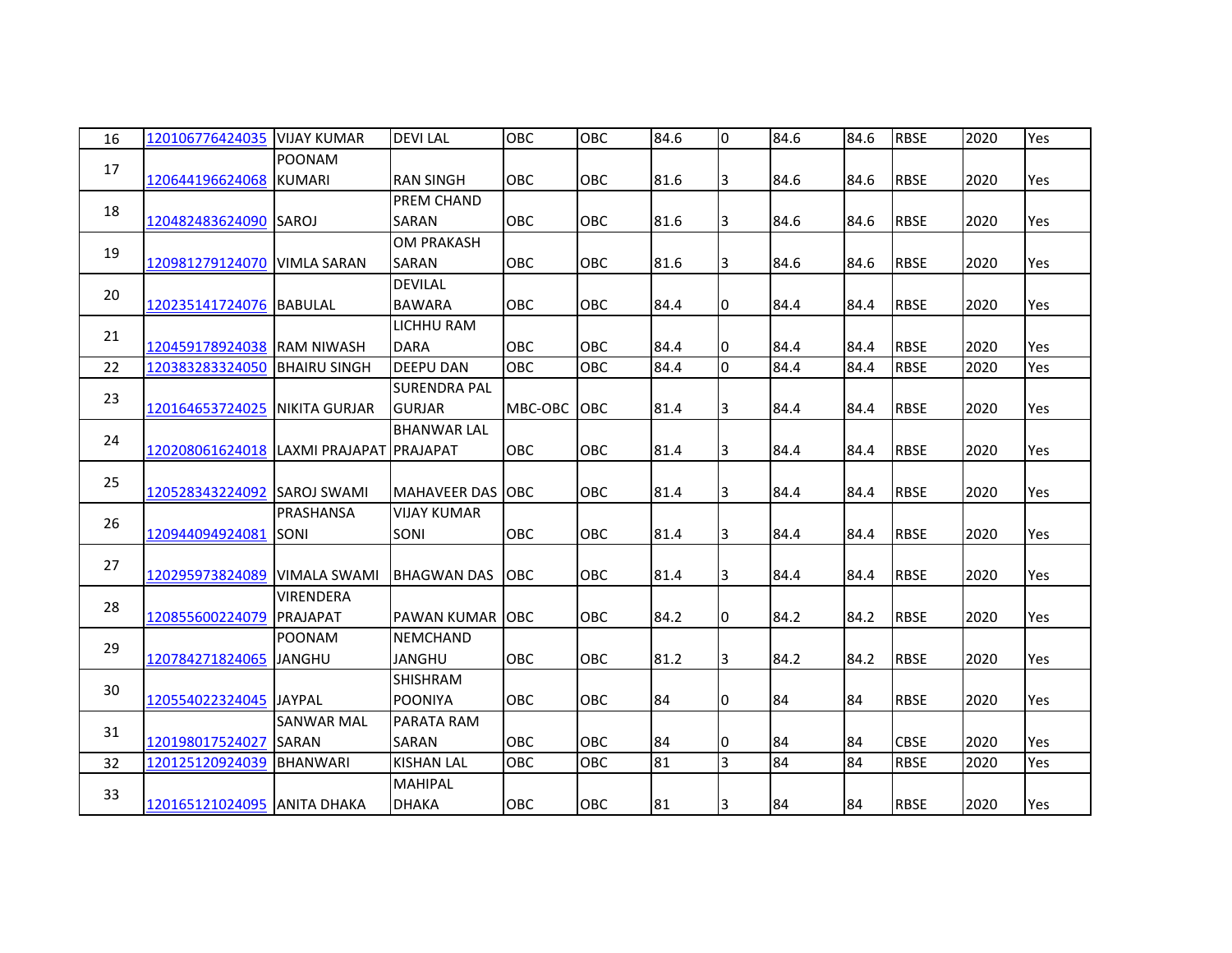| 34 | 120659547224092                | <b>DEVKI</b>         | PHULA RAM           | OBC        | OBC        | 81   | 3  | 84   | 84   | <b>RBSE</b> | 2020 | Yes |
|----|--------------------------------|----------------------|---------------------|------------|------------|------|----|------|------|-------------|------|-----|
| 35 |                                | CHANDRAKLA           | <b>TILOKA RAM</b>   |            |            |      |    |      |      |             |      |     |
|    | 120674079224041                | <b>BAJOLIYA</b>      | <b>BAJOLIYA</b>     | OBC        | OBC        | 81   | 3  | 84   | 84   | <b>RBSE</b> | 2020 | Yes |
|    |                                |                      |                     |            |            |      |    |      |      |             |      |     |
| 36 |                                | <b>RIDHU KANWAR</b>  |                     |            |            |      |    |      |      |             |      |     |
|    | 120595571724000                | <b>CHARAN</b>        | <b>NANDU DAN</b>    | OBC        | OBC        | 81   | 3  | 84   | 84   | <b>RBSE</b> | 2020 | Yes |
|    |                                | <b>MONIKA</b>        |                     |            |            |      |    |      |      |             |      |     |
| 37 | 120349469124046                | <b>CHAHAR</b>        | <b>HANSRAJ</b>      | OBC        | OBC        | 81   | 3  | 84   | 84   | <b>RBSE</b> | 2020 | Yes |
|    |                                | PANKAJ               | <b>ONKARMAL</b>     |            |            |      |    |      |      |             |      |     |
| 38 | 120877125024080                | <b>PRAJAPAT</b>      | <b>PRAJAPAT</b>     | OBC        | <b>OBC</b> | 83.8 | 10 | 83.8 | 83.8 | <b>RBSE</b> | 2020 | Yes |
| 39 | 120431629624020                | <b>KAMLESH</b>       | <b>KISHAN LAL</b>   | OBC        | OBC        | 80.8 | 3  | 83.8 | 83.8 | <b>RBSE</b> | 2020 | Yes |
| 40 |                                |                      |                     |            |            |      |    |      |      |             |      |     |
|    | 120452525024053 BHARTI SONI    |                      | BUDHMAL SONI        | <b>OBC</b> | <b>OBC</b> | 80.8 | 3  | 83.8 | 83.8 | <b>RBSE</b> | 2020 | Yes |
| 41 |                                | <b>SANIKA</b>        | <b>MOTILAL</b>      |            |            |      |    |      |      |             |      |     |
|    | 120519182324036                | <b>PRAJAPAT</b>      | PRAJAPAT            | OBC        | <b>OBC</b> | 80.8 | 3  | 83.8 | 83.8 | <b>RBSE</b> | 2020 | Yes |
|    |                                |                      |                     |            |            |      |    |      |      |             |      |     |
| 42 |                                | <b>ISURESH KUMAR</b> | <b>MAHAVEER</b>     |            |            |      |    |      |      |             |      |     |
|    | 120654993824072                | <b>SARAN</b>         | <b>PRASAD SARAN</b> | <b>OBC</b> | <b>OBC</b> | 83.6 | 10 | 83.6 | 83.6 | <b>RBSE</b> | 2020 | Yes |
| 43 | 120924041424039 PUSHPA         |                      | <b>HAR CHAND</b>    | OBC        | OBC        | 80.6 | 3  | 83.6 | 83.6 | <b>RBSE</b> | 2020 | Yes |
| 44 | 120526959024037                | <b>SAVITRI</b>       | <b>RAJENDRA</b>     | OBC        | OBC        | 80.6 | 3  | 83.6 | 83.6 | <b>RBSE</b> | 2020 | Yes |
| 45 |                                | PRAHLAD              | <b>RAJIRAM</b>      |            |            |      |    |      |      |             |      |     |
|    | 120789645924069                | <b>GODARA</b>        | <b>GODARA</b>       | OBC        | OBC        | 83.4 | 10 | 83.4 | 83.4 | <b>RBSE</b> | 2020 | Yes |
| 46 |                                | YUVRAJ SINGH         |                     |            |            |      |    |      |      |             |      |     |
|    | 120742439824079 CHAUHAN        |                      | <b>NAR SINGH</b>    | OBC        | <b>OBC</b> | 83.4 | 10 | 83.4 | 83.4 | <b>RBSE</b> | 2020 | Yes |
| 47 |                                | <b>SURESH KUMAR</b>  | <b>RAM KUMAR</b>    |            |            |      |    |      |      |             |      |     |
|    | 120586492324070                | <b>ISARAN</b>        | SARAN               | <b>OBC</b> | <b>OBC</b> | 83.4 | 10 | 83.4 | 83.4 | <b>RBSE</b> | 2020 | Yes |
|    |                                |                      |                     |            |            |      |    |      |      |             |      |     |
| 48 |                                | PRIYANKA             |                     |            |            |      |    |      |      |             |      |     |
|    | 120763493424022                | <b>IKUMARI SARAN</b> | <b>REVANTA RAM</b>  | <b>OBC</b> | <b>OBC</b> | 80.4 | 3  | 83.4 | 83.4 | <b>RBSE</b> | 2020 | Yes |
| 49 |                                |                      | <b>DUNGAR RAM</b>   |            |            |      |    |      |      |             |      |     |
|    | 120321534324067 JAY SINGH DUDI |                      | <b>DUDI</b>         | OBC        | OBC        | 80.4 | 13 | 83.4 | 83.4 | <b>RBSE</b> | 2020 | Yes |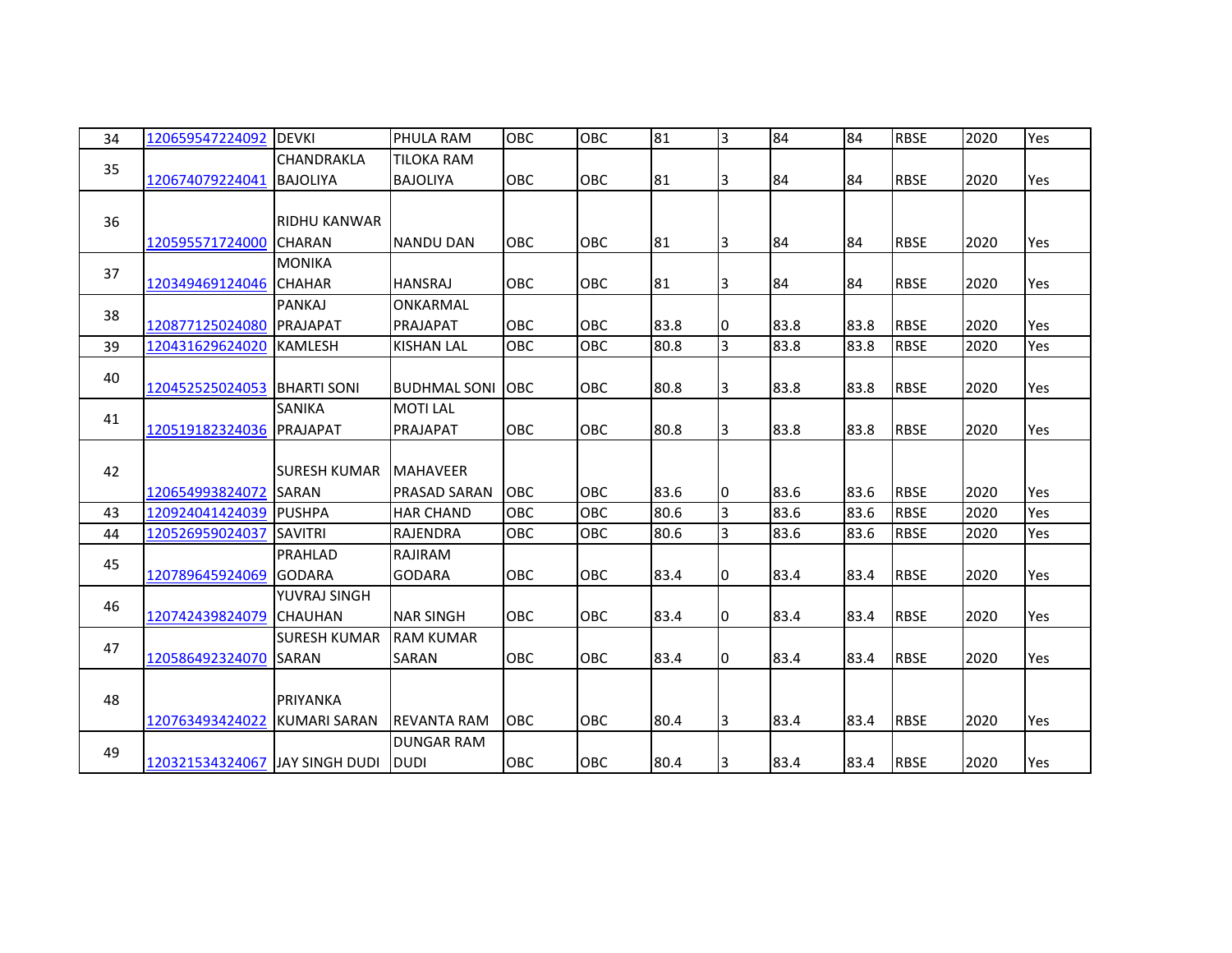| 50 |                                       |                      | <b>PRATAP SINGH</b>             | <b>OBC</b> | <b>OBC</b> | 80.4 |                | 83.4 | 83.4 | <b>RBSE</b> | 2020 | Yes |
|----|---------------------------------------|----------------------|---------------------------------|------------|------------|------|----------------|------|------|-------------|------|-----|
|    | 120657751924080 ANJANI KANWAR KHINCHI |                      | <b>BHANWAR LAL</b>              |            |            |      | 3              |      |      |             |      |     |
| 51 | 120275873024068                       | <b>POOJA DAIRU</b>   | <b>DAIRU</b>                    | OBC        | <b>OBC</b> | 80.4 | 3              | 83.4 | 83.4 | <b>RBSE</b> | 2020 | Yes |
|    |                                       |                      | <b>BHAGU RAM</b>                |            |            |      |                |      |      |             |      |     |
| 52 | 120654867024019 ANITA DUDI            |                      | <b>DUDI</b>                     | <b>OBC</b> | <b>OBC</b> | 80.4 | 3              | 83.4 | 83.4 | <b>RBSE</b> | 2020 | Yes |
| 53 |                                       |                      | <b>HARI RAM</b>                 |            |            |      |                |      |      |             |      |     |
|    | 120149737024096 MAYA PRAJAPAT         |                      | <b>IPRAJAPAT</b>                | <b>OBC</b> | <b>OBC</b> | 80.4 | 3              | 83.4 | 83.4 | <b>RBSE</b> | 2020 | Yes |
| 54 |                                       |                      |                                 |            |            |      |                |      |      |             |      |     |
|    | 120596675824018 BAJARANG NATH OMNATH  |                      |                                 | OBC        | OBC        | 83.2 | 0              | 83.2 | 83.2 | <b>RBSE</b> | 2020 | Yes |
| 55 |                                       |                      | <b>BHAGAVANARA</b>              |            |            |      |                |      |      |             |      |     |
|    | 120403099524042                       | <b>VASUNDHRA</b>     | М                               | OBC        | <b>OBC</b> | 80.2 | 3              | 83.2 | 83.2 | <b>RBSE</b> | 2020 | Yes |
| 56 |                                       |                      | <b>HARI RAM</b>                 |            |            |      |                |      |      |             |      |     |
|    | 120587726724090                       | <b>ROSHANI TANDI</b> | <b>TANDI</b>                    | OBC        | <b>OBC</b> | 80.2 | IЗ             | 83.2 | 83.2 | <b>RBSE</b> | 2020 | Yes |
| 57 | 120256428924054                       | <b>PARWATI NAI</b>   | <b>SHANKAR LAL</b>              | <b>OBC</b> | OBC        | 80.2 | $\overline{3}$ | 83.2 | 83.2 | <b>RBSE</b> | 2020 | Yes |
| 58 |                                       |                      | <b>HEMA RAM</b>                 | OBC        | <b>OBC</b> | 80.2 |                |      |      |             |      | Yes |
|    | 120812449024013 SARITA DUDI           |                      | <b>DUDI</b><br><b>FOOLCHAND</b> |            |            |      | IЗ             | 83.2 | 83.2 | <b>RBSE</b> | 2019 |     |
| 59 | 120402161224088 VIJENDRA KHATI        |                      | <b>IKHATI</b>                   | <b>OBC</b> | OBC        | 83   | 0              | 83   | 83   | <b>RBSE</b> | 2020 | Yes |
|    |                                       | <b>ARJUN RAM</b>     | <b>RAMESHWAR</b>                |            |            |      |                |      |      |             |      |     |
| 60 | 120196438024070                       | <b>PRAJAPAT</b>      | <b>LAL PRAJAPAT</b>             | OBC        | OBC        | 83   | 0              | 83   | 83   | <b>RBSE</b> | 2020 | Yes |
|    |                                       |                      |                                 |            |            |      |                |      |      |             |      |     |
| 61 | 120756138824094                       | <b>ANJANA NATH</b>   | DHANPAT NATH LOBC               |            | <b>OBC</b> | 80   | 3              | 83   | 83   | <b>RBSE</b> | 2020 | Yes |
|    |                                       |                      | <b>DUDARAM</b>                  |            |            |      |                |      |      |             |      |     |
| 62 | 120335080624072 KAVITA DHAKA          |                      | DHAKA                           | OBC        | <b>OBC</b> | 80   | 3              | 83   | 83   | <b>RBSE</b> | 2019 | Yes |
|    |                                       | <b>KRISHANA</b>      |                                 |            |            |      |                |      |      |             |      |     |
| 63 | 120737233624047                       | <b>SINWAR</b>        | <b>HARPAL SINWARIOBC</b>        |            | <b>OBC</b> | 80   | 3              | 83   | 83   | <b>RBSE</b> | 2020 | Yes |
| 64 |                                       |                      | <b>SANWARMAL</b>                |            |            |      |                |      |      |             |      |     |
|    | 120658667024039 GAYATRI NAI           |                      | <b>NAI</b>                      | OBC        | <b>OBC</b> | 80   | IЗ             | 83   | 83   | <b>RBSE</b> | 2020 | Yes |
| 65 |                                       | SATVEER              |                                 |            |            |      |                |      |      |             |      |     |
|    | 120760837824096 PRAJAPAT              |                      | <b>HARIRAM</b>                  | <b>OBC</b> | <b>OBC</b> | 82.8 | 0              | 82.8 | 82.8 | <b>RBSE</b> | 2020 | Yes |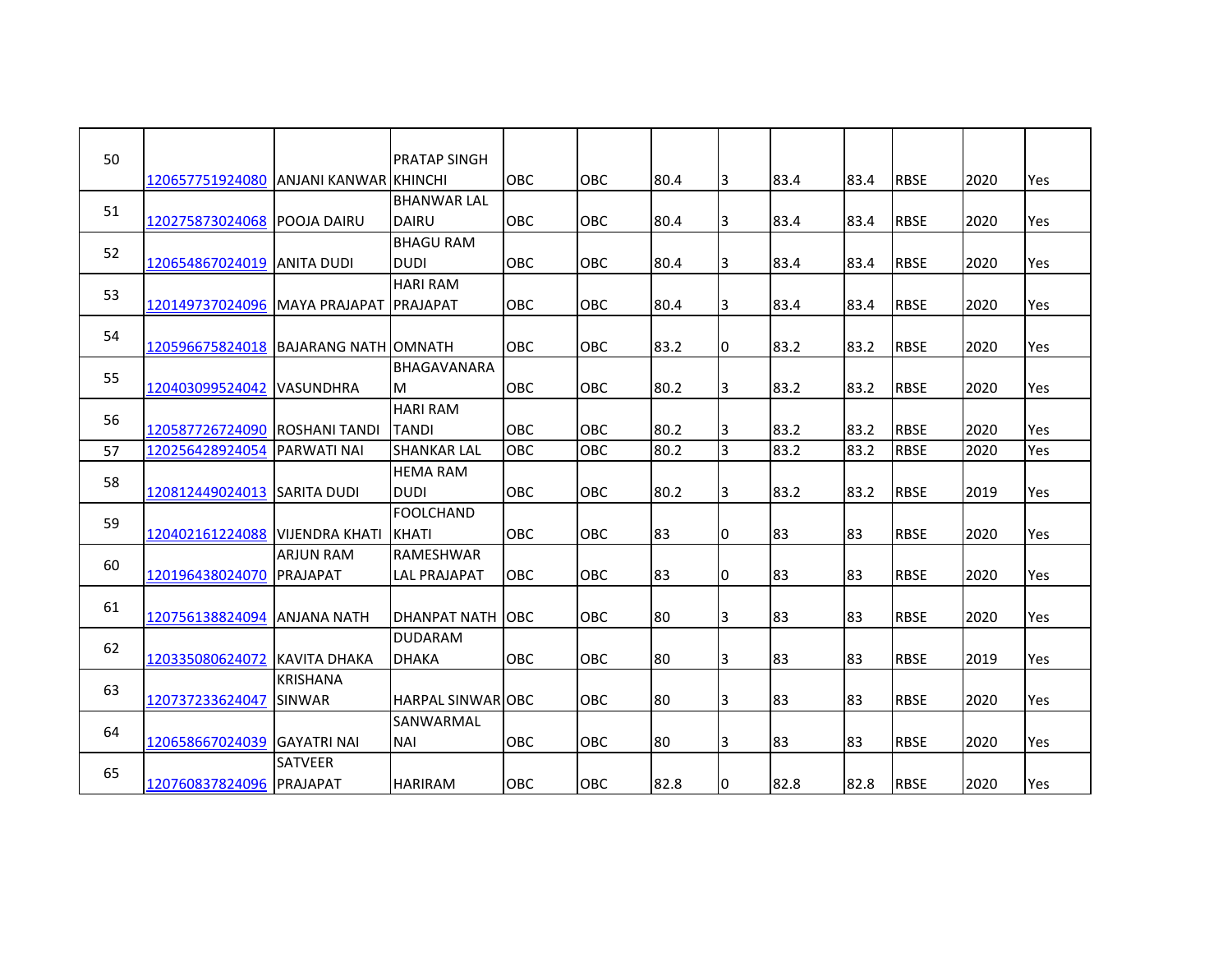| 66 | 120692389524070 SAVITRI JHORAR |                                  | <b>MOHAN LAL</b>    | <b>OBC</b> | <b>OBC</b> | 79.8 | 3              | 82.8 | 82.8 | <b>RBSE</b> | 2020 | Yes |
|----|--------------------------------|----------------------------------|---------------------|------------|------------|------|----------------|------|------|-------------|------|-----|
|    |                                |                                  | SANWARMAL           |            |            |      |                |      |      |             |      |     |
| 67 | 120479462424010                | <b>BARJI SARAN</b>               | SARAN               | <b>OBC</b> | OBC        | 79.8 | 3              | 82.8 | 82.8 | <b>RBSE</b> | 2020 | Yes |
|    |                                | <b>RAJENDRA</b>                  |                     |            |            |      |                |      |      |             |      |     |
| 68 | 120270825724062                | <b>KUMAR</b>                     | <b>SUBHASH</b>      | OBC        | OBC        | 82.6 | 0              | 82.6 | 82.6 | <b>RBSE</b> | 2020 | Yes |
| 69 |                                |                                  |                     |            |            |      |                |      |      |             |      |     |
|    | 120113532024090                | <b>MOHINI SWAMI</b>              | ISHANKAR LAL        | OBC        | OBC        | 79.6 | 3              | 82.6 | 82.6 | <b>RBSE</b> | 2020 | Yes |
| 70 | 120845971724051                | <b>MAYAWATI</b>                  | <b>FULA RAM</b>     | <b>OBC</b> | <b>OBC</b> | 79.6 | l3             | 82.6 | 82.6 | <b>RBSE</b> | 2020 | Yes |
| 71 |                                |                                  | <b>SHRAWAN DAS</b>  |            |            |      |                |      |      |             |      |     |
|    | 120555936024032                | <b>SONA SWAMI</b>                | <b>SWAMI</b>        | OBC        | <b>OBC</b> | 79.6 | I3             | 82.6 | 82.6 | <b>RBSE</b> | 2020 | Yes |
| 72 |                                |                                  |                     |            |            |      |                |      |      |             |      |     |
|    | 120592301924017                | <b>MAYA KASWAN</b>               | <b>OMPRAKASH</b>    | OBC        | OBC        | 79.6 | 3              | 82.6 | 82.6 | <b>RBSE</b> | 2020 | Yes |
| 73 | 120944039524060                | <b>VINOD KUMAR</b>               | <b>SHISHPAL GAR</b> | <b>OBC</b> | OBC        | 82.4 | I٥             | 82.4 | 82.4 | <b>RBSE</b> | 2020 | Yes |
|    |                                | <b>URMILA</b>                    | <b>HARI RAM</b>     |            |            |      |                |      |      |             |      |     |
| 74 | 120505395124068                | <b>SAHARAN</b>                   | <b>SAHARAN</b>      | <b>OBC</b> | <b>OBC</b> | 79.2 | 3              | 82.2 | 82.2 | <b>RBSE</b> | 2020 | Yes |
|    |                                |                                  | mugna ram           |            |            |      |                |      |      |             |      |     |
| 75 | 120975238424099                | ms puja jangid                   | jangid              | OBC        | <b>OBC</b> | 79.2 | I3             | 82.2 | 82.2 | <b>RBSE</b> | 2020 | Yes |
| 76 | 120697889124013                | <b>ANITA</b>                     | RAJPAL              | OBC        | OBC        | 79.2 | $\overline{3}$ | 82.2 | 82.2 | <b>RBSE</b> | 2020 | Yes |
| 77 | 120779374824070                | <b>MAINAWATI</b>                 | <b>TEJPAL GIRI</b>  | OBC        | OBC        | 79.2 | <sub>3</sub>   | 82.2 | 82.2 | <b>RBSE</b> | 2020 | Yes |
| 78 | 120479608324084                | <b>KANCHAN</b>                   | <b>HETRAM</b>       | OBC        | OBC        | 79.2 | <sub>3</sub>   | 82.2 | 82.2 | <b>RBSE</b> | 2020 | Yes |
|    |                                |                                  |                     |            |            |      |                |      |      |             |      |     |
| 79 |                                |                                  | <b>MAHAVEER</b>     |            |            |      |                |      |      |             |      |     |
|    | 120251748924028                | BASANTI SWAMI IPRASAD SWAMI IOBC |                     |            | <b>OBC</b> | 79.2 | 3              | 82.2 | 82.2 | <b>RBSE</b> | 2020 | Yes |
| 80 | 120348688724023                | <b>VIKAS</b>                     | PAPPU RAM           | OBC        | OBC        | 82   | $\overline{0}$ | 82   | 82   | <b>RBSE</b> | 2020 | Yes |
|    |                                |                                  |                     |            |            |      |                |      |      |             |      |     |
| 81 | 120174692524094                | <b>RAMSWAROOP</b>                | <b>PRATAP SINGH</b> | OBC        | OBC        | 82   | 0              | 82   | 82   | <b>RBSE</b> | 2020 | Yes |
|    |                                |                                  | <b>CHANDA RAM</b>   |            |            |      |                |      |      |             |      |     |
| 82 | 120736715524073                | <b>ARTI PRAJAPAT</b>             | PRAJAPAT            | <b>OBC</b> | OBC        | 79   | 3              | 82   | 82   | <b>RBSE</b> | 2020 | Yes |
|    |                                | <b>RUKAMANI</b>                  | <b>BHANWARLAL</b>   |            |            |      |                |      |      |             |      |     |
| 83 | 120356253924094                | <b>BHAMBHU</b>                   | <b>BHAMBHU</b>      | OBC        | <b>OBC</b> | 79   | 3              | 82   | 82   | <b>RBSE</b> | 2020 | Yes |
|    |                                |                                  | <b>TILOK CHAND</b>  |            |            |      |                |      |      |             |      |     |
| 84 | 120807844924090 URMILA         |                                  | <b>JAT</b>          | OBC        | OBC        | 79   | 3              | 82   | 82   | <b>RBSE</b> | 2020 | Yes |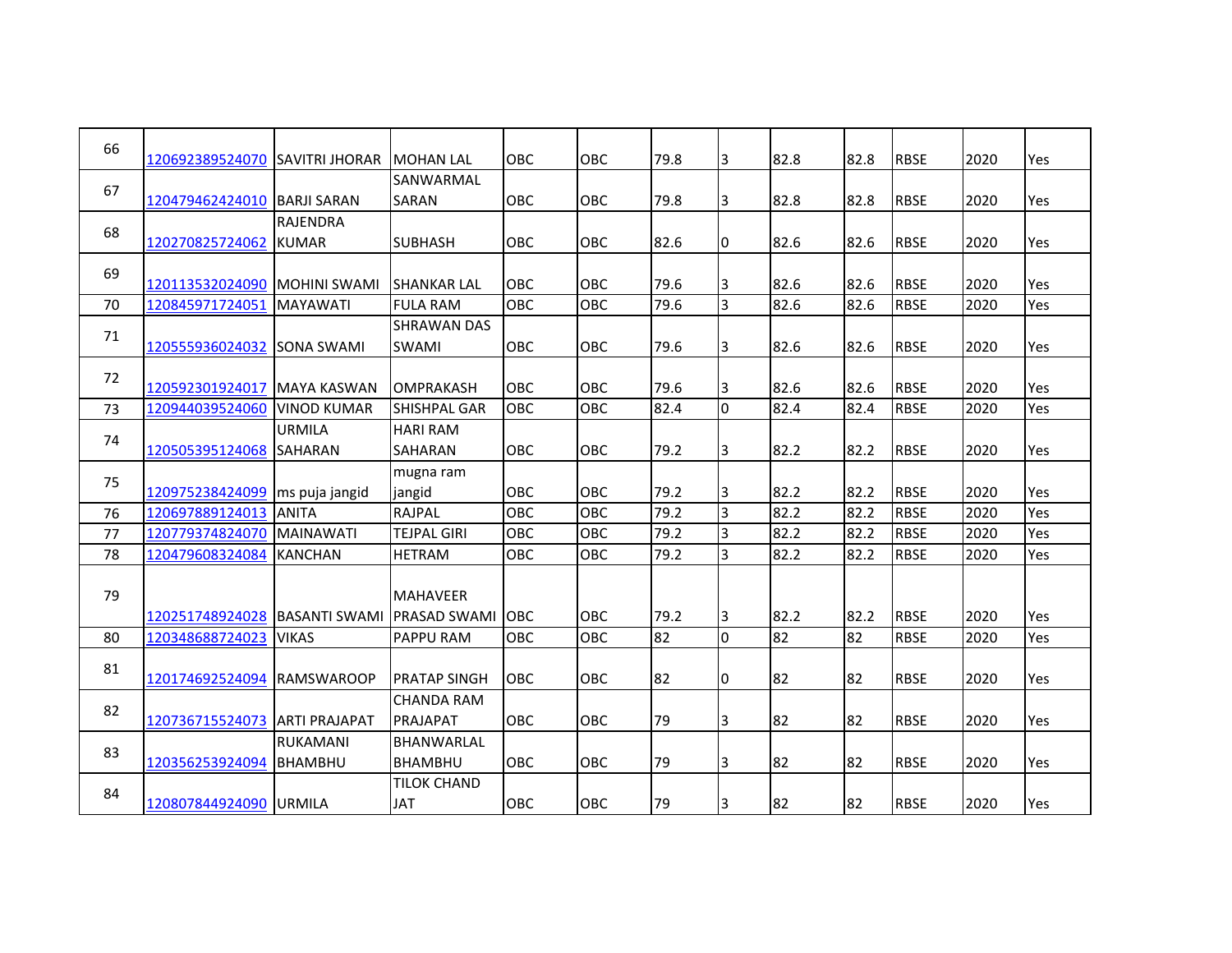| 85  | 120397162024000                           | <b>ANITA</b>       | <b>SOHAN RAM</b>   | OBC        | OBC        | 79   | $\overline{3}$ | 82   | 82   | <b>RBSE</b> | 2020 | Yes |
|-----|-------------------------------------------|--------------------|--------------------|------------|------------|------|----------------|------|------|-------------|------|-----|
| 86  |                                           |                    | <b>HARI SINGH</b>  |            |            |      |                |      |      |             |      |     |
|     | 120268634724095 RAMNIWAS                  |                    | <b>SINWAR</b>      | OBC        | <b>OBC</b> | 81.8 | 10             | 81.8 | 81.8 | <b>RBSE</b> | 2020 | Yes |
| 87  |                                           | <b>MONU</b>        | <b>MOTARAM</b>     |            |            |      |                |      |      |             |      |     |
|     | 120558978424076                           | <b>PRAJAPAT</b>    | PRAJAPAT           | <b>OBC</b> | <b>OBC</b> | 81.8 | 0              | 81.8 | 81.8 | <b>RBSE</b> | 2020 | Yes |
| 88  |                                           | <b>NANU RAM</b>    | <b>TOLA RAM</b>    |            |            |      |                |      |      |             |      |     |
|     | 120256088424092                           | <b>PRAJAPAT</b>    | PRAJAPAT           | <b>OBC</b> | OBC        | 81.8 | 10             | 81.8 | 81.8 | <b>RBSE</b> | 2020 | Yes |
| 89  |                                           |                    |                    |            |            |      |                |      |      |             |      |     |
|     | 120846949824065 NIRANI GODARA BHANWAR LAL |                    |                    | OBC        | OBC        | 78.8 | 3              | 81.8 | 81.8 | <b>RBSE</b> | 2020 | Yes |
| 90  |                                           | <b>BHAGWATI</b>    | <b>RAGHUVEER</b>   |            |            |      |                |      |      |             |      |     |
|     | 120174827424034 SAHU                      |                    | <b>SAHU</b>        | OBC        | OBC        | 78.8 | 3              | 81.8 | 81.8 | <b>RBSE</b> | 2020 | Yes |
| 91  |                                           |                    | MALA RAM           |            |            |      |                |      |      |             |      |     |
|     | 120488225424065 SARITA HUDDA              |                    | <b>HUDDA</b>       | <b>OBC</b> | <b>OBC</b> | 78.8 | 3              | 81.8 | 81.8 | <b>RBSE</b> | 2020 | Yes |
| 92  | 120878359924049 SUMITRA                   |                    | <b>TILOK NATH</b>  | OBC        | <b>OBC</b> | 78.8 | $\overline{3}$ | 81.8 | 81.8 | <b>RBSE</b> | 2020 | Yes |
| 93  | 120990202424076 PRIYA SIDDH               |                    | <b>OMPRAKASH</b>   | <b>OBC</b> | OBC        | 78.8 | $\overline{3}$ | 81.8 | 81.8 | <b>RBSE</b> | 2020 | Yes |
| 94  |                                           |                    | <b>GOVIND RAM</b>  |            |            |      |                |      |      |             |      |     |
|     | 120538882824065 MAMTA SARAN               |                    | SARAN              | OBC        | OBC        | 78.8 | 3              | 81.8 | 81.8 | <b>RBSE</b> | 2020 | Yes |
|     |                                           | PRASHANT           |                    |            |            |      |                |      |      |             |      |     |
| 95  |                                           | <b>KUMAR</b>       | <b>SHRAWAN</b>     |            |            |      |                |      |      |             |      |     |
|     | 120842601324065                           | <b>CHOUDHARY</b>   | <b>KUMAR</b>       | OBC        | <b>OBC</b> | 81.6 | 10             | 81.6 | 81.6 | <b>RBSE</b> | 2020 | Yes |
| 96  |                                           |                    |                    |            |            |      |                |      |      |             |      |     |
|     | 120789278024010 SONU SWAMI                |                    | DEVILAL SWAMI OBC  |            | OBC        | 81.6 | 10             | 81.6 | 81.6 | <b>RBSE</b> | 2020 | Yes |
| 97  |                                           | <b>RAMNIWAS</b>    |                    |            |            |      |                |      |      |             |      |     |
|     | 120284422324067                           | <b>GOSWAMI</b>     | <b>GANESH PURI</b> | <b>OBC</b> | OBC        | 81.6 | 0              | 81.6 | 81.6 | <b>RBSE</b> | 2020 | Yes |
| 98  |                                           |                    | NARENDRA           |            |            |      |                |      |      |             |      |     |
|     | 120783336624023 KHUSHBU SONI              |                    | <b>KUMAR</b>       | <b>OBC</b> | OBC        | 78.6 | 3              | 81.6 | 81.6 | <b>RBSE</b> | 2020 | Yes |
| 99  | 120602839724083                           | <b>RAJESH SAHU</b> | TARACHAND          | <b>OBC</b> | OBC        | 78.6 | 3              | 81.6 | 81.6 | <b>RBSE</b> | 2020 | Yes |
| 100 | 120351152824083                           | <b>GANGA</b>       | RAMKARAN           | OBC        | OBC        | 78.6 | 3              | 81.6 | 81.6 | <b>RBSE</b> | 2020 | Yes |
| 101 | 120543590824040                           | <b>MAYA SUTHAR</b> | <b>SANT LAL</b>    | <b>OBC</b> | OBC        | 78.6 | $\overline{3}$ | 81.6 | 81.6 | <b>RBSE</b> | 2020 | Yes |
|     |                                           | <b>UCHCHHAB</b>    | <b>HARI RAM</b>    |            |            |      |                |      |      |             |      |     |
| 102 | 120804137924057                           | <b>BAIDA</b>       | <b>BAIDA</b>       | <b>OBC</b> | OBC        | 78.6 | 3              | 81.6 | 81.6 | <b>RBSE</b> | 2020 | Yes |
|     |                                           |                    | <b>RAMCHANDRA</b>  |            |            |      |                |      |      |             |      |     |
| 103 | 120279565024045 SAHIL GOSWAMI GOSWAMI     |                    |                    | <b>OBC</b> | OBC        | 81.4 | 10             | 81.4 | 81.4 | <b>RBSE</b> | 2020 | Yes |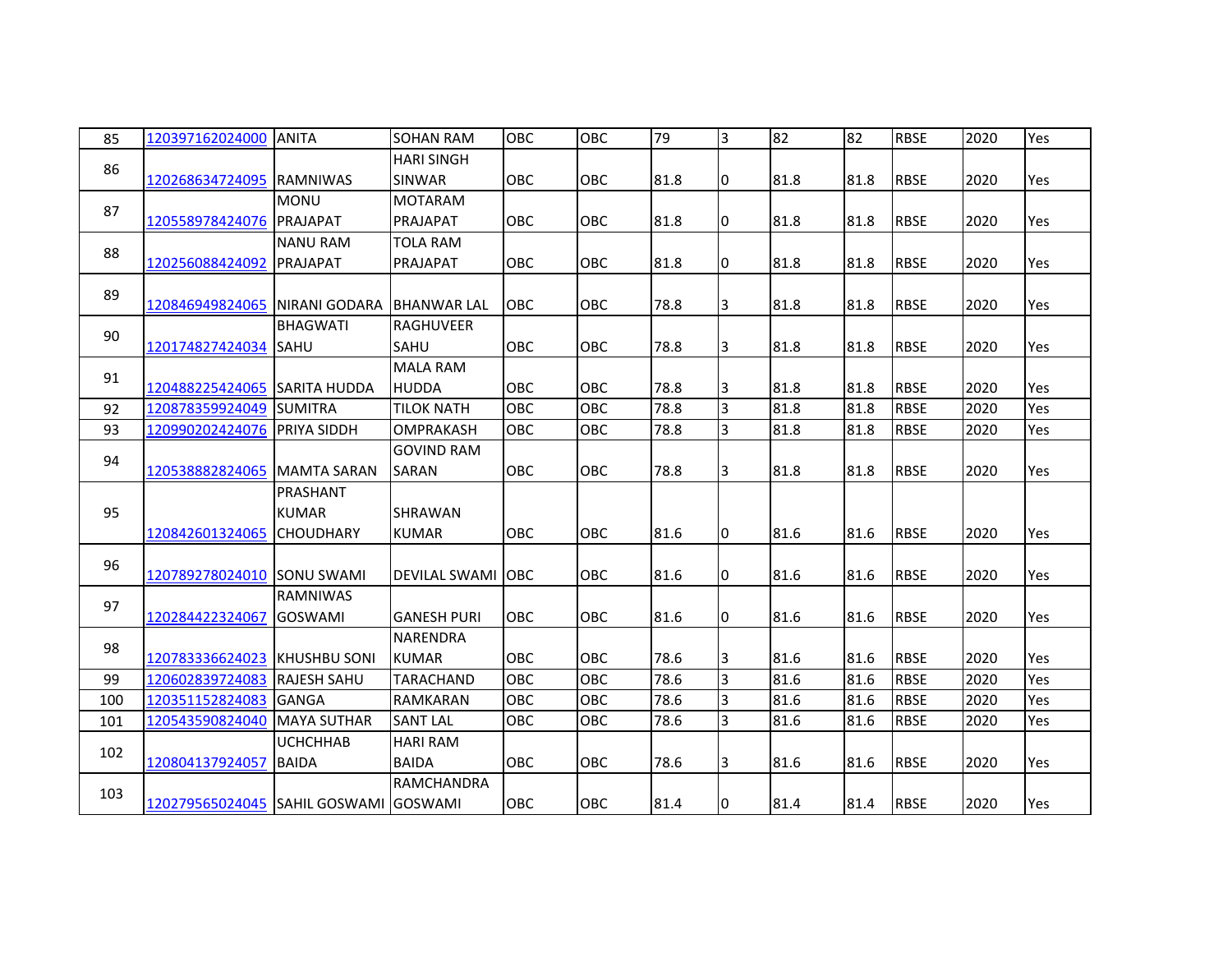| 104 | 120516991024068               | <b>MANOJ</b>                     | <b>KHIRAJARAM</b>                         | OBC        | OBC        | 78.4 | 3              | 81.4 | 81.4 | <b>RBSE</b> | 2020 | Yes        |
|-----|-------------------------------|----------------------------------|-------------------------------------------|------------|------------|------|----------------|------|------|-------------|------|------------|
| 105 | 120302772124092 TANU NAI      |                                  | <b>RAKESH KUMAR JOBC</b>                  |            | <b>OBC</b> | 78.4 | 3              | 81.4 | 81.4 | <b>RBSE</b> | 2020 | Yes        |
| 106 | 120253885724078               | <b>POOJA</b><br><b>PRAJAPAT</b>  | <b>RAM CHANDRA</b>                        | <b>OBC</b> | <b>OBC</b> | 78.4 | 3              | 81.4 | 81.4 | <b>RBSE</b> | 2020 | Yes        |
| 107 | 120618433024040 SWAMI         | <b>SANGEETA</b>                  | <b>PAWAN KUMAR</b><br><b>SWAMI</b>        | OBC        | OBC        | 78.4 | 3              | 81.4 | 81.4 | <b>RBSE</b> | 2020 | Yes        |
| 108 | 120402788724099 VINOD GODARA  |                                  | <b>MANI RAM</b>                           | <b>OBC</b> | OBC        | 78.4 | 3              | 81.4 | 81.4 | <b>RBSE</b> | 2020 | Yes        |
| 109 | 120808463524066               | <b>PUSHPA</b><br>PRAJAPAT        | <b>RAJURAM</b><br>PRAJAPAT                | <b>OBC</b> | <b>OBC</b> | 78.4 | 3              | 81.4 | 81.4 | <b>RBSE</b> | 2020 | Yes        |
| 110 | 120539959324073               | <b>NEHA</b><br><b>CHOUDHARY</b>  | RAMESHWAR<br>LAL                          | <b>OBC</b> | <b>OBC</b> | 78.4 | 3              | 81.4 | 81.4 | <b>RBSE</b> | 2020 | Yes        |
| 111 | 120890134724065 VIKASH POONIA |                                  | <b>LAL CHAND</b><br><b>POONIA</b>         | <b>OBC</b> | <b>OBC</b> | 81.2 | I0             | 81.2 | 81.2 | <b>RBSE</b> | 2020 | <b>Yes</b> |
| 112 | 120724545124075 JJAKHAR       | <b>SHYAM LAL</b>                 | <b>MAMRAJ</b><br><b>JAKHAR</b>            | OBC        | OBC        | 81.2 | 0              | 81.2 | 81.2 | <b>RBSE</b> | 2020 | Yes        |
| 113 | 120264057124078 YOGESH SAINI  |                                  | <b>BALCHAND</b><br><b>SAINI</b>           | OBC        | <b>OBC</b> | 81.2 | 10             | 81.2 | 81.2 | <b>RBSE</b> | 2020 | Yes        |
| 114 | 120324703524049 ARCHANA       |                                  | <b>RAMKUMAR</b><br><b>JANGIR</b>          | OBC        | OBC        | 78.2 | 3              | 81.2 | 81.2 | <b>RBSE</b> | 2020 | Yes        |
| 115 | 120383405324038 NISHA         |                                  | <b>MOHAN LAL</b>                          | OBC        | OBC        | 78.2 | $\overline{3}$ | 81.2 | 81.2 | <b>RBSE</b> | 2020 | Yes        |
| 116 | 120942055024019 SARAN         | <b>INDARCHAND</b>                | <b>TOLARAM</b><br>SARAN                   | OBC        | OBC        | 81   | 10             | 81   | 81   | <b>RBSE</b> | 2019 | Yes        |
| 117 | 120680152124041 BHARAT SARAN  |                                  | <b>HARI RAM</b><br>SARAN                  | OBC        | OBC        | 81   | 0              | 81   | 81   | <b>RBSE</b> | 2020 | Yes        |
| 118 | 120935110424031               | <b>VIDHYA</b><br><b>PRAJAPAT</b> | <b>SITARAM</b><br>PRAJAPAT                | <b>OBC</b> | OBC        | 78   | 3              | 81   | 81   | <b>RBSE</b> | 2020 | Yes        |
| 119 | 120589602124014 SARITA SUTHAR |                                  | <b>SHARWAN</b><br><b>KUMAR SUTHAR OBC</b> |            | OBC        | 78   | 3              | 81   | 81   | <b>RBSE</b> | 2020 | Yes        |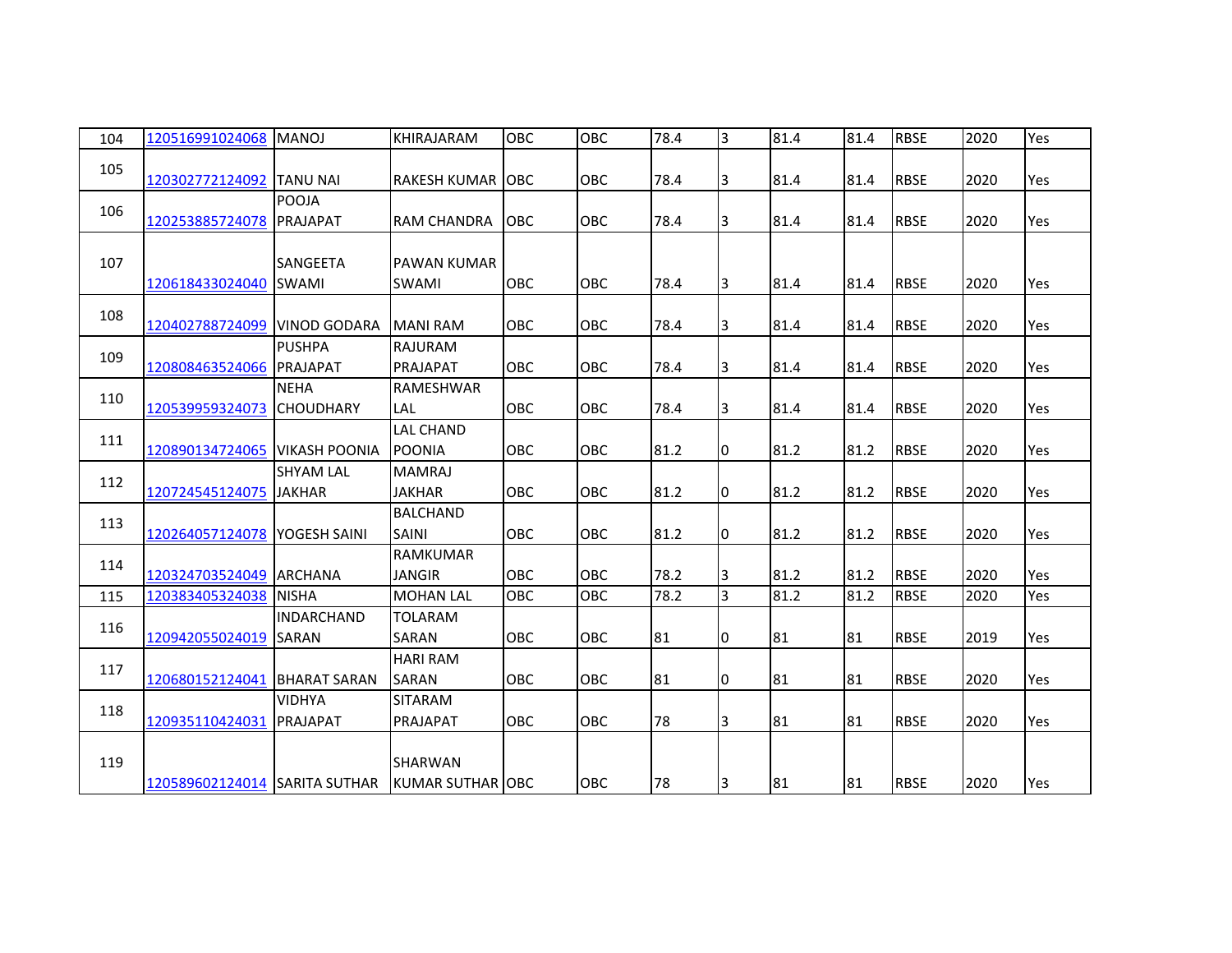| 120 |                 |                      | <b>OMPRAKASH</b>   |            |            |      |    |      |      |             |      |            |
|-----|-----------------|----------------------|--------------------|------------|------------|------|----|------|------|-------------|------|------------|
|     | 120296866124060 | <b>SUNITA NAI</b>    | <b>NAI</b>         | <b>OBC</b> | <b>OBC</b> | 178  |    | 181  | 81   | <b>RBSE</b> | 2020 | Yes        |
| 121 |                 | <b>RANJANA</b>       |                    |            |            |      |    |      |      |             |      |            |
|     | 120861347324075 | <b>JARIWAL</b>       | ISUNILDUTT NAI     | <b>OBC</b> | <b>OBC</b> | 178  |    | 181  | 81   | <b>RBSE</b> | 2020 | Yes        |
| 122 |                 |                      | <b>DUNGAR RAM</b>  |            |            |      |    |      |      |             |      |            |
|     | 120229562724052 | <b>PRIYANKA DUDI</b> | <b>DUDI</b>        | <b>OBC</b> | <b>OBC</b> | 178  |    | 181  | 81   | <b>RBSE</b> | 2020 | <b>Yes</b> |
| 123 | 120882972224050 | <b>RAKESH NATH</b>   | <b>BIRBAL NATH</b> | <b>OBC</b> | <b>OBC</b> | 80.8 | 10 | 80.8 | 80.8 | <b>RBSE</b> | 2020 | Yes        |
| 124 |                 |                      |                    |            |            |      |    |      |      |             |      |            |
|     | 120603826324030 | <b>JANITA PANDAR</b> | <b>DEVILAL</b>     | <b>OBC</b> | <b>OBC</b> | 77.8 |    | 80.8 | 80.8 | <b>RBSE</b> | 2020 | Yes        |
| 125 |                 |                      | <b>PRAKASH</b>     |            |            |      |    |      |      |             |      |            |
|     | 120398008024069 | <b>NISHA BASHIR</b>  | <b>BASHIR</b>      | <b>OBC</b> | <b>OBC</b> | 77.8 |    | 80.8 | 80.8 | <b>RBSE</b> | 2020 | <b>Yes</b> |
| 126 |                 |                      | <b>BHANWAR</b>     |            |            |      |    |      |      |             |      |            |
|     | 120440391524062 | <b>SUMAN SIDDH</b>   | <b>NATH</b>        | <b>OBC</b> | <b>OBC</b> | 77.8 |    | 80.8 | 80.8 | <b>RBSE</b> | 2020 | <b>Yes</b> |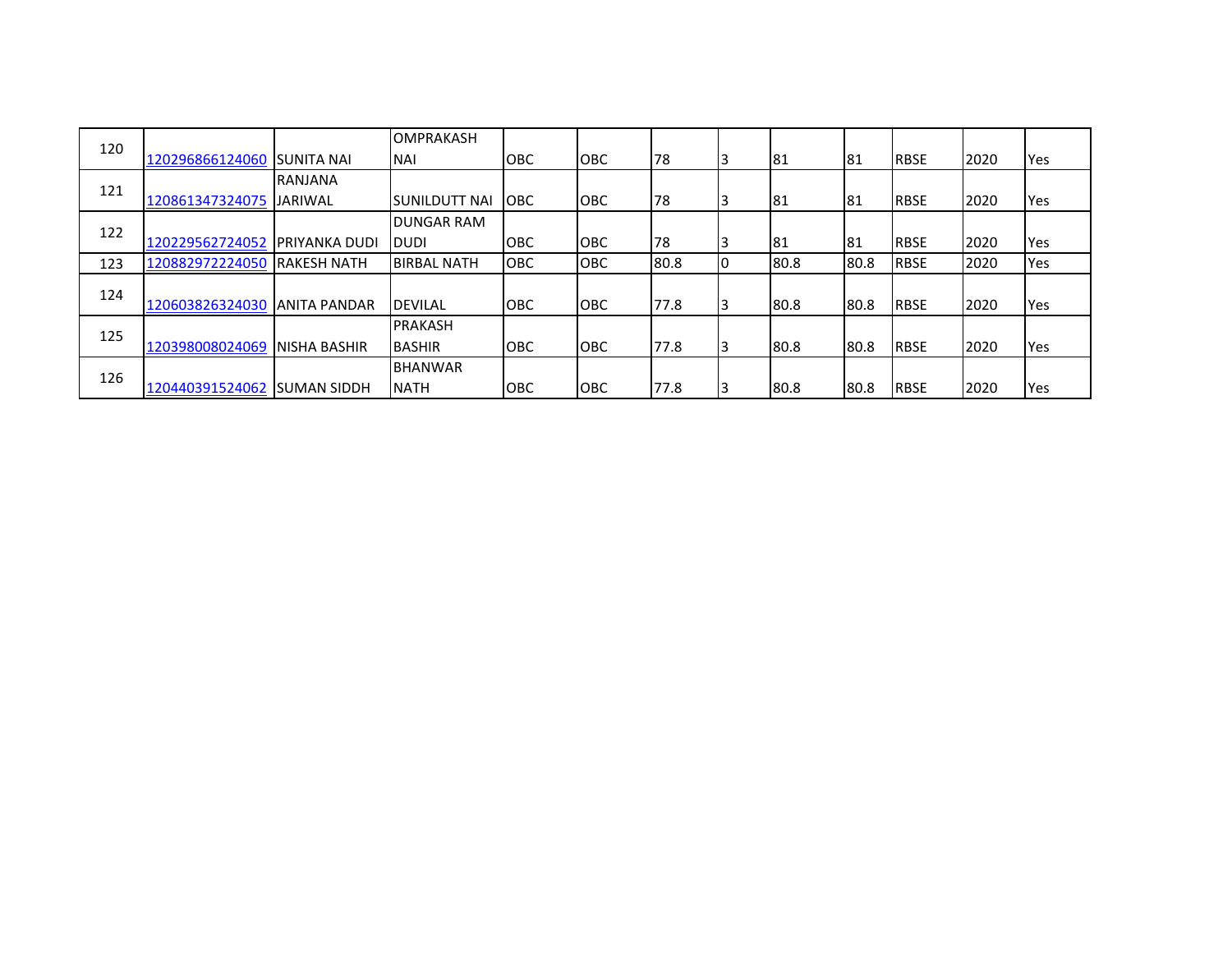|                | <b>SBD GOVT. PG COLLEGE, SARDARSHAHAR</b>            |                                  |                                    |                 |                                                     |        |                |                 |       |                             |                        |     |  |  |
|----------------|------------------------------------------------------|----------------------------------|------------------------------------|-----------------|-----------------------------------------------------|--------|----------------|-----------------|-------|-----------------------------|------------------------|-----|--|--|
|                | SC Merit List Total Applications: 96 Cutoff: 73.6000 |                                  |                                    |                 |                                                     |        |                |                 |       |                             |                        |     |  |  |
| Sr.No          | <b>Application ID</b>                                | Name of<br><b>Applicant</b>      | <b>Father's Name</b>               | <b>Category</b> | Admission Percenta   Bonus( Tot.<br><b>Category</b> | ge.(%) | %)             | <b>Perc.(%)</b> | %tile | <b>Board</b><br><b>Name</b> | <b>Passing</b><br>Year | Fee |  |  |
| $\mathbf{1}$   |                                                      |                                  | <b>SHISHPAL</b>                    |                 |                                                     |        |                |                 |       |                             |                        |     |  |  |
|                | 120992127024070                                      | LAXMI                            | <b>NAYAK</b>                       | <b>SC</b>       | <b>SC</b>                                           | 82.2   | 3              | 85.2            | 85.2  | <b>RBSE</b>                 | 2020                   | Yes |  |  |
| $\overline{2}$ | 120171883024057                                      | <b>NEMICHAND</b><br><b>GODHA</b> | <b>BHANWAR LAL</b><br><b>GODHA</b> | <b>SC</b>       | <b>SC</b>                                           | 85     | 10             | 85              | 85    | <b>RBSE</b>                 | 2020                   | Yes |  |  |
| 3              | 120853974924075                                      | <b>POONAM</b><br><b>MEGHWAL</b>  | <b>KHIRAJ RAM</b>                  | <b>SC</b>       | <b>SC</b>                                           | 82     | 3              | 85              | 85    | <b>RBSE</b>                 | 2020                   | Yes |  |  |
| 4              | 120652188024046 REKHA PANWAR                         |                                  | <b>BANWARI LAL</b>                 | <b>SC</b>       | <b>SC</b>                                           | 82     | 3              | 85              | 85    | <b>RBSE</b>                 | 2020                   | Yes |  |  |
| 5              | 120511886324042 RENU MEGHWAL HAJARI RAM              |                                  |                                    | <b>SC</b>       | <b>SC</b>                                           | 81.8   | 3              | 84.8            | 84.8  | <b>RBSE</b>                 | 2020                   | Yes |  |  |
| 6              | 120161023224098 SINGHMAR                             | <b>TARAMANI</b>                  | <b>JAGDISH</b><br><b>SINGHMAR</b>  | <b>SC</b>       | <b>SC</b>                                           | 81.6   | 3              | 84.6            | 84.6  | <b>RBSE</b>                 | 2020                   | Yes |  |  |
| $\overline{7}$ | 120901226224046 MANGI LAL                            |                                  | <b>HANUMANA</b><br><b>RAM</b>      | <b>SC</b>       | <b>SC</b>                                           | 84.4   | 0              | 84.4            | 84.4  | <b>RBSE</b>                 | 2020                   | Yes |  |  |
| 8              | 120154534724035                                      | SONU<br><b>MEGHWAL</b>           | <b>BHAGU RAM</b><br><b>MEGHWAL</b> | <b>SC</b>       | <b>SC</b>                                           | 81.4   | 3              | 84.4            | 84.4  | <b>RBSE</b>                 | 2020                   | Yes |  |  |
| 9              | 120914383024061                                      | <b>JAITA</b>                     | <b>SHISHPAL</b><br><b>IMEGHWAL</b> | <b>SC</b>       | <b>SC</b>                                           | 81.2   | 3              | 84.2            | 84.2  | <b>RBSE</b>                 | 2020                   | Yes |  |  |
| 10             | 120114321024024 KAVITA BAROR                         |                                  | <b>SULTANA RAM</b><br><b>BAROR</b> | <b>SC</b>       | <b>SC</b>                                           | 81     | 3              | 84              | 84    | <b>RBSE</b>                 | 2020                   | Yes |  |  |
| 11             | 120786080624030                                      | <b>RENU</b>                      | <b>DULA RAM</b>                    | <b>SC</b>       | SC                                                  | 80.8   | $\overline{3}$ | 83.8            | 83.8  | <b>RBSE</b>                 | 2020                   | Yes |  |  |
| 12             | 120150286924038 MANJU NAYAK                          |                                  | SOHANRAM<br><b>NAYAK</b>           | <b>SC</b>       | <b>SC</b>                                           | 80.8   | 3              | 83.8            | 83.8  | <b>RBSE</b>                 | 2020                   | Yes |  |  |
| 13             | 120841973024051 ANJALI PALIWAL                       |                                  | <b>HANUMAN</b><br><b>PALIWAL</b>   | <b>SC</b>       | <b>SC</b>                                           | 80.6   | 3              | 83.6            | 83.6  | <b>RBSE</b>                 | 2020                   | Yes |  |  |
| 14             |                                                      |                                  | <b>BIRABAL RAM</b>                 |                 |                                                     |        |                |                 |       |                             |                        |     |  |  |
|                | 120377386624055 POOJA                                |                                  | <b>MEGHWAL</b>                     | <b>SC</b>       | <b>SC</b>                                           | 80.4   | 3              | 83.4            | 83.4  | <b>RBSE</b>                 | 2020                   | Yes |  |  |
| 15             | 120411290224017 HEMANT                               |                                  | <b>SHANKAR LAL</b>                 | <b>SC</b>       | SC                                                  | 83.2   | $\overline{0}$ | 83.2            | 83.2  | <b>RBSE</b>                 | 2020                   | Yes |  |  |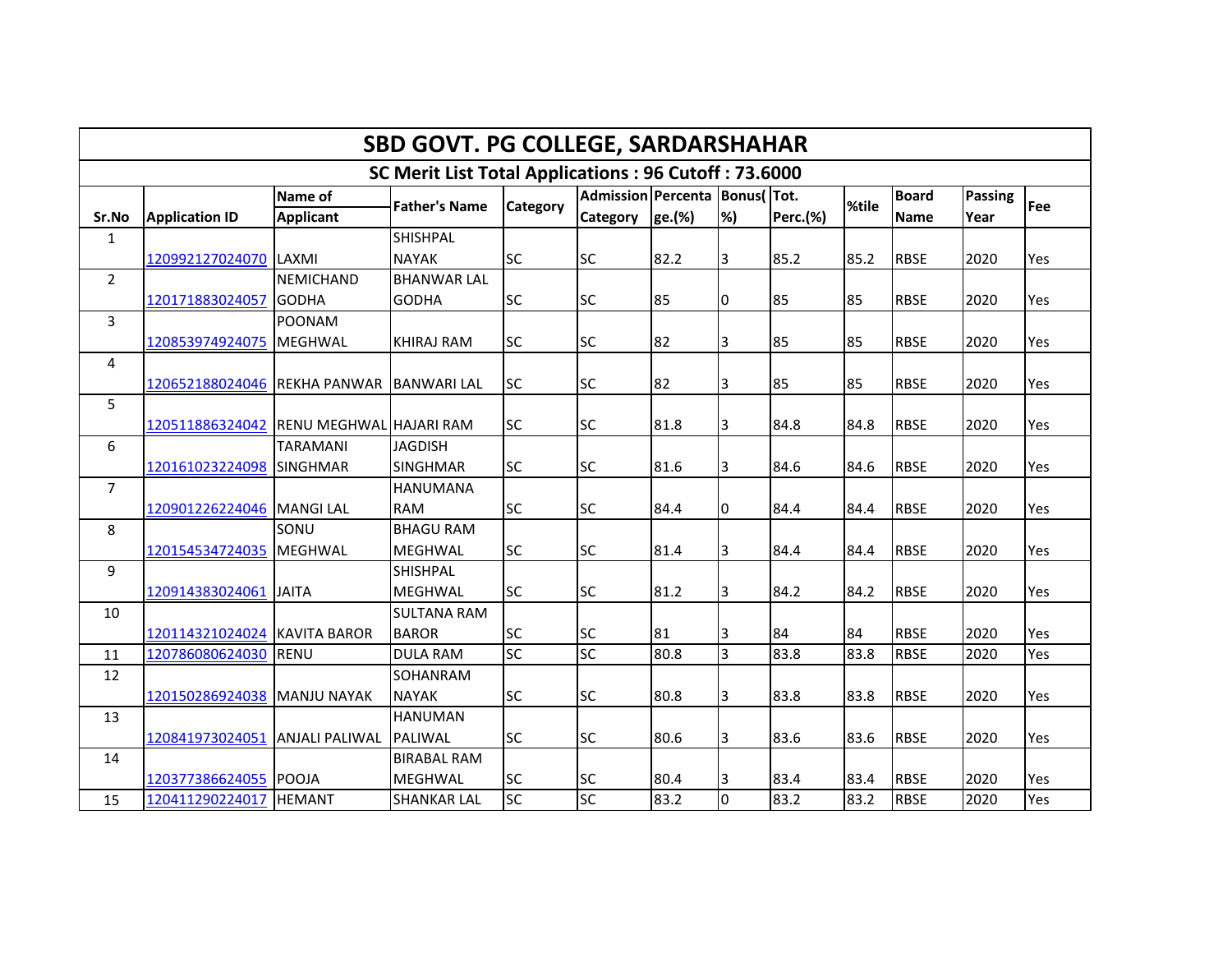| 16 |                              | POOJA             | <b>KISHAN LAL</b>  |           |           |      |                |      |      |             |      |            |
|----|------------------------------|-------------------|--------------------|-----------|-----------|------|----------------|------|------|-------------|------|------------|
|    | 120183771924025              | <b>MEGHWAL</b>    | <b>MEGHWAL</b>     | <b>SC</b> | <b>SC</b> | 80.2 | 3              | 83.2 | 83.2 | <b>RBSE</b> | 2020 | <b>Yes</b> |
| 17 | 120337858124085              | SAROJ             | <b>TILOKA RAM</b>  | <b>SC</b> | SC        | 80   | $\overline{3}$ | 83   | 83   | <b>RBSE</b> | 2020 | Yes        |
| 18 |                              |                   | <b>NANK RAM</b>    |           |           |      |                |      |      |             |      |            |
|    | 120118203124058 SARITA       |                   | <b>BAROR</b>       | <b>SC</b> | <b>SC</b> | 80   | 3              | 83   | 83   | <b>RBSE</b> | 2020 | Yes        |
| 19 |                              | PREMLATA          |                    |           |           |      |                |      |      |             |      |            |
|    | 120455783524052 MEGHWAL      |                   | <b>AMILAL</b>      | <b>SC</b> | <b>SC</b> | 79.8 | 3              | 82.8 | 82.8 | <b>RBSE</b> | 2020 | Yes        |
| 20 |                              | <b>KISHNA</b>     |                    |           |           |      |                |      |      |             |      |            |
|    | 120241617124087              | <b>MEGHWAL</b>    | <b>OM PRAKASH</b>  | <b>SC</b> | <b>SC</b> | 79.6 | IЗ             | 82.6 | 82.6 | <b>RBSE</b> | 2020 | Yes        |
| 21 | 120741721524040 ASHOK KUMAR  |                   | <b>GOPI RAM</b>    | <b>SC</b> | <b>SC</b> | 82.4 | $\overline{0}$ | 82.4 | 82.4 | <b>RBSE</b> | 2020 | Yes        |
| 22 |                              | POOJA             | <b>SHANKAR LAL</b> |           |           |      |                |      |      |             |      |            |
|    | 120933466424052              | <b>MEGHWAL</b>    | <b>MEGHWAL</b>     | <b>SC</b> | <b>SC</b> | 79.4 | 3              | 82.4 | 82.4 | <b>RBSE</b> | 2020 | <b>Yes</b> |
| 23 |                              | <b>ROSHANI</b>    |                    |           |           |      |                |      |      |             |      |            |
|    | 120329898824037              | <b>MEGHWAL</b>    | <b>DEEPA RAM</b>   | <b>SC</b> | <b>SC</b> | 79.4 | $\overline{3}$ | 82.4 | 82.4 | <b>RBSE</b> | 2020 | Yes        |
| 24 |                              |                   | <b>JAINARAYAN</b>  |           |           |      |                |      |      |             |      |            |
|    | 120887495524040 MANJU SANSI  |                   | SANSI              | <b>SC</b> | <b>SC</b> | 79.4 | 3              | 82.4 | 82.4 | <b>RBSE</b> | 2020 | Yes        |
| 25 |                              |                   | <b>OM PRAKASH</b>  |           |           |      |                |      |      |             |      |            |
|    | 120116898924039 GANGA KUMARI |                   | <b>MEGHWAL</b>     | <b>SC</b> | <b>SC</b> | 79.2 | 3              | 82.2 | 82.2 | <b>RBSE</b> | 2020 | Yes        |
| 26 |                              | <b>SUMITRA</b>    | <b>DALIP</b>       |           |           |      |                |      |      |             |      |            |
|    | 120815700424023 MEGHWAL      |                   | <b>MEGHWAL</b>     | <b>SC</b> | <b>SC</b> | 79.2 | 3              | 82.2 | 82.2 | <b>RBSE</b> | 2020 | Yes        |
| 27 | 120674098124016 KAVITA       |                   | PURA RAM           | <b>SC</b> | <b>SC</b> | 79.2 | $\overline{3}$ | 82.2 | 82.2 | <b>RBSE</b> | 2020 | Yes        |
| 28 |                              | <b>KAVITA</b>     |                    |           |           |      |                |      |      |             |      |            |
|    | 120362668324061              | <b>MEGHWAL</b>    | <b>BHANWAR LAL</b> | <b>SC</b> | <b>SC</b> | 79.2 | 3              | 82.2 | 82.2 | <b>RBSE</b> | 2020 | Yes        |
| 29 | 120886913824077              | <b>SANTOSH</b>    | <b>BHANWAR LAL</b> | <b>SC</b> | <b>SC</b> | 78.8 | $\overline{3}$ | 81.8 | 81.8 | <b>RBSE</b> | 2020 | Yes        |
| 30 |                              |                   | <b>MAHAVIR</b>     |           |           |      |                |      |      |             |      |            |
|    |                              | <b>RADHESHYAM</b> | PRASAD             |           |           |      |                |      |      |             |      |            |
|    | 120930162124031              | <b>MEGHWAL</b>    | <b>MEGHWAL</b>     | <b>SC</b> | <b>SC</b> | 81.6 | 0              | 81.6 | 81.6 | <b>RBSE</b> | 2020 | <b>Yes</b> |
| 31 |                              | <b>RADHA</b>      |                    |           |           |      |                |      |      |             |      |            |
|    | 120480151024056 SINGHMAR     |                   | <b>MULA RAM</b>    | <b>SC</b> | <b>SC</b> | 78.6 | 3              | 81.6 | 81.6 | <b>RBSE</b> | 2020 | Yes        |
| 32 |                              | SAROJ             |                    |           |           |      |                |      |      |             |      |            |
|    | 120256046724025 MEGHWAL      |                   | <b>OM PRAKASH</b>  | <b>SC</b> | <b>SC</b> | 78.2 | 3              | 81.2 | 81.2 | <b>RBSE</b> | 2020 | Yes        |
| 33 |                              |                   | <b>KRISHAN</b>     |           |           |      |                |      |      |             |      |            |
|    | 120517437424054 KHUSHBU      |                   | <b>KUMAR</b>       | <b>SC</b> | <b>SC</b> | 78   | 3              | 81   | 81   | <b>RBSE</b> | 2020 | Yes        |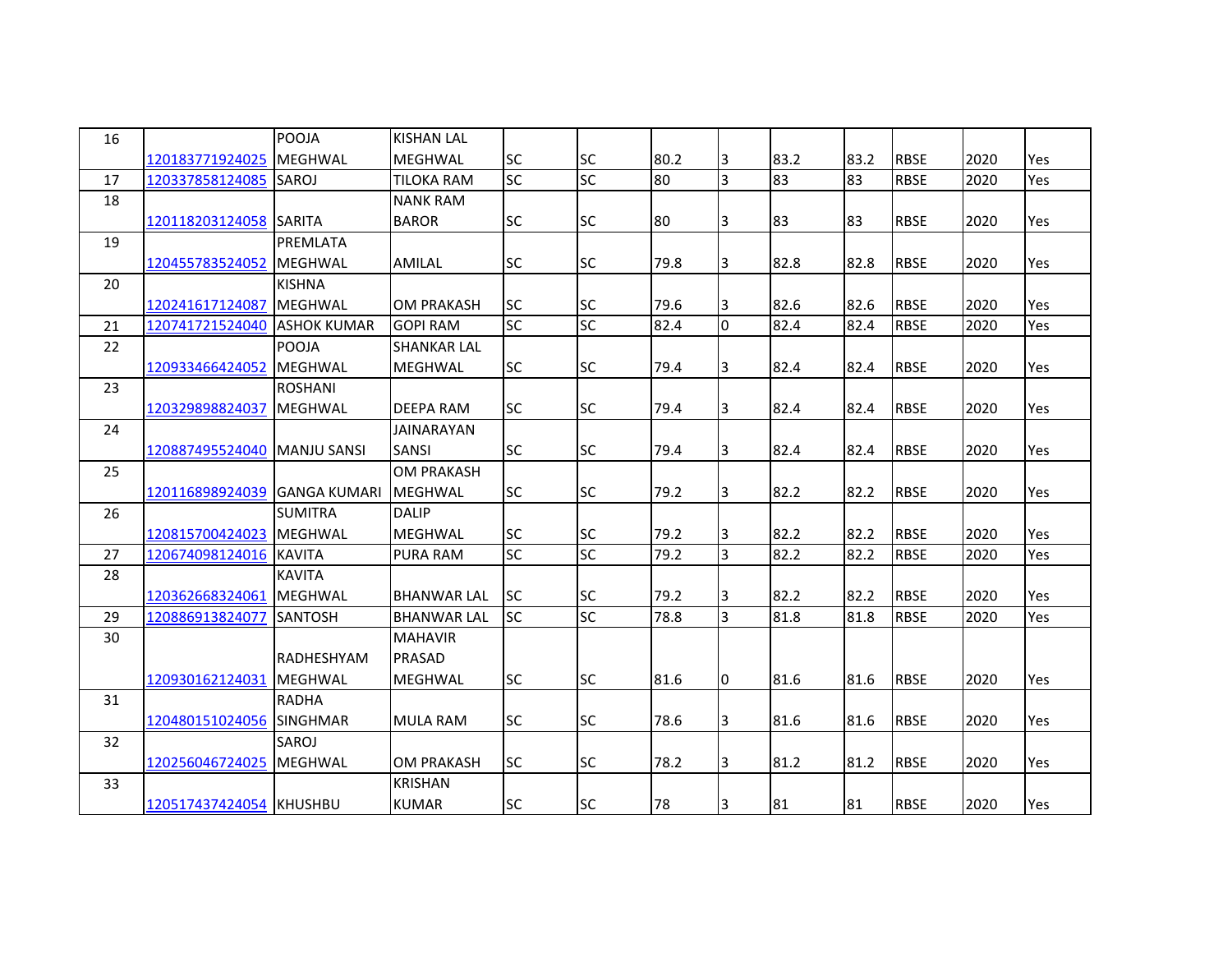| 34 |                                               | SHRAMILA            |                    |           |                 |      |    |      |      |             |      |     |
|----|-----------------------------------------------|---------------------|--------------------|-----------|-----------------|------|----|------|------|-------------|------|-----|
|    | 120528175524022                               | <b>KAMAR</b>        | <b>HARI RAM</b>    | <b>SC</b> | <b>SC</b>       | 78   | 3  | 81   | 81   | <b>RBSE</b> | 2020 | Yes |
| 35 | 120922686024083                               | <b>DEVILAL</b>      | <b>SAHI RAM</b>    | <b>SC</b> | $\overline{SC}$ | 80.6 | l0 | 80.6 | 80.6 | <b>RBSE</b> | 2020 | Yes |
| 36 |                                               |                     | <b>BHAGIRATH</b>   |           |                 |      |    |      |      |             |      |     |
|    | 120314439524078   MANGI LAL                   |                     | <b>BAROR</b>       | <b>SC</b> | <b>SC</b>       | 80.6 | 0  | 80.6 | 80.6 | <b>RBSE</b> | 2020 | Yes |
| 37 |                                               |                     |                    |           |                 |      |    |      |      |             |      |     |
|    | 120654127424050 RAMDEV NAYAK SITARAM NAYAK SC |                     |                    |           | <b>SC</b>       | 80.4 | I0 | 80.4 | 80.4 | <b>RBSE</b> | 2020 | Yes |
| 38 |                                               |                     |                    |           |                 |      |    |      |      |             |      |     |
|    | 120848905224089 BABITA                        |                     | <b>RAM CHANDER</b> | lsc.      | <b>SC</b>       | 77.4 | 3  | 80.4 | 80.4 | <b>RBSE</b> | 2019 | Yes |
| 39 |                                               | <b>RAKESH KUMAR</b> | <b>BABU LAL</b>    |           |                 |      |    |      |      |             |      |     |
|    | 120805224324040 NAYAK                         |                     | <b>NAYAK</b>       | <b>SC</b> | <b>SC</b>       | 80.2 | 10 | 80.2 | 80.2 | <b>RBSE</b> | 2020 | Yes |
| 40 |                                               |                     | <b>MOMAN RAM</b>   |           |                 |      |    |      |      |             |      |     |
|    | 120350453424084 SUMAN                         |                     | <b>MEGHWAL</b>     | <b>SC</b> | <b>SC</b>       | 77   | 3  | 80   | 80   | <b>RBSE</b> | 2020 | Yes |
| 41 |                                               | <b>HARI RAM</b>     | DAULATRAM          |           |                 |      |    |      |      |             |      |     |
|    | 120850697124059 MEGHWAL                       |                     | <b>MEGHWAL</b>     | <b>SC</b> | <b>SC</b>       | 79.8 | 10 | 79.8 | 79.8 | <b>RBSE</b> | 2020 | Yes |
| 42 |                                               |                     | <b>KULDEEP</b>     |           |                 |      |    |      |      |             |      |     |
|    | 120572872024070 JJAI SINGH                    |                     | <b>MEGHWAL</b>     | <b>SC</b> | <b>SC</b>       | 79.6 | 10 | 79.6 | 79.6 | <b>RBSE</b> | 2020 | Yes |
| 43 |                                               | <b>PRIYANKA</b>     | <b>JAGADISH</b>    |           |                 |      |    |      |      |             |      |     |
|    | 120930674824082                               | <b>KANTIWAL</b>     | PRASAD             | <b>SC</b> | <b>SC</b>       | 76.4 | 3  | 79.4 | 79.4 | <b>RBSE</b> | 2020 | Yes |
| 44 |                                               |                     |                    |           |                 |      |    |      |      |             |      |     |
|    | 120524421124099 PRIYANKA                      |                     | <b>MANOJ KUMAR</b> | <b>SC</b> | <b>SC</b>       | 76.2 | 3  | 79.2 | 79.2 | <b>RBSE</b> | 2020 | Yes |
| 45 |                                               | <b>POONAM</b>       | <b>SUBHASH</b>     |           |                 |      |    |      |      |             |      |     |
|    | 120770107824089 MEGHWAL                       |                     | CHANDRA            | <b>SC</b> | <b>SC</b>       | 76   | 3  | 79   | 79   | <b>RBSE</b> | 2020 | Yes |
| 46 |                                               |                     | <b>KRISHAN</b>     |           |                 |      |    |      |      |             |      |     |
|    | 120690595424029 POONAM                        |                     | <b>KUMAR</b>       | <b>SC</b> | <b>SC</b>       | 76   | 3  | 79   | 79   | <b>RBSE</b> | 2020 | Yes |
| 47 |                                               |                     | LALCHAND           |           |                 |      |    |      |      |             |      |     |
|    | 120240755324038 JINA NAYAK                    |                     | <b>NAYAK</b>       | <b>SC</b> | <b>SC</b>       | 75.8 | 3  | 78.8 | 78.8 | <b>RBSE</b> | 2020 | Yes |
| 48 |                                               | SONU                |                    |           |                 |      |    |      |      |             |      |     |
|    | 120664371824097                               | <b>MEGHWAL</b>      | <b>CHORU RAM</b>   | SC        | <b>SC</b>       | 75.8 | 3  | 78.8 | 78.8 | <b>RBSE</b> | 2020 | Yes |
| 49 |                                               | <b>MONIKA</b>       | <b>MADANLAL</b>    |           |                 |      |    |      |      |             |      |     |
|    | 120189511824092                               | <b>MEGHWAL</b>      | MEGHWAL            | <b>SC</b> | <b>SC</b>       | 75.6 | 3  | 78.6 | 78.6 | <b>RBSE</b> | 2020 | Yes |
| 50 |                                               | <b>MAHENDRA</b>     |                    |           |                 |      |    |      |      |             |      |     |
|    | 120991978924084 KUMAR                         |                     | <b>GOPI RAM</b>    | SC        | <b>SC</b>       | 78.4 | 10 | 78.4 | 78.4 | <b>RBSE</b> | 2020 | Yes |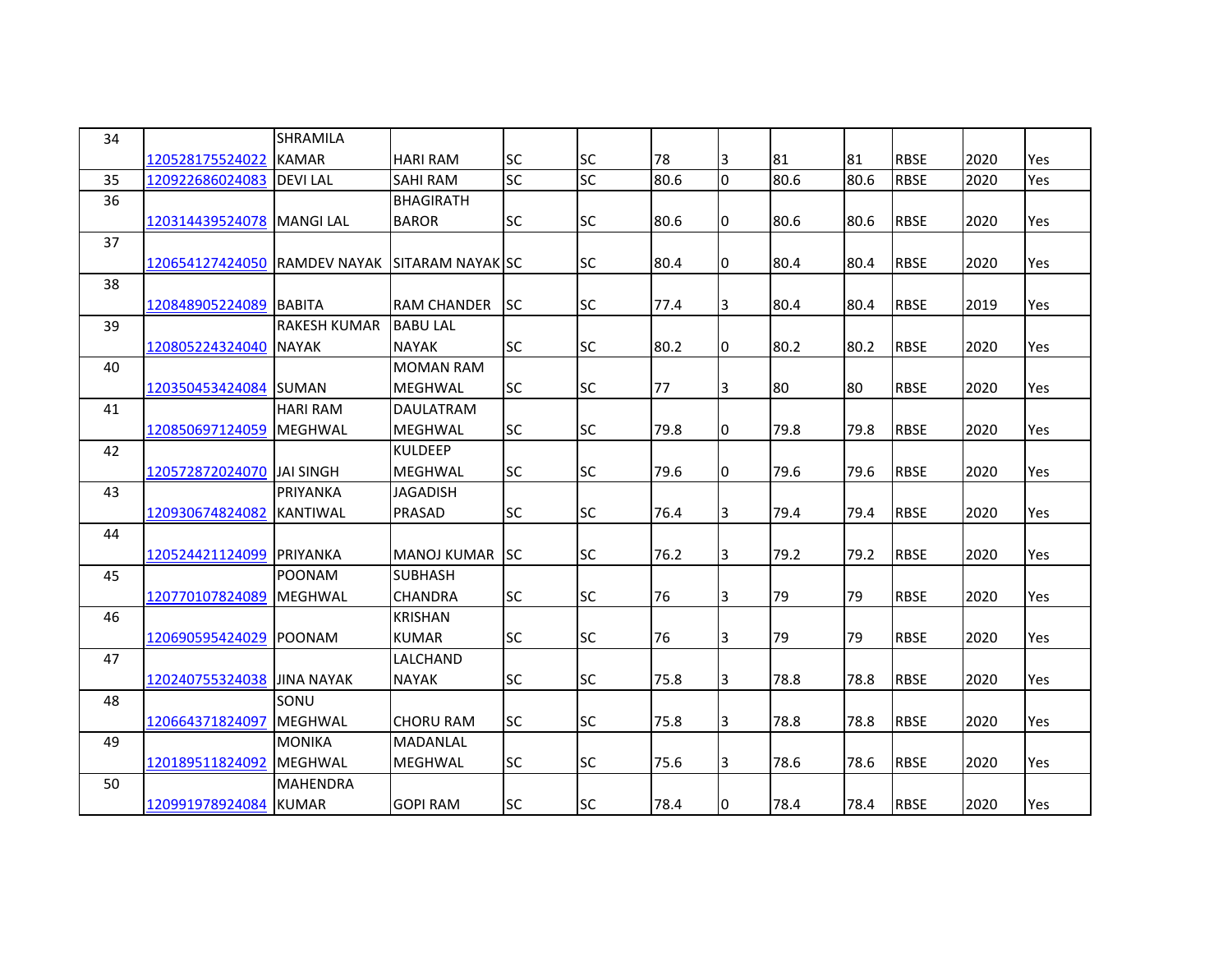| 51 |                              |                     | <b>MAGHARAM</b>    |           |           |      |                |      |      |             |      |     |
|----|------------------------------|---------------------|--------------------|-----------|-----------|------|----------------|------|------|-------------|------|-----|
|    | 120616319424020 KANCHAN HALU |                     | <b>HALU</b>        | <b>SC</b> | <b>SC</b> | 75.4 | 3              | 78.4 | 78.4 | <b>RBSE</b> | 2020 | Yes |
| 52 |                              | <b>TARA CHAND</b>   | <b>DAYARAM</b>     |           |           |      |                |      |      |             |      |     |
|    | 120162633024039 GURDA        |                     | <b>GURDA</b>       | <b>SC</b> | <b>SC</b> | 78   | 0              | 78   | 78   | <b>RBSE</b> | 2020 | Yes |
| 53 |                              |                     | PRABHU RAM         |           |           |      |                |      |      |             |      |     |
|    | 120936779024022 SHISHPAL     |                     | <b>MEGHWAL</b>     | <b>SC</b> | <b>SC</b> | 77.8 | 10             | 77.8 | 77.8 | <b>RBSE</b> | 2020 | Yes |
| 54 |                              | <b>KAVITA</b>       | <b>MANI RAM</b>    |           |           |      |                |      |      |             |      |     |
|    | 120674374024020 MEGHWAL      |                     | <b>MEGHWAL</b>     | <b>SC</b> | <b>SC</b> | 74.8 | 3              | 77.8 | 77.8 | <b>RBSE</b> | 2020 | Yes |
| 55 |                              | <b>PURKHA RAM</b>   |                    |           |           |      |                |      |      |             |      |     |
|    | 120505681124012              | <b>MEGHWAL</b>      | <b>NOPA RAM</b>    | <b>SC</b> | <b>SC</b> | 77.6 | 10             | 77.6 | 77.6 | <b>RBSE</b> | 2019 | Yes |
| 56 |                              | <b>SHRWAN</b>       |                    |           |           |      |                |      |      |             |      |     |
|    |                              | <b>KUMAR</b>        |                    |           |           |      |                |      |      |             |      |     |
|    | 120973857324073              | <b>MEGHWAL</b>      | <b>SHANKAR LAL</b> | <b>SC</b> | <b>SC</b> | 77.6 | 10             | 77.6 | 77.6 | <b>RBSE</b> | 2020 | Yes |
| 57 |                              | <b>VIKASH</b>       | <b>MEGHA RAM</b>   |           |           |      |                |      |      |             |      |     |
|    | 120719605324090 MEGHWAL      |                     | <b>MANDAR</b>      | <b>SC</b> | <b>SC</b> | 74.6 | 3              | 77.6 | 77.6 | <b>RBSE</b> | 2020 | Yes |
| 58 | 120820850024029              | <b>MONU GURDA</b>   | <b>SARDARARAM</b>  | <b>SC</b> | <b>SC</b> | 77.2 | 0              | 77.2 | 77.2 | <b>RBSE</b> | 2020 | Yes |
| 59 |                              |                     | PARMESHWAR         |           |           |      |                |      |      |             |      |     |
|    | 120177100024089 RUNECHA RAM  |                     | LAL                | <b>SC</b> | <b>SC</b> | 77.2 | I0             | 77.2 | 77.2 | <b>RBSE</b> | 2020 | Yes |
| 60 |                              | <b>KAMLA</b>        | <b>RUPA RAM</b>    |           |           |      |                |      |      |             |      |     |
|    | 120283160024083 MEGHWAL      |                     | <b>MEGHWAL</b>     | <b>SC</b> | <b>SC</b> | 74.2 | IЗ             | 77.2 | 77.2 | <b>RBSE</b> | 2020 | Yes |
| 61 |                              | <b>SETHA RAM</b>    |                    |           |           |      |                |      |      |             |      |     |
|    | 120306686024097              | <b>NAYAK</b>        | <b>MALA RAM</b>    | <b>SC</b> | <b>SC</b> | 77   | 10             | 77   | 77   | <b>RBSE</b> | 2020 | Yes |
| 62 | 120321081924057              | <b>BHAJAN LAL</b>   | <b>PREM RAJ</b>    | <b>SC</b> | SC        | 77   | lo             | 77   | 77   | <b>RBSE</b> | 2020 | Yes |
| 63 | 120558141324026              | <b>KAVITA</b>       | <b>KISHANLAL</b>   | <b>SC</b> | <b>SC</b> | 74   | 3              | 77   | 77   | <b>RBSE</b> | 2020 | Yes |
|    |                              | <b>MEGHWAL</b>      | <b>MEGHWAL</b>     |           |           |      |                |      |      |             |      |     |
| 64 | 120941262024046              | <b>BHAGWANTI</b>    | <b>BHANVAR LAL</b> | <b>SC</b> | <b>SC</b> | 74   | $\overline{3}$ | 77   | 77   | <b>RBSE</b> | 2020 | Yes |
| 65 |                              | <b>POOJA</b>        |                    |           |           |      |                |      |      |             |      |     |
|    | 120759726124048   MEGHWAL    |                     | <b>GOVIND RAM</b>  | <b>SC</b> | <b>SC</b> | 73.8 | 3              | 76.8 | 76.8 | <b>RBSE</b> | 2020 | Yes |
| 66 |                              | <b>SURENDRA</b>     |                    |           |           |      |                |      |      |             |      |     |
|    | 120637419524050 NAYAK        |                     | <b>TILOKA RAM</b>  | <b>SC</b> | <b>SC</b> | 76.6 | I0             | 76.6 | 76.6 | <b>RBSE</b> | 2020 | Yes |
| 67 |                              | <b>RAKESH KUMAR</b> | <b>SAHAB RAM</b>   |           |           |      |                |      |      |             |      |     |
|    | 120814429524038 BAROR        |                     | <b>BAROR</b>       | <b>SC</b> | <b>SC</b> | 76.4 | 10             | 76.4 | 76.4 | <b>RBSE</b> | 2020 | Yes |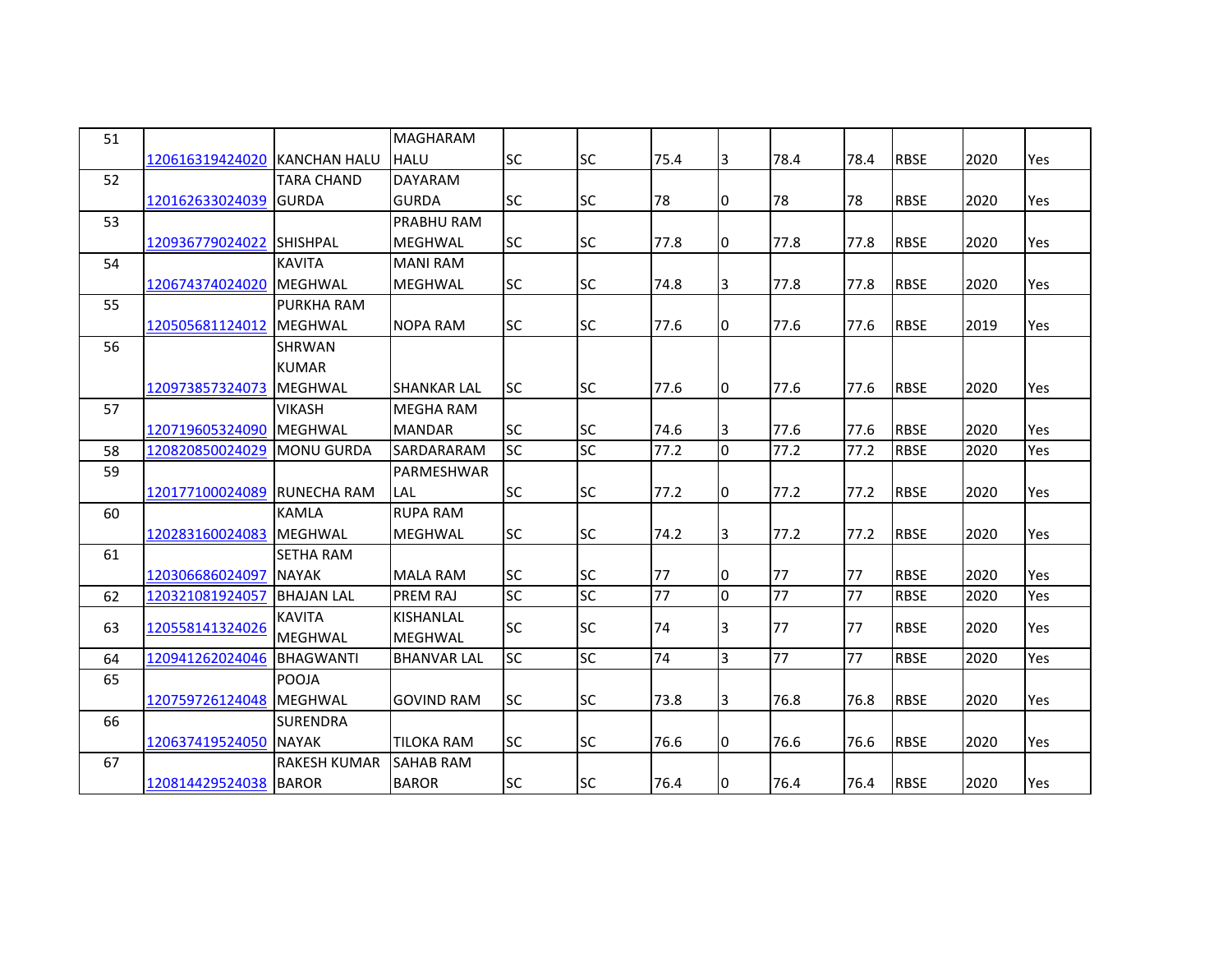| 68 | 120597270724099                           | <b>BAJRANG LAL</b>    | <b>BHAGIRATH</b>        | <b>SC</b> | <b>SC</b> | 76.4 | 0  | 76.4 | 76.4 | <b>RBSE</b> | 2020 | Yes        |
|----|-------------------------------------------|-----------------------|-------------------------|-----------|-----------|------|----|------|------|-------------|------|------------|
|    |                                           | <b>MEGHWAL</b>        | <b>MEGHWAL</b>          |           |           |      |    |      |      |             |      |            |
| 69 | 120384625524020                           | <b>MAINA</b>          | <b>HAJARI RAM</b>       | <b>SC</b> | <b>SC</b> | 73.4 | 3  | 76.4 | 76.4 | <b>RBSE</b> | 2020 | Yes        |
|    |                                           | MEGHWAL               | MEGHWAL                 |           |           |      |    |      |      |             |      |            |
| 70 |                                           |                       | <b>MAMRAJ</b>           |           |           |      |    |      |      |             |      |            |
|    | 120645465224045                           | PRIYA MEGHWAL MEGHWAL |                         | <b>SC</b> | <b>SC</b> | 73.4 | 3  | 76.4 | 76.4 | <b>RBSE</b> | 2020 | Yes        |
| 71 | 120760383624079                           | <b>INDRA</b>          | <b>MOTA RAM</b>         | <b>SC</b> | <b>SC</b> | 73.4 | 3  | 76.4 | 76.4 | <b>RBSE</b> | 2020 | Yes        |
|    |                                           | <b>MEGHWAL</b>        | MEGHWAL                 |           |           |      |    |      |      |             |      |            |
| 72 | 120568152824087                           | SUNITA KUMARI         | <b>TARU RAM</b>         | <b>SC</b> | <b>SC</b> | 73   | 3  | 76   | 76   | <b>RBSE</b> | 2020 | Yes        |
|    |                                           | <b>MEGHWAL</b>        |                         |           |           |      |    |      |      |             |      |            |
| 73 |                                           | <b>PRIYANKA</b>       | <b>SAGAR MAL</b>        | <b>SC</b> | <b>SC</b> | 73   | 3  | 76   |      | <b>RBSE</b> | 2020 | Yes        |
|    | 120905575324049                           | <b>MEGHWAL</b>        | <b>MEGHWAL</b>          |           |           |      |    |      | 76   |             |      |            |
| 74 |                                           | <b>LILADHAR</b>       |                         |           |           |      |    |      |      |             |      |            |
|    | 120453785124056                           | <b>MEGHWAL</b>        | <b>NANDRAM</b>          | <b>SC</b> | <b>SC</b> | 75.4 | 10 | 75.4 | 75.4 | <b>RBSE</b> | 2020 | Yes        |
| 75 |                                           |                       |                         |           |           |      |    |      |      |             |      |            |
|    | 120264579824070                           | <b>ISAROJ</b>         | <b>BHAGIRATH LAL SC</b> |           | <b>SC</b> | 72.4 | 3  | 75.4 | 75.4 | <b>RBSE</b> | 2020 | Yes        |
| 76 |                                           | <b>SHANKAR LAL</b>    | <b>KASHI RAM</b>        |           |           |      |    |      |      |             |      |            |
|    | 120231575924080                           | <b>MEGHWAL</b>        | <b>MEGHWAL</b>          | <b>SC</b> | <b>SC</b> | 75.2 | 10 | 75.2 | 75.2 | <b>RBSE</b> | 2020 | Yes        |
|    |                                           |                       | <b>OMPRAKASH</b>        |           |           |      |    |      |      |             |      |            |
| 77 | 120128429324077                           | <b>BABU LAL</b>       | <b>MEGHWAL</b>          | <b>SC</b> | <b>SC</b> | 75   | 0  | 75   | 75   | <b>RBSE</b> | 2020 | <b>Yes</b> |
| 78 | 120607531624057                           | <b>ANIL KHURIWAL</b>  | <b>PALARAM</b>          | <b>SC</b> | <b>SC</b> | 75   | 0  | 75   | 75   | <b>RBSE</b> | 2020 | Yes        |
|    |                                           |                       | KHURIWAL                |           |           |      |    |      |      |             |      |            |
| 79 |                                           | <b>RAMCHANDRA</b>     |                         |           |           |      |    |      |      |             |      |            |
|    | 120927062324027                           | <b>MEV</b>            | <b>GEEGARAM</b>         | <b>SC</b> | <b>SC</b> | 75   | 0  | 75   | 75   | <b>RBSE</b> | 2020 | Yes        |
| 80 | 120900655724064                           | <b>DEEP CHAND</b>     | <b>SHANKAR LAL</b>      | <b>SC</b> | <b>SC</b> | 74.8 | O  | 74.8 | 74.8 | <b>CBSE</b> | 2020 | Yes        |
| 81 |                                           | <b>RAVINDRA</b>       |                         |           |           |      |    |      |      |             |      |            |
|    |                                           | <b>KUMAR</b>          | <b>BHERA RAM</b>        |           |           |      |    |      |      |             |      |            |
|    | 120192346924037                           | <b>MEGHWAL</b>        | <b>MEGHWAL</b>          | <b>SC</b> | <b>SC</b> | 74.6 | l0 | 74.6 | 74.6 | <b>RBSE</b> | 2020 | Yes        |
| 82 |                                           | <b>BAJRANG LAL</b>    | <b>ASHA RAM</b>         |           |           |      |    |      |      |             |      |            |
|    | 120371864924060                           | <b>BAROR</b>          | <b>BAROR</b>            | <b>SC</b> | <b>SC</b> | 74.6 | 0  | 74.6 | 74.6 | <b>RBSE</b> | 2020 | Yes        |
| 83 |                                           |                       |                         |           |           |      |    |      |      |             |      |            |
|    | 120996102324083 ASHOK BARUPAL BALDEVA RAM |                       |                         | <b>SC</b> | <b>SC</b> | 74.6 | I0 | 74.6 | 74.6 | <b>RBSE</b> | 2019 | Yes        |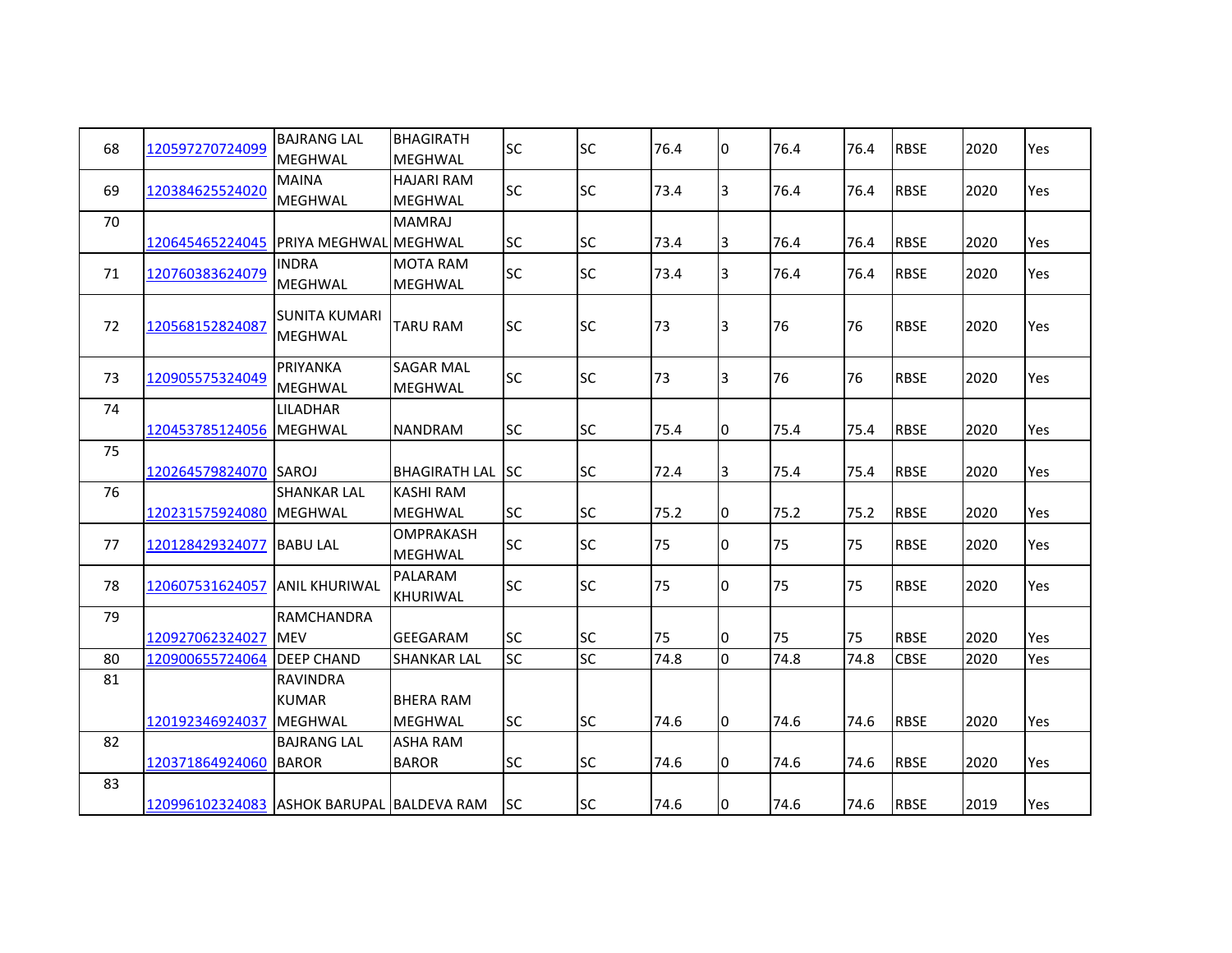| 84 | 120918404324083 | <b>BASANTI</b>  | <b>CHHAGAN LAL</b>     | <b>SC</b> | <b>SC</b>   | 71.6 | IЗ             | 74.6 | 74.6 | <b>RBSE</b> | 2020 | Yes |
|----|-----------------|-----------------|------------------------|-----------|-------------|------|----------------|------|------|-------------|------|-----|
|    |                 | <b>MEGHWAL</b>  | <b>MEGHWAL</b>         |           |             |      |                |      |      |             |      |     |
| 85 |                 | <b>SUNDAR</b>   | POMARAM                | <b>SC</b> | <b>SC</b>   | 71.4 |                | 74.4 | 74.4 | <b>RBSE</b> | 2020 |     |
|    | 120180492524020 | <b>MEGHWAL</b>  | <b>MEGHWAL</b>         |           |             |      | 3              |      |      |             |      | Yes |
| 86 |                 | POOJA           |                        |           |             |      |                |      |      |             |      |     |
|    | 120861161024029 | <b>GUDDESAR</b> | <b>BHANWAR LAL</b>     | lsc       | <b>SC</b>   | 71.4 | 3              | 74.4 | 74.4 | <b>RBSE</b> | 2020 | Yes |
| 87 |                 | <b>SURENDRA</b> |                        |           |             |      |                |      |      |             |      |     |
|    |                 | <b>KUMAR</b>    |                        |           |             |      |                |      |      |             |      |     |
|    | 120684671124023 | <b>IMEGHWAL</b> | <b>HARMANA RAM ISC</b> |           | <b>SC</b>   | 69.4 | 5              | 74.4 | 74.4 | <b>RBSE</b> | 2020 | Yes |
| 88 |                 |                 | <b>TORMAL</b>          |           |             |      |                |      |      |             |      |     |
|    | 120288349324081 | <b>VIKASH</b>   | SANDELA                | <b>SC</b> | <b>SC</b>   | 74.2 | 10             | 74.2 | 74.2 | <b>RBSE</b> | 2020 | Yes |
| 89 |                 | <b>BASANTI</b>  | <b>BHAGU RAM</b>       |           | <b>I</b> SC |      |                |      |      |             |      |     |
|    | 120852490324035 | <b>MEGHWAL</b>  | <b>MEGHWAL</b>         | <b>SC</b> |             | 71.2 | 3              | 74.2 | 74.2 | <b>RBSE</b> | 2020 | Yes |
| 90 | 120698260024020 | <b>MANA RAM</b> | LUNARAM                | <b>SC</b> | <b>SC</b>   | 74   | O              | 74   | 74   | <b>RBSE</b> | 2020 | Yes |
| 91 |                 |                 |                        |           |             |      |                |      |      |             |      |     |
|    | 120104901024055 | <b>ANIL</b>     | <b>SHIVBHAGVAN</b>     | lsc.      | <b>SC</b>   | 74   | 0              | 74   | 74   | <b>RBSE</b> | 2020 | Yes |
| 92 |                 | <b>KULDEEP</b>  | <b>KISHAN LAL</b>      |           |             |      |                |      |      |             |      |     |
|    | 120984145424039 | <b>MEGHWAL</b>  | <b>MEGHWAL</b>         | <b>SC</b> | <b>SC</b>   | 73.8 | I0             | 73.8 | 73.8 | <b>RBSE</b> | 2020 | Yes |
|    |                 | <b>RAJESH</b>   | <b>GHARSIRAM</b>       | <b>SC</b> | <b>SC</b>   |      |                |      | 73.8 | <b>RBSE</b> | 2020 |     |
| 93 | 120670161124063 | MEGHWAL         | <b>MEGHWAL</b>         |           |             | 73.8 | 0              | 73.8 |      |             |      | Yes |
| 94 | 120227658124031 | <b>SONA</b>     | <b>NOPA RAM</b>        | <b>SC</b> | <b>SC</b>   | 70.8 | $\overline{3}$ | 73.8 | 73.8 | <b>RBSE</b> | 2020 | Yes |
| 95 | 120247292824097 | <b>DAROPTI</b>  | <b>TOLARAM</b>         | <b>SC</b> | <b>SC</b>   | 70.8 | $\overline{3}$ | 73.8 | 73.8 | <b>RBSE</b> | 2020 | Yes |
| 96 | 120516283124035 | <b>SARSWATI</b> | <b>OMPRAKASH</b>       | <b>SC</b> | <b>SC</b>   | 70.6 | 3              | 73.6 | 73.6 | <b>RBSE</b> | 2020 | Yes |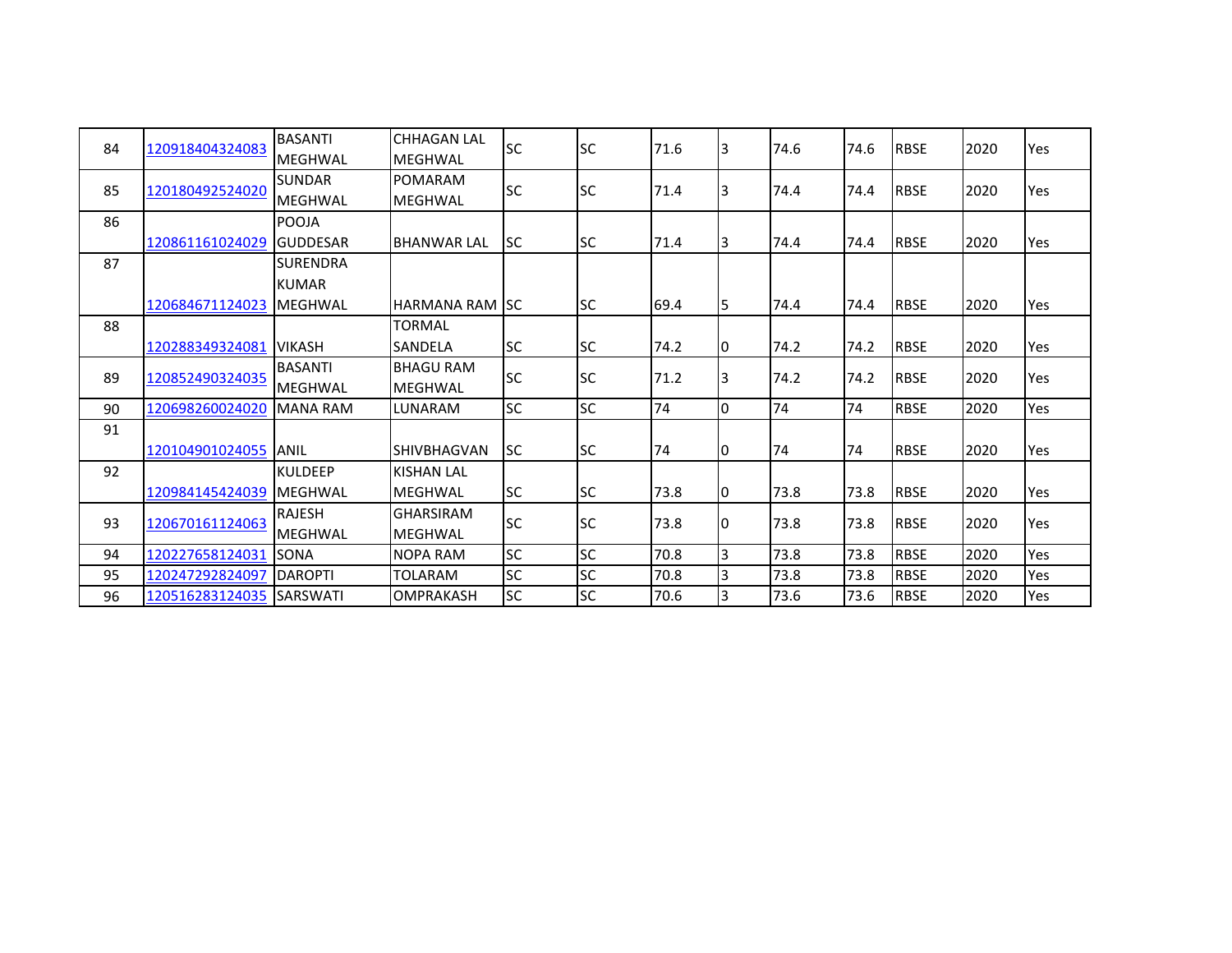|                                                      | <b>SBD GOVT. PG COLLEGE, SARDARSHAHAR</b> |                    |                         |           |                           |        |                    |                 |       |              |         |     |  |  |
|------------------------------------------------------|-------------------------------------------|--------------------|-------------------------|-----------|---------------------------|--------|--------------------|-----------------|-------|--------------|---------|-----|--|--|
| ST Merit List Total Applications: 22 Cutoff: 43.0000 |                                           |                    |                         |           |                           |        |                    |                 |       |              |         |     |  |  |
|                                                      |                                           | Name of            | <b>Father's Name</b>    | Category  | <b>Admission Percenta</b> |        | <b>Bonus</b> (Tot. |                 | %tile | <b>Board</b> | Passing | Fee |  |  |
| Sr.No                                                | <b>Application ID</b>                     | <b>Applicant</b>   |                         |           | <b>Category</b>           | ge.(%) | %)                 | <b>Perc.(%)</b> |       | <b>Name</b>  | Year    |     |  |  |
| $\mathbf 1$                                          |                                           |                    | <b>GOVIND RAM</b>       |           |                           |        |                    |                 |       |              |         |     |  |  |
|                                                      | 120772378124074 SUNITA MEENA              |                    | <b>MEENA</b>            | <b>ST</b> | <b>ST</b>                 | 78.8   | 3                  | 81.8            | 81.8  | <b>RBSE</b>  | 2020    | Yes |  |  |
| $\overline{2}$                                       |                                           |                    | <b>KALU RAM</b>         |           |                           |        |                    |                 |       |              |         |     |  |  |
|                                                      | 120459180024016 POOJA MEENA               |                    | <b>MEENA</b>            | <b>ST</b> | <b>ST</b>                 | 77.2   | 3                  | 80.2            | 80.2  | <b>RBSE</b>  | 2020    | Yes |  |  |
| $\mathbf{3}$                                         |                                           |                    |                         |           |                           |        |                    |                 |       |              |         |     |  |  |
|                                                      | 120144638424036 SHANTI MEENA              |                    | JAGMAL MEENA ST         |           | <b>ST</b>                 | 76.6   | $\overline{3}$     | 79.6            | 79.6  | <b>RBSE</b>  | 2020    | Yes |  |  |
| 4                                                    |                                           |                    |                         |           |                           |        |                    |                 |       |              |         |     |  |  |
|                                                      |                                           |                    | <b>PRAKASH</b>          |           |                           |        |                    |                 |       |              |         |     |  |  |
|                                                      | 120903187424094 MONIKA MEENA KUMAR MEENA  |                    |                         | <b>ST</b> | <b>ST</b>                 | 71.4   | 3                  | 74.4            | 74.4  | <b>RBSE</b>  | 2020    | Yes |  |  |
| 5                                                    |                                           | <b>MOHIT KUMAR</b> | <b>DULI CHAND</b>       |           |                           |        |                    |                 |       |              |         |     |  |  |
|                                                      | 120728513524054 MEENA                     |                    | <b>MEENA</b>            | <b>ST</b> | <b>ST</b>                 | 71.4   | 0                  | 71.4            | 71.4  | <b>RBSE</b>  | 2020    | Yes |  |  |
| 6                                                    |                                           |                    |                         |           |                           |        |                    |                 |       |              |         |     |  |  |
|                                                      | 120119024924046 VIKAS                     |                    | <b>SURJEET MEENA ST</b> |           | <b>ST</b>                 | 70     | I0                 | 70              | 70    | <b>RBSE</b>  | 2020    | Yes |  |  |
| $\overline{7}$                                       |                                           |                    |                         |           |                           |        |                    |                 |       |              |         |     |  |  |
|                                                      |                                           | <b>SANDEEP</b>     |                         |           |                           |        |                    |                 |       |              |         |     |  |  |
|                                                      | 120695846924042                           | <b>KUMAR MEENA</b> | <b>SANTLAL</b>          | <b>ST</b> | <b>ST</b>                 | 69.2   | I0                 | 69.2            | 69.2  | <b>RBSE</b>  | 2020    | Yes |  |  |
| 8                                                    |                                           |                    |                         |           |                           |        |                    |                 |       |              |         |     |  |  |
|                                                      |                                           | PRAMOD             |                         |           |                           |        |                    |                 |       |              |         |     |  |  |
|                                                      | 120708578824087                           | <b>KUMAR MEENA</b> | <b>ARJUN LAL</b>        | <b>ST</b> | <b>ST</b>                 | 68     | 10                 | 68              | 68    | <b>RBSE</b>  | 2020    | Yes |  |  |
| 9                                                    |                                           | SANGEETA           |                         |           |                           |        |                    |                 |       |              |         |     |  |  |
|                                                      | 120947642024069 MEENA                     |                    | <b>RAMNIWAS</b>         | <b>ST</b> | <b>ST</b>                 | 64.8   | 3                  | 67.8            | 67.8  | <b>RBSE</b>  | 2020    | Yes |  |  |
| 10                                                   |                                           |                    | <b>RAM SINGH</b>        |           |                           |        |                    |                 |       |              |         |     |  |  |
|                                                      | 120981577924066 NISHI MEENA               |                    | <b>MEENA</b>            | <b>ST</b> | <b>ST</b>                 | 63     | 3                  | 66              | 66    | <b>RBSE</b>  | 2020    | Yes |  |  |
| 11                                                   |                                           | PRIYANKA           |                         |           |                           |        |                    |                 |       |              |         |     |  |  |
|                                                      | 120251542024032 MEENA                     |                    | <b>HANSRAJ</b>          | <b>ST</b> | <b>ST</b>                 | 61.6   | 3                  | 64.6            | 64.6  | <b>RBSE</b>  | 2020    | Yes |  |  |
| 12                                                   |                                           |                    | <b>HAJARIMAL</b>        |           |                           |        |                    |                 |       |              |         |     |  |  |
|                                                      | 120562411824014 SORABH MEENA              |                    | <b>MEENA</b>            | <b>ST</b> | <b>ST</b>                 | 63     | 0                  | 63              | 63    | <b>RBSE</b>  | 2020    | Yes |  |  |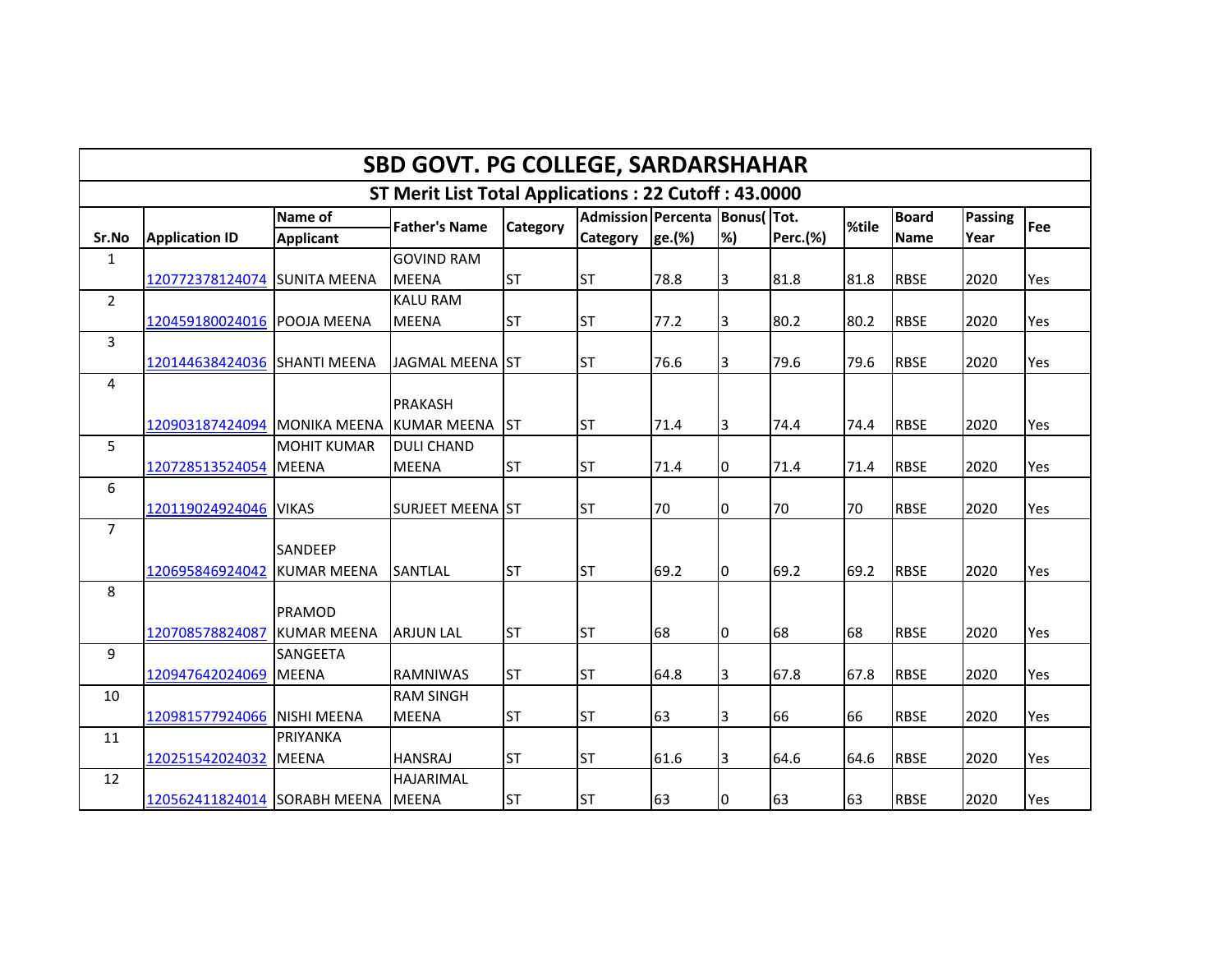| 13 |                                        |                              | <b>RAMKUMAR</b>    |            |           |      |    |           |      |             |      |     |
|----|----------------------------------------|------------------------------|--------------------|------------|-----------|------|----|-----------|------|-------------|------|-----|
|    | 120170354024045   LAXMAN MEENA   MEENA |                              |                    | <b>ST</b>  | lst       | 63   | 10 | 163       | 63   | <b>RBSE</b> | 2020 | Yes |
| 14 |                                        |                              | <b>HAJARIMAL</b>   |            |           |      |    |           |      |             |      |     |
|    | 120132716024030   MOHIT MEENA          |                              | <b>MEENA</b>       | <b>ST</b>  | IST       | 62.8 | 10 | 62.8      | 62.8 | <b>RBSE</b> | 2020 | Yes |
| 15 |                                        |                              |                    |            |           |      |    |           |      |             |      |     |
|    | 120847384824060 ASHOK MEENA            |                              | ISURESH KUMAR      | <b>IST</b> | <b>ST</b> | 60.8 | 10 | 60.8      | 60.8 | <b>RBSE</b> | 2019 | Yes |
| 16 | 120983823324051                        | <b>SONU MEENA</b>            | <b>KANARAM</b>     | <b>ST</b>  | <b>ST</b> | 57.8 | 3  | 60.8      | 60.8 | <b>RBSE</b> | 2020 | Yes |
| 17 |                                        |                              |                    |            |           |      |    |           |      |             |      |     |
|    | 120520161724055                        | <b>ISAVITRI MEENA</b>        | <b>RAM DEV</b>     | <b>ST</b>  | IST       | 57.2 | 13 | 60.2      | 60.2 | <b>RBSE</b> | 2020 | Yes |
| 18 |                                        |                              |                    |            |           |      |    |           |      |             |      |     |
|    | 120135044924049 ASHISH MEENA           |                              | <b>SANWATA RAM</b> | Ist        | <b>ST</b> | 58   |    | 58        | 58   | <b>RBSE</b> | 2019 | Yes |
| 19 |                                        |                              |                    |            |           |      |    |           |      |             |      |     |
|    |                                        | <b>ANIL KUMAR</b>            | LIKHAMI CHAND      |            |           |      |    |           |      |             |      |     |
|    | 120276609424050 MEENA                  |                              | <b>MEENA</b>       | <b>ST</b>  | <b>ST</b> | 54.4 | 10 | 54.4      | 54.4 | <b>RBSE</b> | 2020 | Yes |
| 20 |                                        |                              | <b>HANUMAN</b>     |            |           |      |    |           |      |             |      |     |
|    | 120758080424063                        | <b>IRAHUL MEENA</b>          | <b>PRASAD</b>      | <b>ST</b>  | <b>ST</b> | 52.2 | 10 | 52.2      | 52.2 | <b>RBSE</b> | 2020 | Yes |
| 21 |                                        |                              |                    |            |           |      |    |           |      |             |      |     |
|    |                                        | MAHESH KUMAR                 |                    |            |           |      |    |           |      |             |      |     |
|    | 120249517224098                        | <b>MEENA</b>                 | <b>AMAR CHAND</b>  | <b>ST</b>  | Ist       | 51.8 | I0 | 51.8      | 51.8 | <b>RBSE</b> | 2020 | Yes |
| 22 | 120866437824044                        | IMANOJ KUMAR<br><b>MEENA</b> | <b>MALARAM</b>     | <b>ST</b>  | <b>ST</b> | 43   | 10 | <b>43</b> | 43   | <b>RBSE</b> | 2020 | Yes |